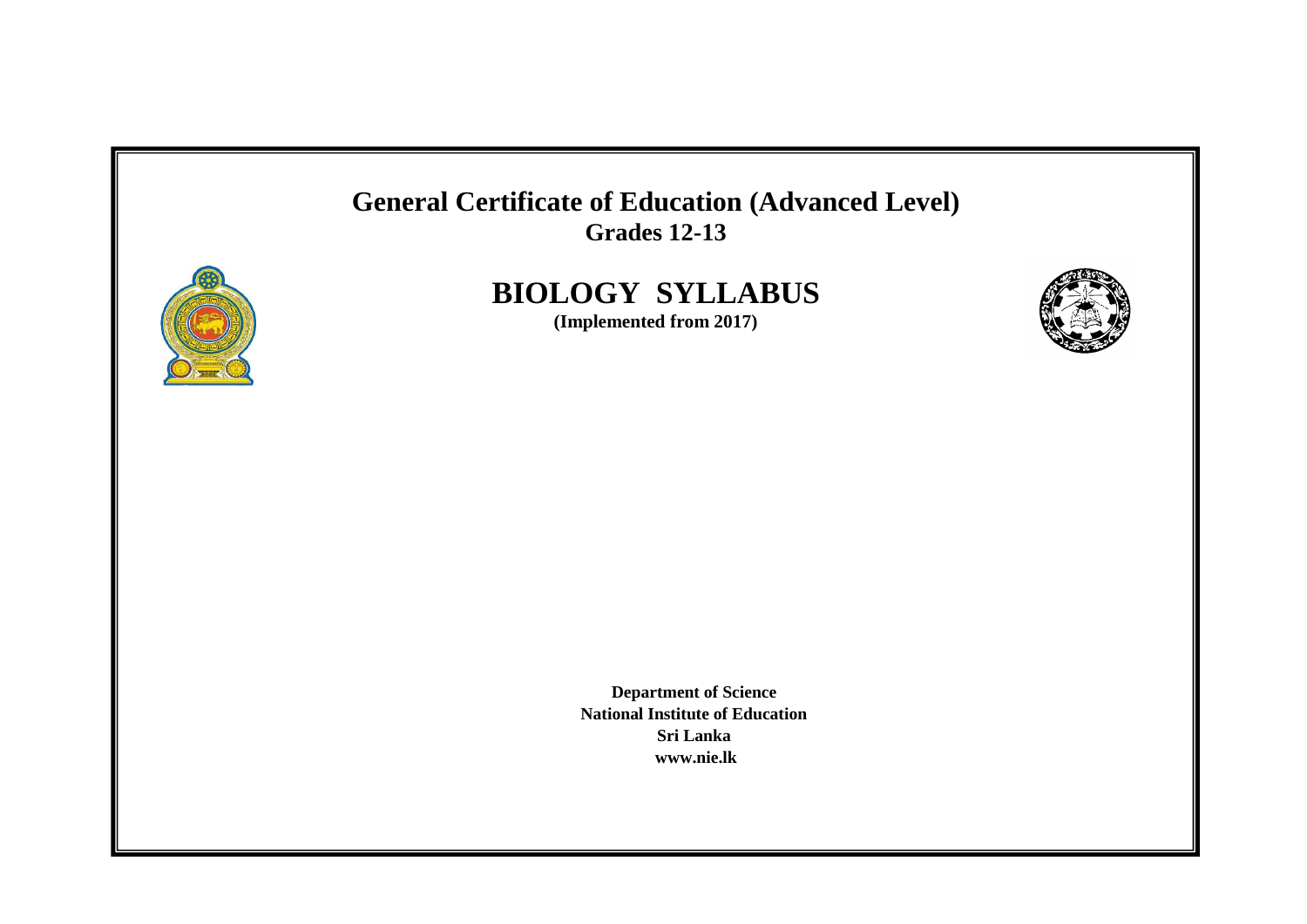## **INTRODUCTION**

Biology as the scientific study of living organisms is essential for all individuals to co-exist successfully with biotic and abiotic environment.

Study of Biology is important in a number of aspects;

- 1. To have a broad view of concepts, principles and theories related to organisms
- 2. To seek solutions and alternatives for the current issues faced by mankind such as HIV pandemic , cancers, reduced agricultural production, environmental degradation etc
- 3. To develop awareness to foster values related to nature and to conserve environment.

The Biology syllabus for G.C.E. (A/L) has been developed with the intention of developing personal skills, interpersonal skills and thinking skills of the target student populations. This syllabus is in par with international syllabi of this subject at this level.

Revision of the Biology syllabus has been done taking in to consideration the requirements of students who enter tertiary level education as well as the majority which follow other carrier paths. Apart from that, the enhanced knowledge of biological principles and their applications are beneficial in day to day life pursuits and the needs of the society.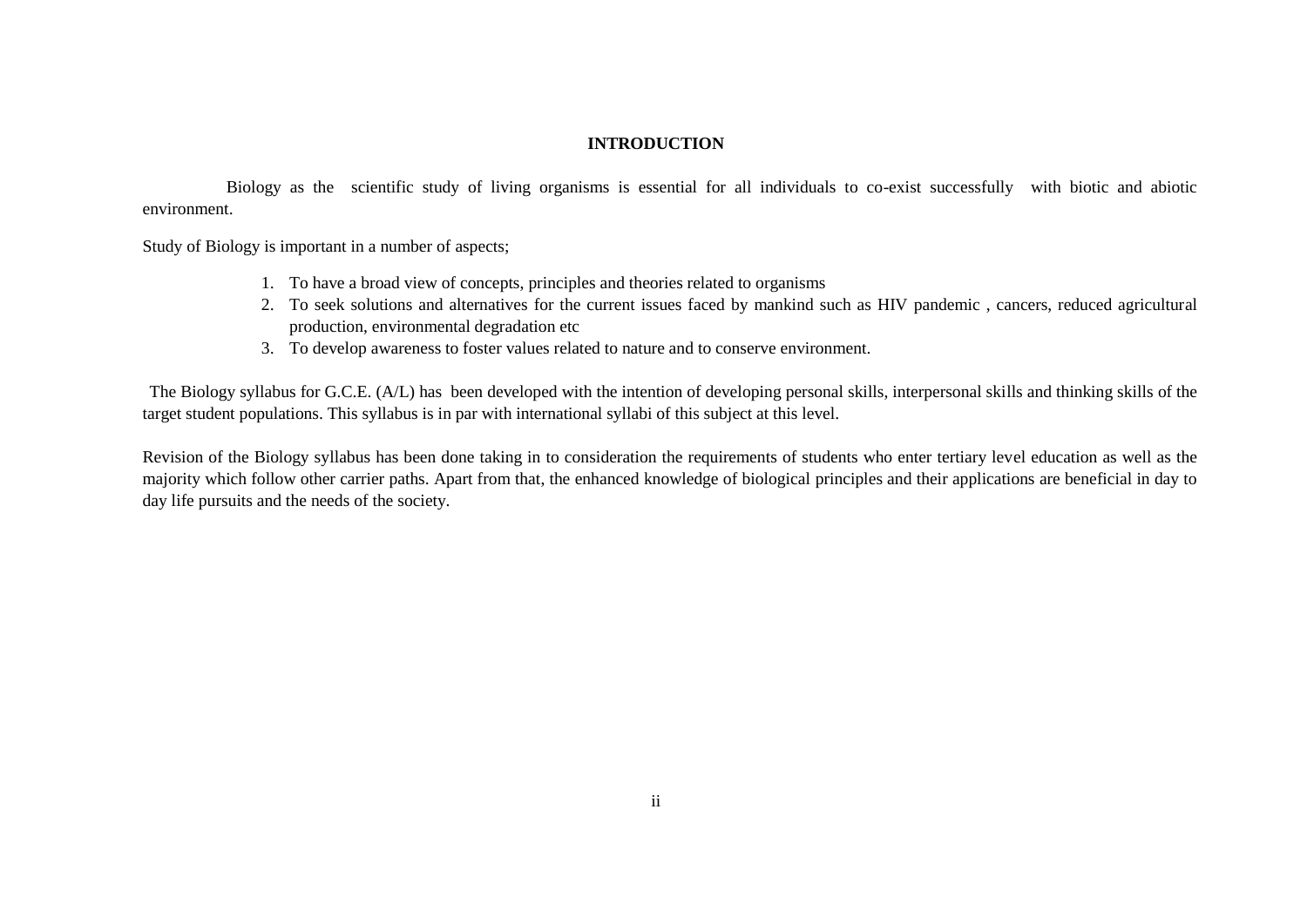## **1.1 National goals**

- 1. Based on the concept of respecting human values and understanding the differences between the Sri Lankan multi-cultural society, building up the nation and confirming the identity of Sri Lanka by promoting national integrity, national unity, national coherence and peace.
- 2. While responding to the challenges of the dynamic world, identifying and conserving the national heritage.
- 3. Creating an environment which comprises the conventions of social justice and democratic life to promote the characteristics of respecting human rights, being aware of the responsibilities, concerning each other with affectionate relationships.
- 4. Promoting a sustainable life style based on the people's mental and physical wellbeing and the concept of human values.
- 5. Promoting positive feelings needed for a balanced personality with the qualities of creative skills, initiative, critical thinking and being responsible.
- 6. Developing the human resources, needed for the progress of the wellbeing of an individual, the nation as well as the economic growth of Sri Lanka, through education.
- 7. Preparing the people for the changes that occur in a rapidly changing world by adapting to it and controlling them; developing abilities and potentialities of people to face the complex and unexpected occasions.
- 8. Sustaining the skills and attitudes based on justice, equality, mutual respect which is essential to achieve a respectable place in the international community.

National Education Commission Report (2003).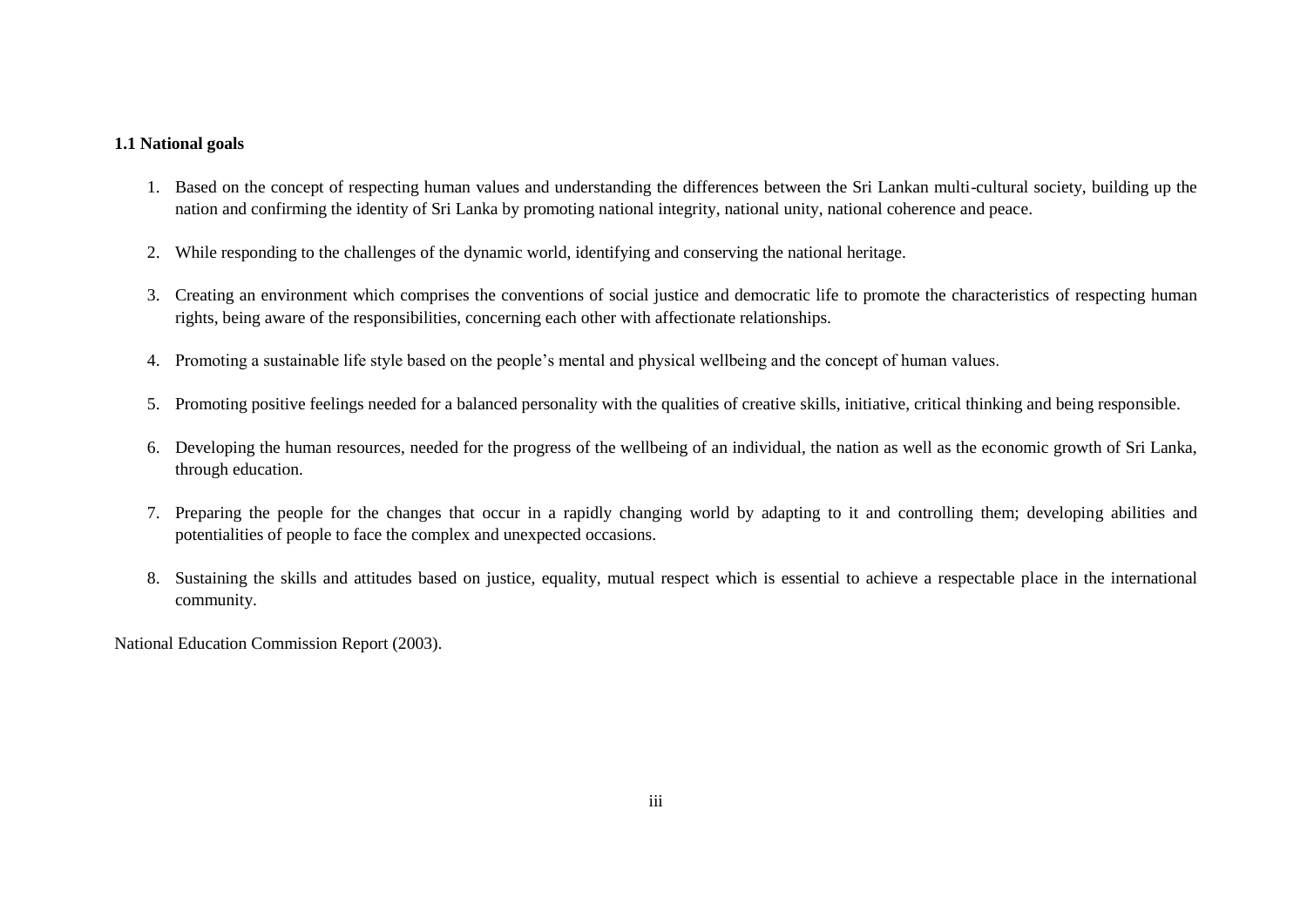### **1.2 Basic Competencies**

The competencies promoted through the education mentioned below help to achieve the above mentioned National Goals.

## **i. Competencies in Communication**

 This first set of competencies is made up of four subsets - Literacy, Numeracy, Graphics and Information Communication skills: Literacy : Listening, carefully speaking clearly, and reading for comprehension, writing clearly and accurately. Numeracy: Using numbers to count, calculate, code and to measure, matter, space and time. Graphics : Making sense of line and form, expressing and recording essential data, instructions and ideas with line, form, colour, two and three-dimensional configurations, graphic symbols and icons. ICT Competencies: Knowledge on computers, and the ability to use the information communication skills at learning or work as well as in private life.

### **ii. Competencies relating to personality development**

- Generic skills such as creativity, divergent thinking, initiative, decision making, problem-solving, critical and analytical thinking, team work, inter-personal relationships, discovering and exploring
- Values such as integrity, tolerance and respect for human dignity.
- Cognition

## **iii. Competencies relating to the environment**

This is the second set of competencies related to the Social, Biological and Physical Environments.

| <b>Social Environment:</b>     | Awareness, sensitivity and skills linked to being a member of society, social relationship, personal conduct, general and legal    |  |  |  |
|--------------------------------|------------------------------------------------------------------------------------------------------------------------------------|--|--|--|
|                                | conventions, rights, responsibilities, duties and obligations.                                                                     |  |  |  |
| <b>Biological Environment:</b> | Awareness, sensitivity and skills linked to the living world, man and the ecosystem, the trees, forests, seas, water, air and life |  |  |  |
|                                | - plant, animal and human life.                                                                                                    |  |  |  |
| <b>Physical Environment:</b>   | Awareness, sensitivity and skills relating to space, energy, fuel, matter, materials and their links with human living, food,      |  |  |  |
|                                | clothing, shelter, health, comfort, respiration, sleep, relaxation, rest, waste and excretion, media of communication and          |  |  |  |
|                                | transport.                                                                                                                         |  |  |  |

*Included here are the skills in using tools to shape and for materials for living and learning*.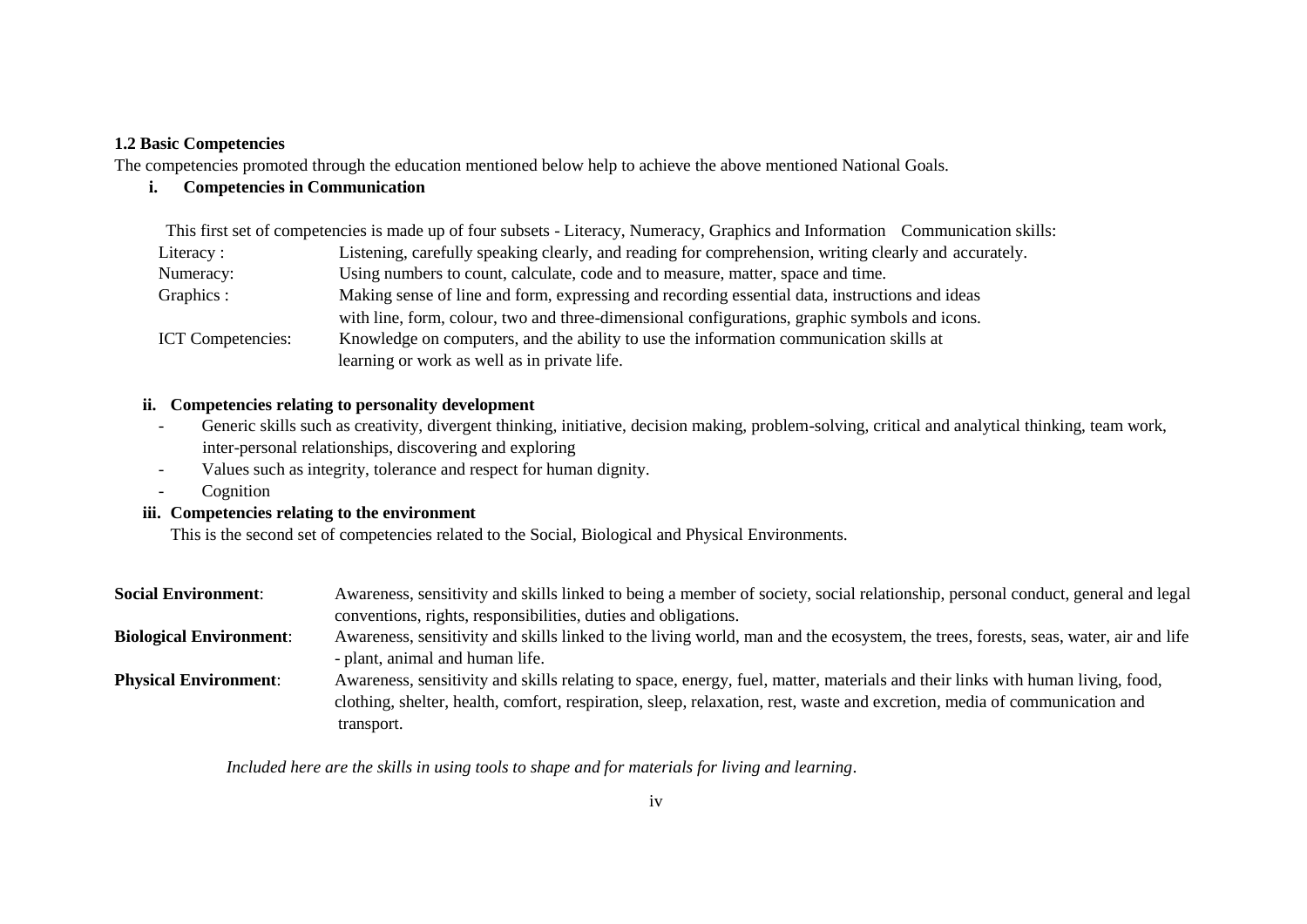## **iv. Competencies relating to preparation for the world of work**

Employment related skills to maximize their potential and to enhance their capacity to contribute to economic development; to discover their vocational interests and aptitudes; to choose a job that suits their abilities and to engage in a rewarding and sustainable livelihood.

#### **v. Competencies relating to religion and ethics**

- Develop competencies pertaining to managing environmental resources intelligently by understanding the potential of such resources.
- · Develop competencies related to the usage of scientific knowledge to lead a physically and mentally healthy life.
- Develop competencies pertaining to becoming a successful individual who will contribute to the development of the nation in collaboration, engage in further studies and undertake challenging job prospects in the future.
- Develop competencies related to understanding the scientific basis of the natural phenomena and the universe.
- Use appropriate technology to maintain efficiency and effectiveness at an optimum level in utilizing energy and force.

## **2.0 Aims of the syllabus**

At the end of this course students will be able to;

- 1. develop an interest and desire to expand and deepen the knowledge in the field of Biology
- 2. understand the concepts , phenomena, principals and processes in Biology through collaborative learning practices
- 3. adjudicate our place in nature ; understand our interactions and impact upon the natural and social environment
- 4. develop the ability to plan investigative processes and to solve problems in the field of Biology.
- 5. develop a sense of belonging to the environment and identify the country's natural habitats, together with a positive attitude towards fauna and flora, in order to foster responsibility and involvement in preserving and protecting nature and the quality of the environment.
- 6. develop sensitivity to current practical problems of everyday life
- 7. develop an awareness of good habits for maintaining hygiene, health and quality of life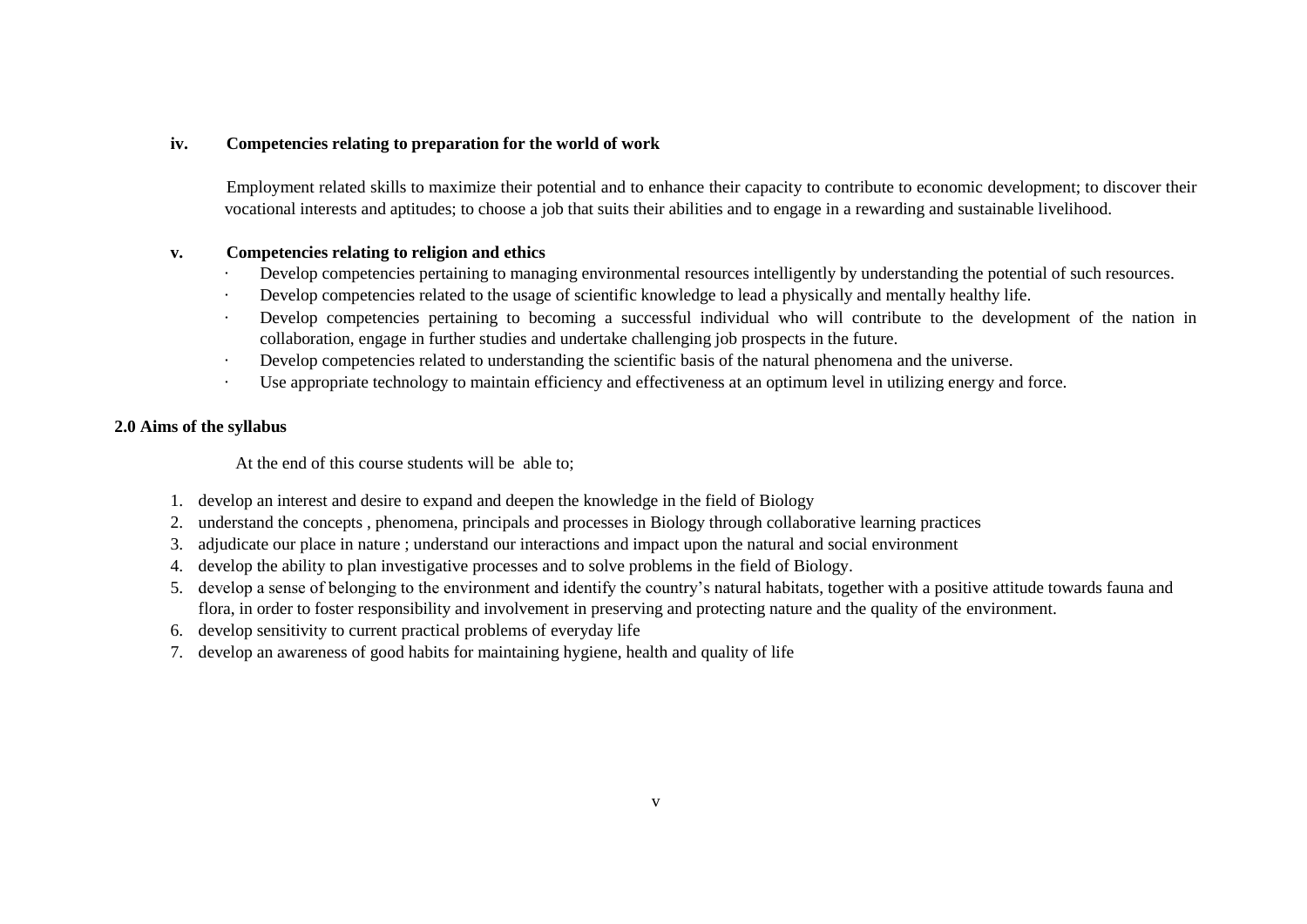## **List of topics and allocated number of periods**

| <b>Topic</b> | <b>Number of periods</b> |
|--------------|--------------------------|
|              |                          |

| Unit 01 | Introduction to Biology                        | 05  |
|---------|------------------------------------------------|-----|
| Unit 02 | Chemical & cellular basis of life              | 85  |
| Unit 03 | Evolution and diversity of organisms           | 61  |
| Unit 04 | Plant form and function                        | 77  |
| Unit 05 | Animal form and function                       | 193 |
| Unit 06 | <b>Genetics</b>                                | 22  |
| Unit 07 | Molecular Biology & Recombinant DNA Technology | 42  |
| Unit 08 | <b>Environmental Biology</b>                   | 41  |
| Unit 09 | Microbiology                                   | 50  |
| Unit 10 | <b>Applied Biology</b>                         | 24  |
|         |                                                |     |

 $Total \frac{600}{200}$ 

vi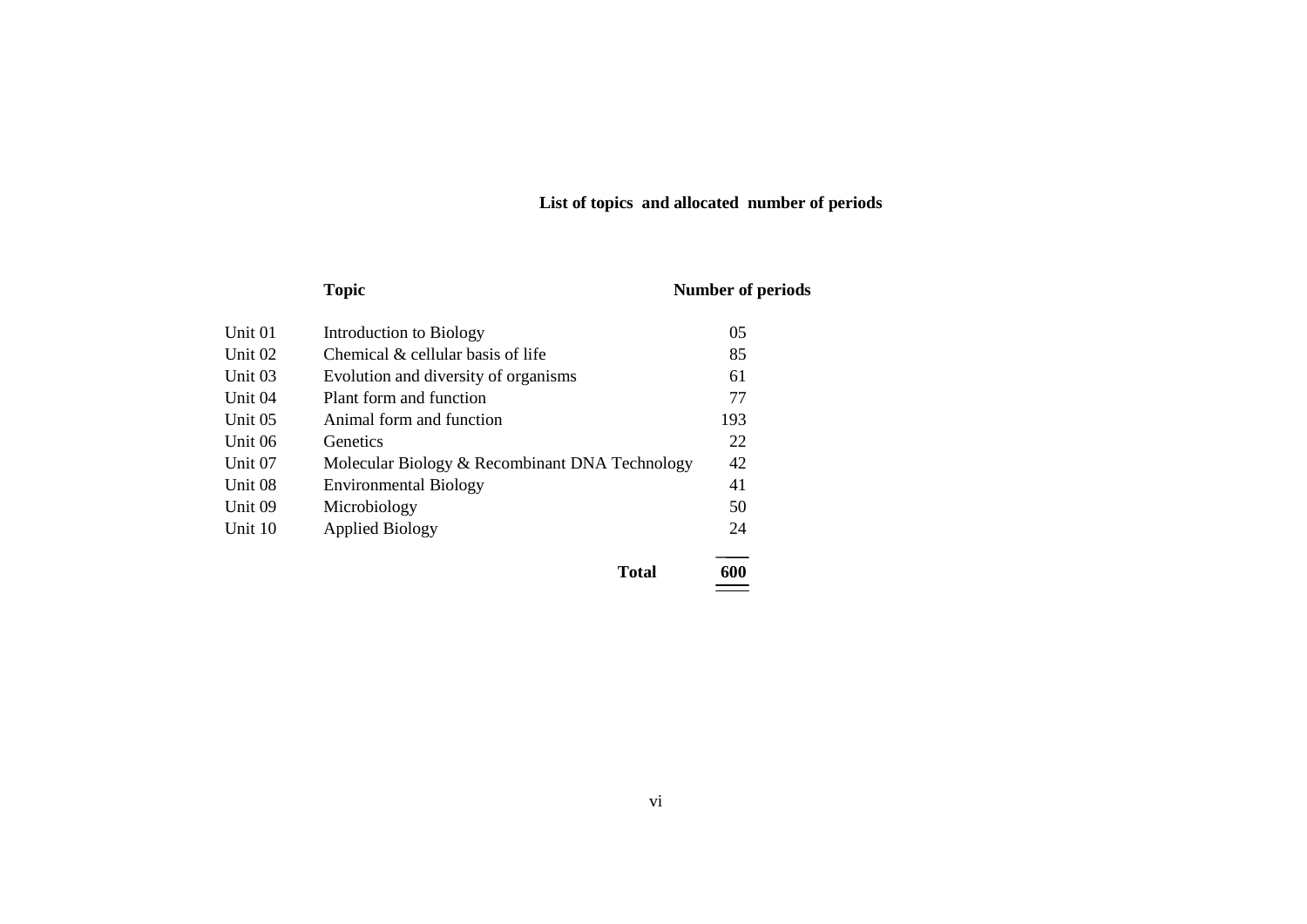| Grade    | <b>Term</b>       | <b>Competency Levels</b> |                                                 |
|----------|-------------------|--------------------------|-------------------------------------------------|
| Grade 12 | <b>First Term</b> | From 1.1.1 to $3.2.3$    | (16 Competency Levels)                          |
|          | Second Term       | From $3.2.4$ to $4.5.1$  | (17 Competency Levels)                          |
|          | Third Term        | From $5.1.1$ to $5.5.3$  | (12 Competency Levels)                          |
| Grade 13 | <b>First Term</b> | From $5.6.1$ to $6.1.5$  | (23 Competency Levels)                          |
|          | Second Term       |                          | From 7.1.1 to 8.5.1 (14 Competency Levels)      |
|          | Third Term        |                          | From $9.1.1$ to $10.1.5$ (12 Competency Levels) |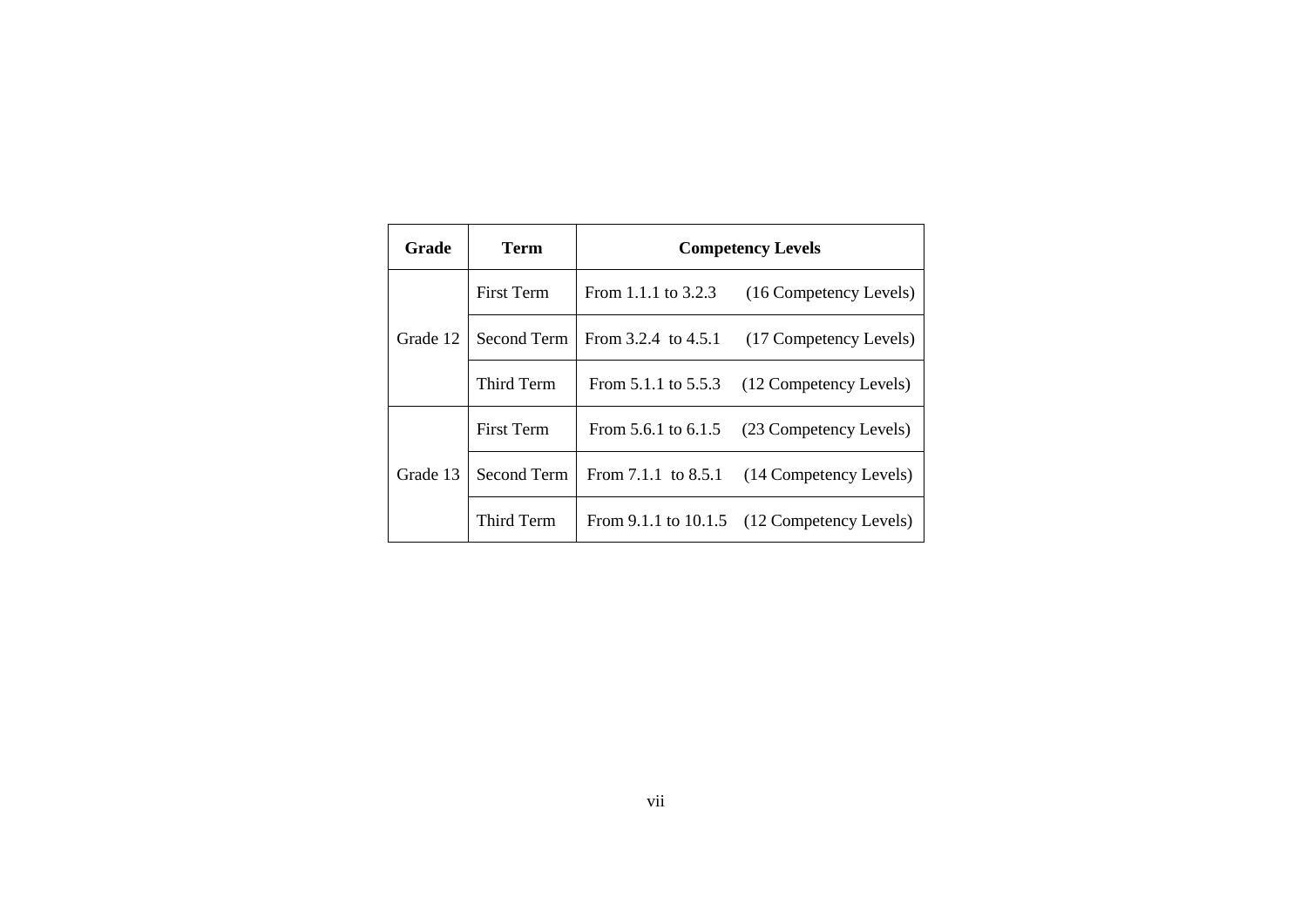## **` Unit 1 –Introduction to Biology ( 05 periods)**

| Competency                                                          | <b>Competency level</b>                                                                                                                                                                                             | <b>Content</b>                                                                                                                                                                                                                                                                                                                                                                                                                                                                                                                                                       | <b>Learning outcomes</b>                                                                                                                                                                                                                                                                                                                                                                                                                                                                                                                 | <b>Number of</b><br>periods |
|---------------------------------------------------------------------|---------------------------------------------------------------------------------------------------------------------------------------------------------------------------------------------------------------------|----------------------------------------------------------------------------------------------------------------------------------------------------------------------------------------------------------------------------------------------------------------------------------------------------------------------------------------------------------------------------------------------------------------------------------------------------------------------------------------------------------------------------------------------------------------------|------------------------------------------------------------------------------------------------------------------------------------------------------------------------------------------------------------------------------------------------------------------------------------------------------------------------------------------------------------------------------------------------------------------------------------------------------------------------------------------------------------------------------------------|-----------------------------|
| 1.0 Conducts<br>investigations<br>from a biological<br>perspective. | 1.1.1 Elaborates on the nature,<br>scope and importance of<br>biology with reference to<br>challenges faced by the<br>mankind<br>1.1.2 Reviews the nature and the<br>organizational patterns of the<br>living world | Scope and importance of biology<br>Issues pertaining to biology<br>• Understanding biological diversity<br>• Understanding the human body and its<br>functions<br>• Understanding plant life<br>Management of natural resources and<br>environment<br>Sustainable food production<br>٠<br>• Understanding of diseases and causes<br>• Addressing some legal and ethical<br>Diversity of organisms – size, shape, form,<br>habitat<br>Characteristics of organisms<br>Order and organization<br>Metabolism<br>Growth and development<br>Irritability and coordination | • describe the nature, scope and<br>importance of biology<br>discuss the issues and<br>$\bullet$<br>challenges faced by mankind<br>with reference<br>to biology<br>discuss how challenges are<br>$\bullet$<br>overcome using new<br>technologies<br>appreciate the study of biology<br>as a multidisciplinary subject<br>discuss the wide range in shapes,<br>sizes, forms and habitats of living<br>organisms<br>elaborate characteristics of living<br>organisms<br>construct the hierarchical levels of<br>organization with suitable | 02<br>03                    |
|                                                                     | Adaptation<br>Reproduction<br>Heredity and evolution                                                                                                                                                                | examples<br>justify the cell as the basic<br>structural and functional unit of<br>life                                                                                                                                                                                                                                                                                                                                                                                                                                                                               |                                                                                                                                                                                                                                                                                                                                                                                                                                                                                                                                          |                             |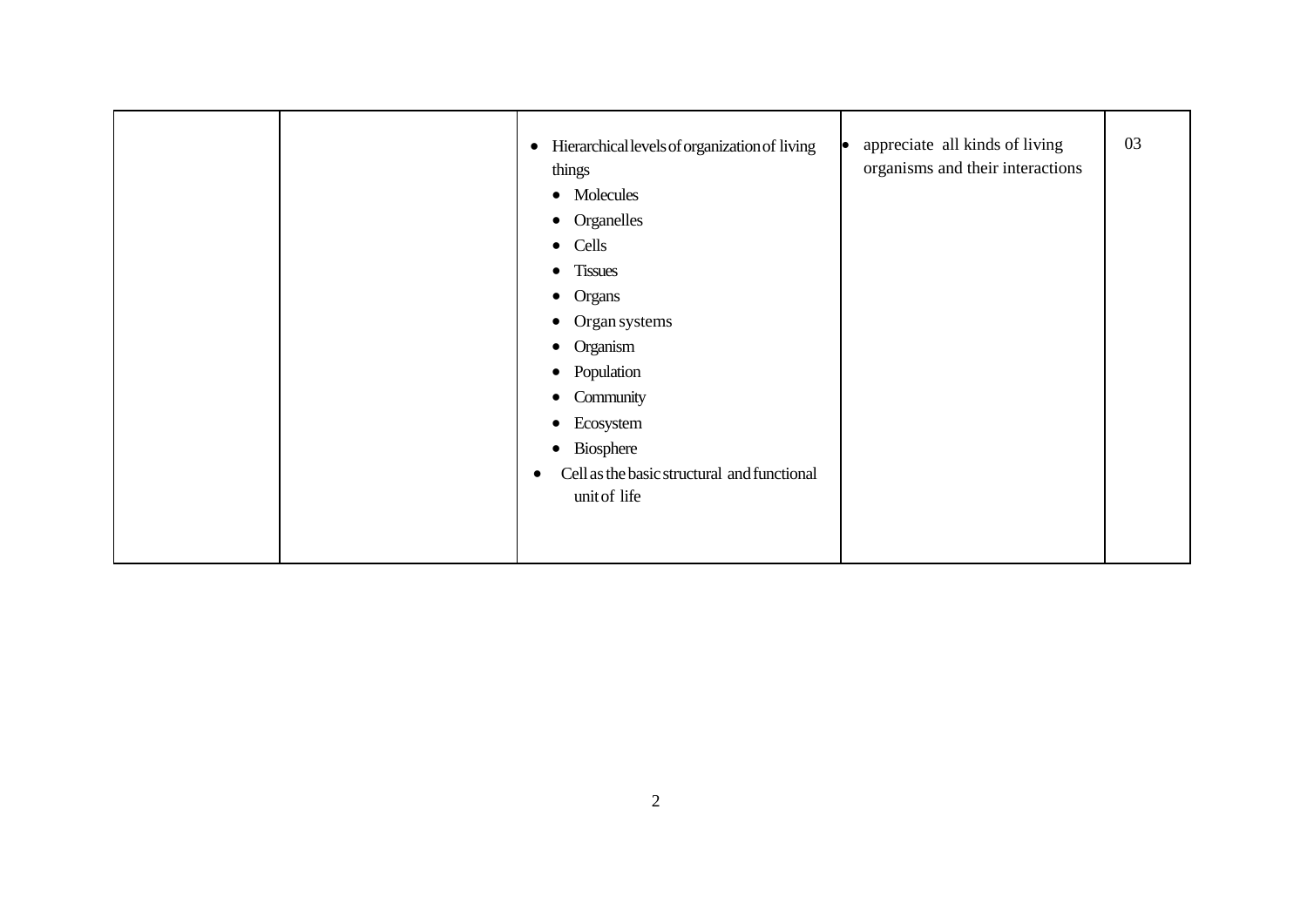## **Unit 2 – Chemical & cellular basis of life ( 85 Periods)**

| Competency                                           | <b>Competency level</b>                                                                             | <b>Content</b>                                                                                                                                                        | <b>Learning outcomes</b>                                                                                                                                                                                                                                                                                                                             | <b>Number of</b> |
|------------------------------------------------------|-----------------------------------------------------------------------------------------------------|-----------------------------------------------------------------------------------------------------------------------------------------------------------------------|------------------------------------------------------------------------------------------------------------------------------------------------------------------------------------------------------------------------------------------------------------------------------------------------------------------------------------------------------|------------------|
|                                                      |                                                                                                     |                                                                                                                                                                       |                                                                                                                                                                                                                                                                                                                                                      | periods          |
| 2.1.0 Investigates<br>the chemical<br>basis of life. | 2.1.1 Inquires into the<br>elemental<br>composition of<br>living organims                           | • Elemental composition of living matter                                                                                                                              | • list the elements present in<br>organisms.<br>state the most abundant elements<br>in organisms                                                                                                                                                                                                                                                     | 02               |
|                                                      | 2.1.2 Investigates the physical<br>and chemical properties<br>of water important for<br>life        | Importance of water for life<br>$\bullet$<br>• Importance of physical and<br>chemical properties of water<br>for life                                                 | describe physical and chemical<br>$\bullet$<br>properties of water which are<br>important for life.<br>relate the physical and chemical<br>$\bullet$<br>properties of water to its<br>functions performed in living<br>systems<br>explain the importance of water<br>for life.<br>appreciate the unique properties<br>of water for existence of life | 04               |
|                                                      | 2.1.3 Examines the<br>chemical nature and<br>functions of main<br>organic compounds of<br>organisms | Structure and function of the<br>$\bullet$<br>four main types of organic<br>compounds found in<br>organisms; Carbohydrates,<br>lipids, proteins, and nucleic<br>acids | describe the basic chemical nature<br>$\bullet$<br>of four main types of organic<br>compounds found in organisms<br>elaborate on the functions of four<br>$\bullet$<br>of<br>organic<br>major<br>types<br>with<br>relevant<br>compounds<br>examples                                                                                                  | 09               |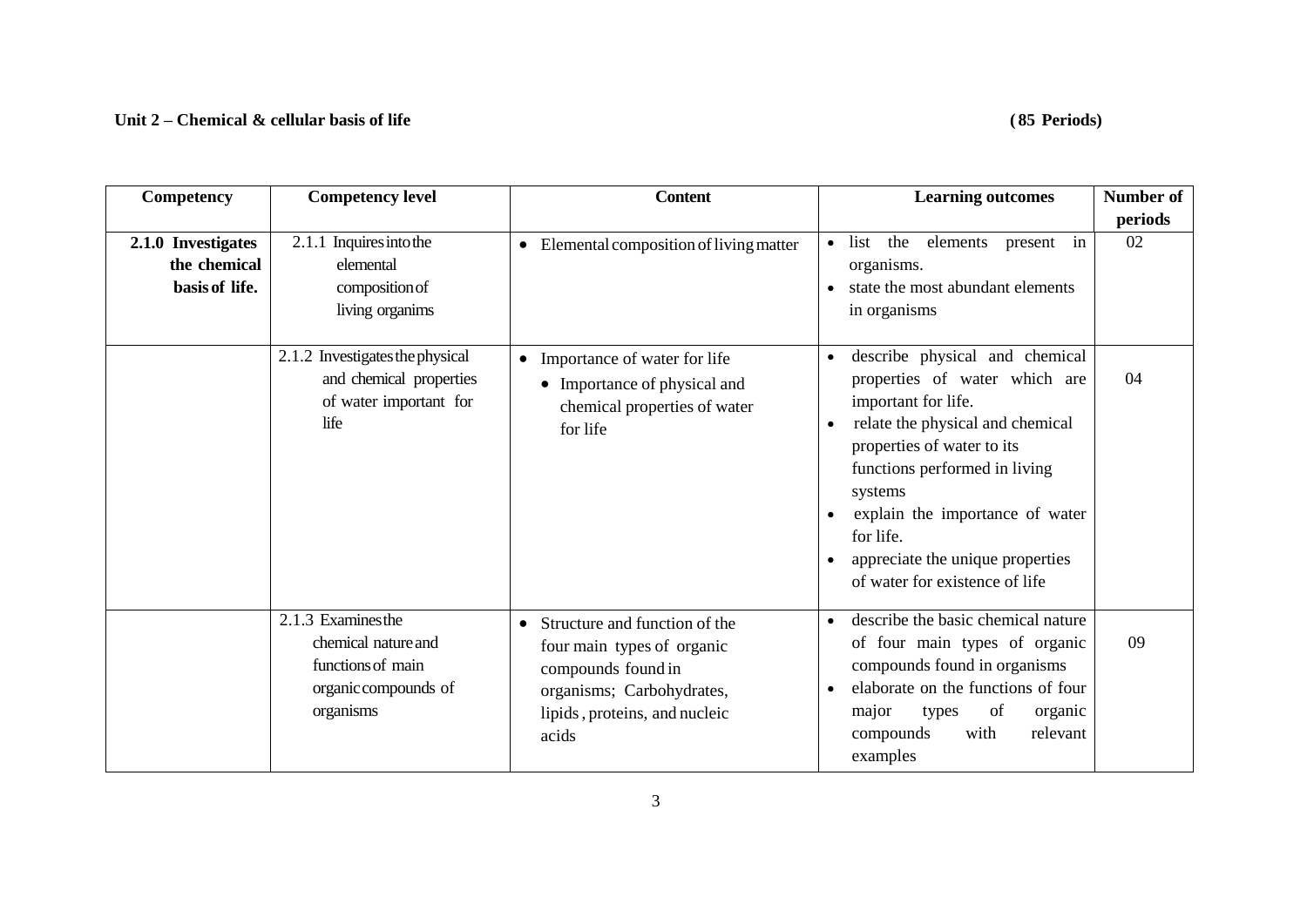| $\bullet$ | Carbohydrates<br>$\bullet$<br>Monosaccharides,<br>disaccharides and<br>polysaccharides<br>• Functions of carbohydrates<br>Lipids<br>$\bullet$<br>• Fats and oils, phospholipids<br>and<br>other lipids<br>Functions of lipids<br>$\bullet$<br>Proteins<br>$\bullet$<br>• Amino acids and peptide<br>bonds.<br>Primary, secondary, tertiary<br>$\bullet$<br>and quaternary structures of<br>proteins<br>Properties of<br>$\bullet$<br>proteins<br>$\bullet$ Functions of proteins<br>Nucleic acids<br>Nucleosides, nucleotides and<br>polynucleotides along with<br>appropriate examples<br>Ribonucleotides and<br>deoxyribonucleotides<br>Structure of DNA-double<br>helical structure<br>Main functions of DNA | identify structure and functions<br>$\bullet$<br>of DNA and RNA<br>differentiate DNA and RNA<br>$\bullet$<br>explain the role of DNA and<br>$\bullet$<br>RNA as hereditary material<br>state functions of ATP, NAD<br>$\bullet$<br>,FAD and NADP<br>conduct laboratory tests to<br>$\bullet$<br>identify the reducing sugars, non<br>reducing sugars, starch, proteins<br>and lipids.<br>appreciate that protein,<br>carbohydrates, lipids and nucleic<br>acids form the chemical basis of<br>life<br>appreciate the unique properties<br>of DNA which are important to<br>act as the hereditary material of<br>all organisms |
|-----------|-----------------------------------------------------------------------------------------------------------------------------------------------------------------------------------------------------------------------------------------------------------------------------------------------------------------------------------------------------------------------------------------------------------------------------------------------------------------------------------------------------------------------------------------------------------------------------------------------------------------------------------------------------------------------------------------------------------------|-------------------------------------------------------------------------------------------------------------------------------------------------------------------------------------------------------------------------------------------------------------------------------------------------------------------------------------------------------------------------------------------------------------------------------------------------------------------------------------------------------------------------------------------------------------------------------------------------------------------------------|
|-----------|-----------------------------------------------------------------------------------------------------------------------------------------------------------------------------------------------------------------------------------------------------------------------------------------------------------------------------------------------------------------------------------------------------------------------------------------------------------------------------------------------------------------------------------------------------------------------------------------------------------------------------------------------------------------------------------------------------------------|-------------------------------------------------------------------------------------------------------------------------------------------------------------------------------------------------------------------------------------------------------------------------------------------------------------------------------------------------------------------------------------------------------------------------------------------------------------------------------------------------------------------------------------------------------------------------------------------------------------------------------|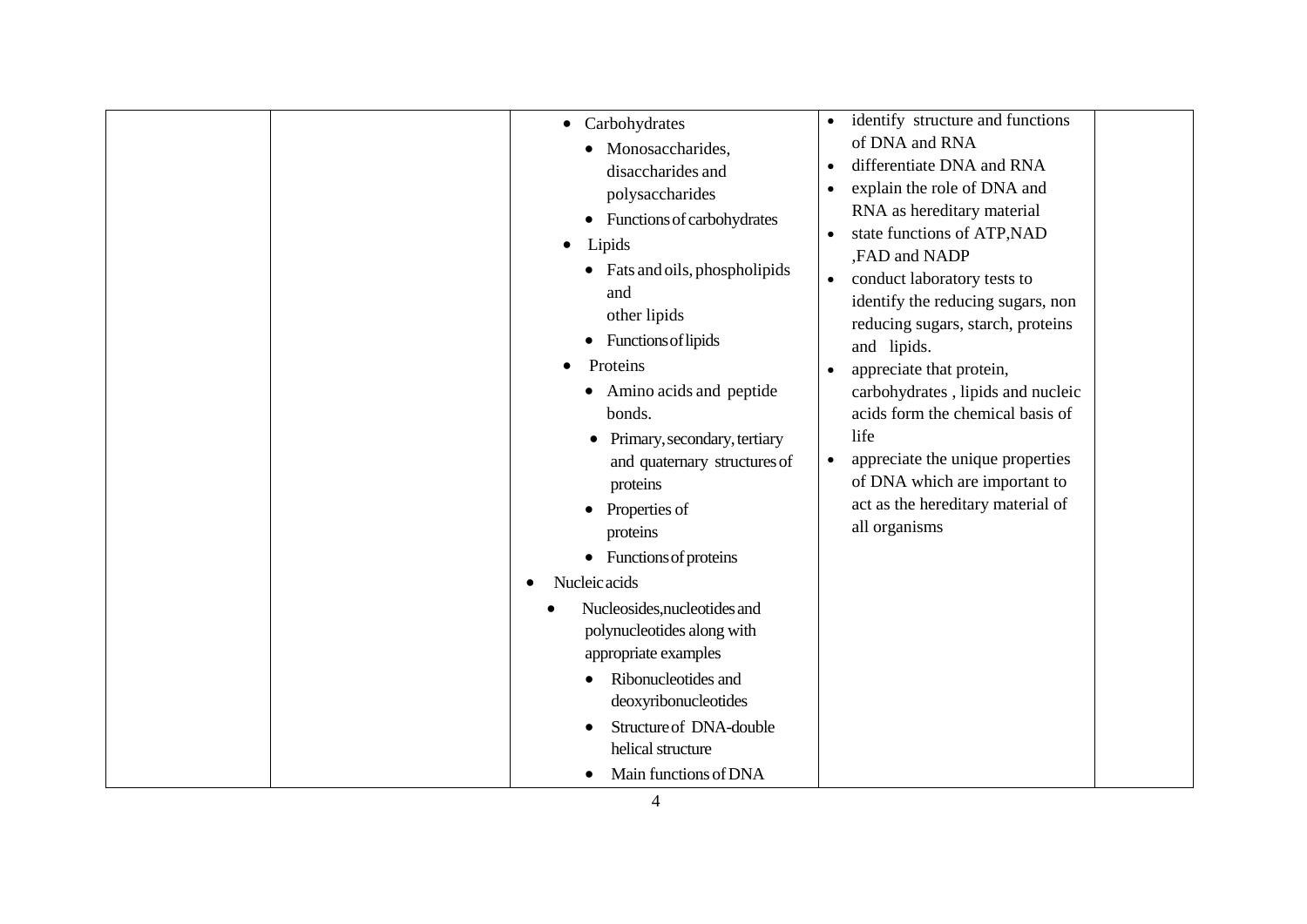| 2.2.0 Examines cell<br>as the basic<br>functioning unit<br>of life | 2.2.1 Elaborates on the<br>contribution of<br>microscopes to the<br>expansion of knowledge<br>on cells and cellular<br>organization. | Structure of RNA and main<br>functions<br>• Nucleotides found in other molecules<br>(ATP, NAD, NADP, FAD) and their<br>major role<br>Simple laboratory tests for the<br>$\bullet$<br>identification of reducing and non-<br>reducing sugars, starch, proteins and<br>lipids<br>Microscopes as tools in biology<br>$\bullet$<br>Properties of microscopes<br>$\bullet$<br>Magnification<br><b>Resolution power</b><br>Types of microscopes<br>$\bullet$<br>Lightmicroscope<br>Electron microscope<br>$\bullet$ SEM<br>$\bullet$ TEM<br>Parts and functions of light<br>$\bullet$<br>microscope and using microscope<br>to observe specimens | compare significant features of<br>$\bullet$<br>the electron microscope and light<br>microscope<br>explain magnification and<br>resolution<br>explain main features of<br>$\bullet$<br>transmission and scanning<br>electron microscopes<br>identify cellular and sub cellular<br>componenets using light<br>microscope and electron<br>micrographs<br>develop the skill for handling<br>$\bullet$<br>light microscope efficiently<br>use the light microscope properly<br>to observe specimens<br>value the contribution of<br>$\bullet$<br>microscope in biological studies | 07 |
|--------------------------------------------------------------------|--------------------------------------------------------------------------------------------------------------------------------------|--------------------------------------------------------------------------------------------------------------------------------------------------------------------------------------------------------------------------------------------------------------------------------------------------------------------------------------------------------------------------------------------------------------------------------------------------------------------------------------------------------------------------------------------------------------------------------------------------------------------------------------------|-------------------------------------------------------------------------------------------------------------------------------------------------------------------------------------------------------------------------------------------------------------------------------------------------------------------------------------------------------------------------------------------------------------------------------------------------------------------------------------------------------------------------------------------------------------------------------|----|
|--------------------------------------------------------------------|--------------------------------------------------------------------------------------------------------------------------------------|--------------------------------------------------------------------------------------------------------------------------------------------------------------------------------------------------------------------------------------------------------------------------------------------------------------------------------------------------------------------------------------------------------------------------------------------------------------------------------------------------------------------------------------------------------------------------------------------------------------------------------------------|-------------------------------------------------------------------------------------------------------------------------------------------------------------------------------------------------------------------------------------------------------------------------------------------------------------------------------------------------------------------------------------------------------------------------------------------------------------------------------------------------------------------------------------------------------------------------------|----|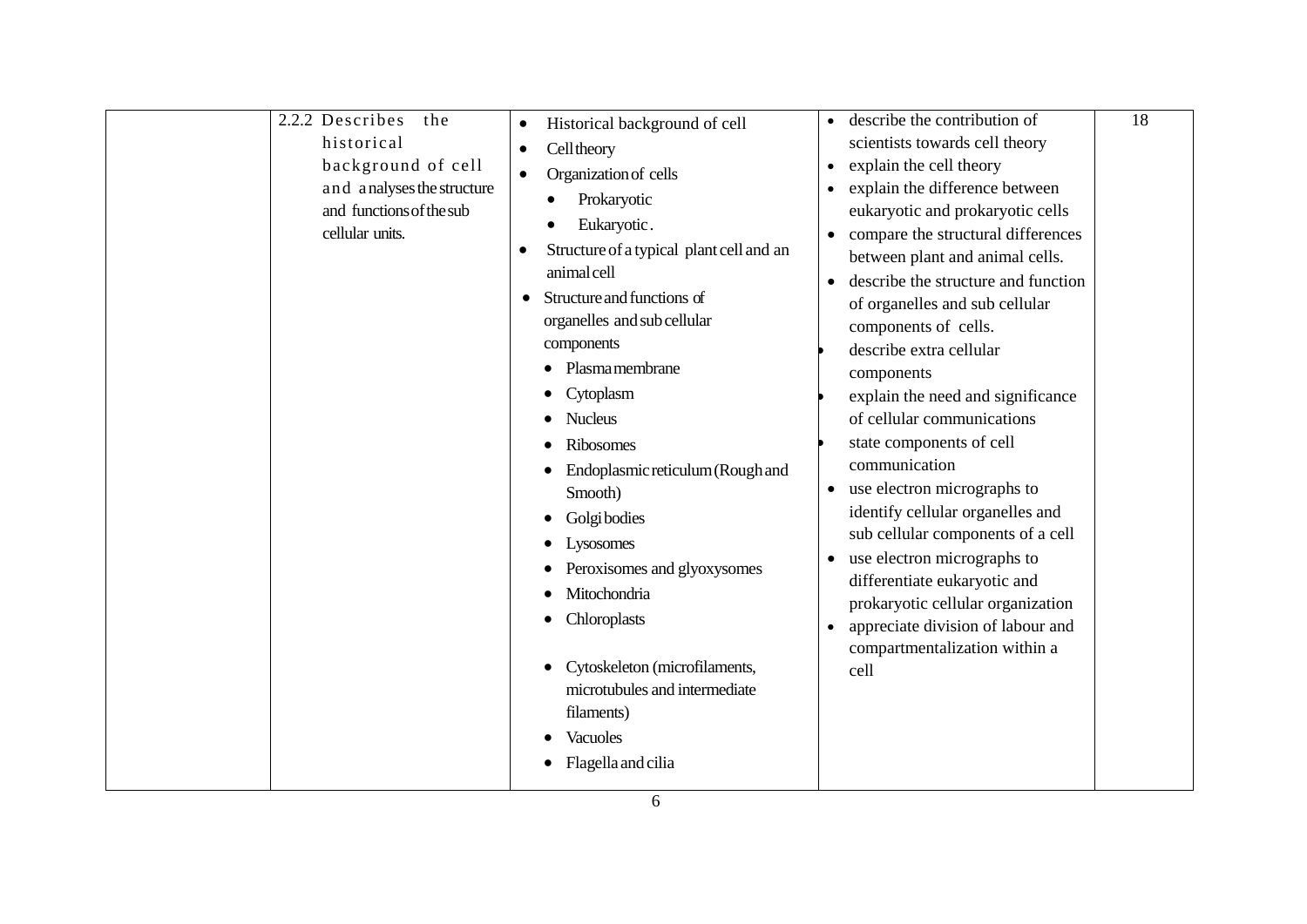|                                                                             |                                                                   | • Centriole<br>Extra cellular components<br>٠<br>Cell wall<br>$\bullet$<br>Cell junctions<br>Extracellular matrix of animal cells<br>Need and significance of cell<br>٠<br>communication<br>Components involved in cell<br>$\bullet$<br>communication<br>• Receptors located on cell membranes<br>or intracellular receptors<br>• Response<br>Use of electron micrographs to<br>understand the structure of cellular<br>components |                                                                                                                                                                                                                                                                                                                                                                              |    |
|-----------------------------------------------------------------------------|-------------------------------------------------------------------|------------------------------------------------------------------------------------------------------------------------------------------------------------------------------------------------------------------------------------------------------------------------------------------------------------------------------------------------------------------------------------------------------------------------------------|------------------------------------------------------------------------------------------------------------------------------------------------------------------------------------------------------------------------------------------------------------------------------------------------------------------------------------------------------------------------------|----|
| 2.3.0 Investigates the<br>importance of<br>cell cycle and<br>cell division. | 2.3.1 Describe the cell cycle and<br>the process of cell division | • Cellcycle<br>Chromosomes<br>$\bullet$<br><b>Mitosis</b><br>$\bullet$<br>Behaviour of chromosomes and other<br>parts of a cell during mitosis<br>Significance of mitosis.<br>$\bullet$<br>Meiosis<br>$\bullet$<br>Behaviour of chromosomes and other<br>parts of a cell during meiosis<br>Significance of meiosis<br>$\bullet$<br>Galls, tumours and cancers                                                                      | • elaborate on the phases and main<br>events of cell cycle.<br>describe the basic structure of<br>eukaryotic chromosome<br>discuss the main events that occur<br>in each phase.<br>• describe the stages in mitosis and<br>meiosis with<br>reference<br>to<br>chromosomal behavior<br>describe<br>the<br>significance<br>of<br>synaptonemal<br>complex<br>and<br>kinetochore | 09 |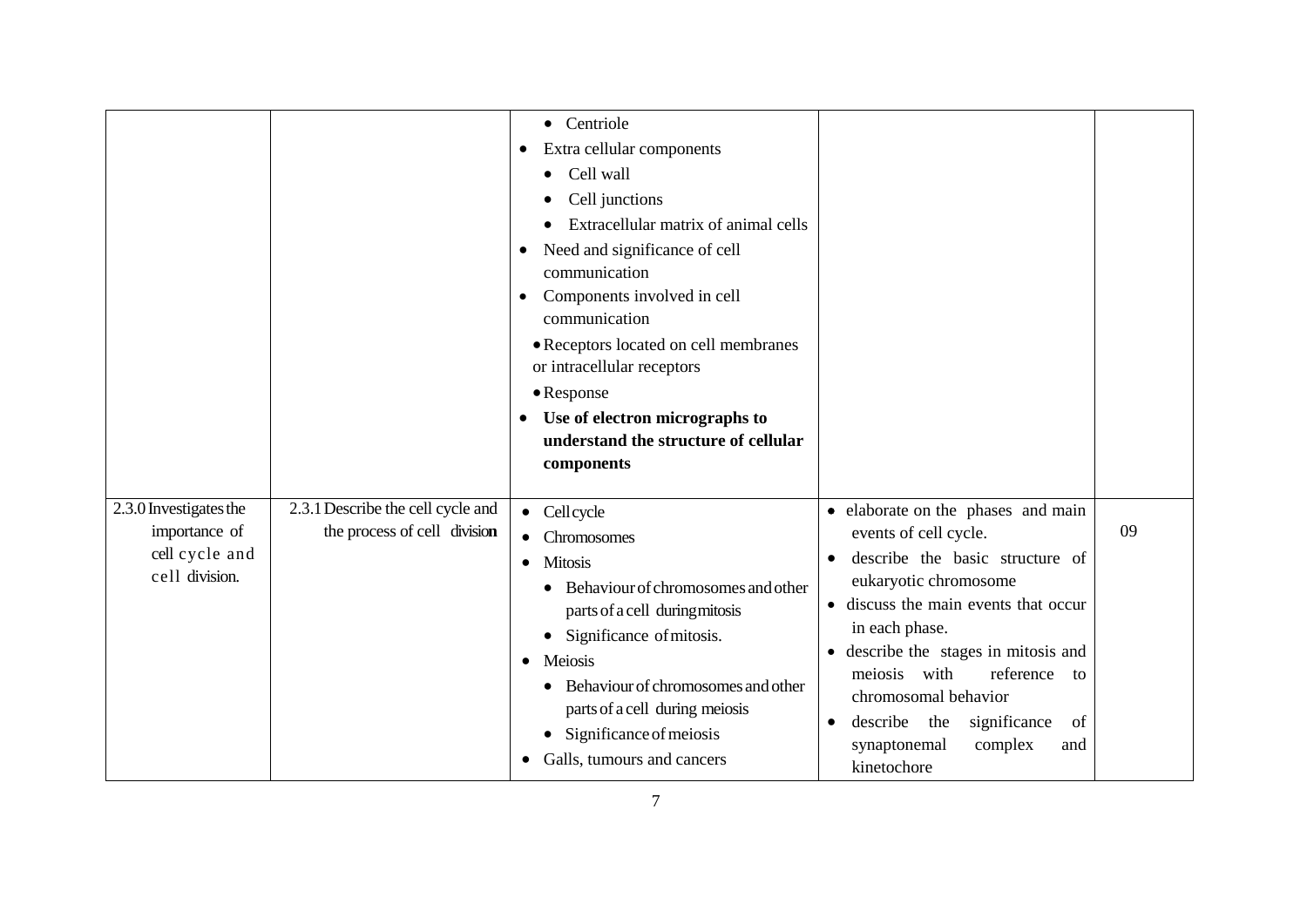|                                                                                             |                                                                             | • Identification of different stages of<br>mitosis and meiosis using<br>microscopic slides                                                                                                                 | contrasts mitosis<br>compare and<br>and meiosis<br>state the significance of mitosis<br>and meiosis<br>use prepared slides to identify<br>different stages of mitosis and<br>meiosis under light microscope.<br>state rapid<br>and uncontrolled<br>$\bullet$<br>mitotic cell division results in<br>formation of galls, tumors and<br>cancers                                                                   |    |
|---------------------------------------------------------------------------------------------|-----------------------------------------------------------------------------|------------------------------------------------------------------------------------------------------------------------------------------------------------------------------------------------------------|-----------------------------------------------------------------------------------------------------------------------------------------------------------------------------------------------------------------------------------------------------------------------------------------------------------------------------------------------------------------------------------------------------------------|----|
| 2.4.0 Investigates<br>energy<br>relationships in<br>metabolic<br>processes of<br>organisms. | Analyses the energy<br>2.4.1<br>relationships in<br>metabolic<br>processes. | Metabolism<br>$\bullet$<br>Need of energy for living systems.<br>$\bullet$<br>Anabolic and catabolic reactions,<br>$\bullet$<br>structure of ATP<br>Importance of ATP as an energy<br>$\bullet$<br>carrier | • explain metabolism<br>highlight the need of energy for<br>$\bullet$<br>living systems<br>explain catabolic and anabolic<br>$\bullet$<br>reactions with examples<br>discuss the structure and the<br>importance of ATP<br>as<br>an<br>universal energy currency unit<br>the<br>cellular<br>list<br>processes<br>$\bullet$<br>involving energy<br>appreciate the role of ATP as an<br>universal energy currency | 02 |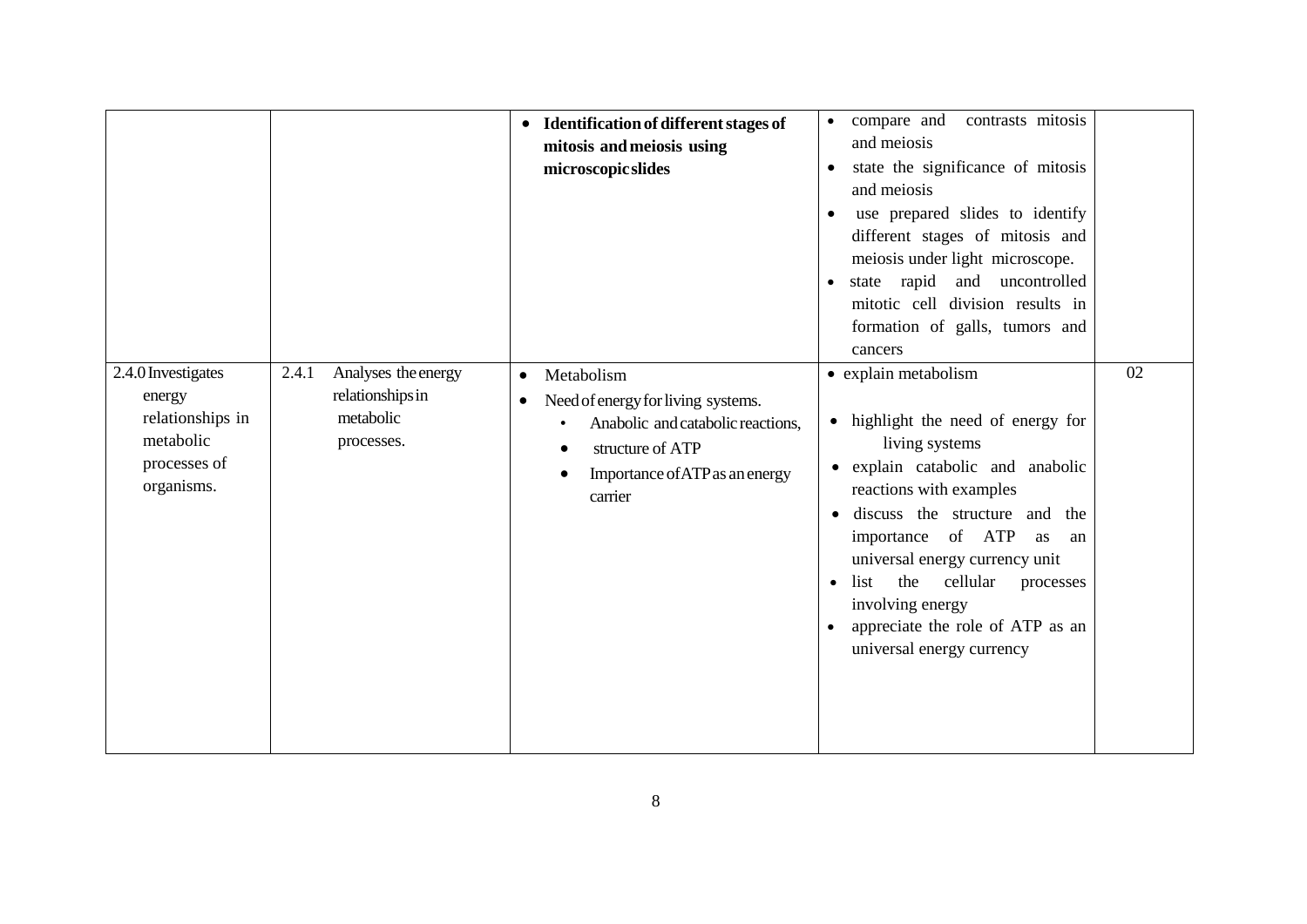| 2.4.2 Investigates the role of<br>enzymes in regulating<br>metabolic reactions. | $\bullet$ Enzymes<br>General characteristics of enzymes<br>Mechanism of enzymatic reaction<br>$\bullet$<br>Induced fit mechanism<br>Cofactors<br>Coenzymes<br>Inorganicions<br>Factors affecting enzymatic reactions<br>٠<br>pH<br>Temperature<br>Substrate concentration<br><b>Enzyme</b> concentration<br>Inhibitors-competitive, non<br>competitive<br>Laboratory experiment to<br>demonstrate enzyme activity and<br>to determine effect of temperature on<br>rate of enzymatic reaction (starch-<br>amylase) | define enzymes<br>$\bullet$<br>explain the general characteristics<br>of enzymes and their role<br>describe the importance of co-<br>factors for enzymatic activities<br>• describe the mechanism of enzyme<br>activity<br>by<br>using<br>suitable<br>diagrams<br>• explain how pH, temperature,<br>substrate concentration, enzyme<br>inhibitors<br>concentration<br>and<br>(competitive<br>and<br>non<br>competitive)<br>affect the rate of<br>enzyme activity<br>conduct laboratory experiments to<br>show how temperature affects the<br>rate of enzyme reaction using<br>starch - amylase system<br>appreciate the role of enzymes<br>$\bullet$<br>in metabolic reactions | 10 |
|---------------------------------------------------------------------------------|-------------------------------------------------------------------------------------------------------------------------------------------------------------------------------------------------------------------------------------------------------------------------------------------------------------------------------------------------------------------------------------------------------------------------------------------------------------------------------------------------------------------|--------------------------------------------------------------------------------------------------------------------------------------------------------------------------------------------------------------------------------------------------------------------------------------------------------------------------------------------------------------------------------------------------------------------------------------------------------------------------------------------------------------------------------------------------------------------------------------------------------------------------------------------------------------------------------|----|
| 2.4.3 Examines<br>photosynthesis as an                                          | Importance of photosynthesis                                                                                                                                                                                                                                                                                                                                                                                                                                                                                      | define photosynthesis<br>$\bullet$<br>discuss the global and biological<br>$\bullet$                                                                                                                                                                                                                                                                                                                                                                                                                                                                                                                                                                                           | 12 |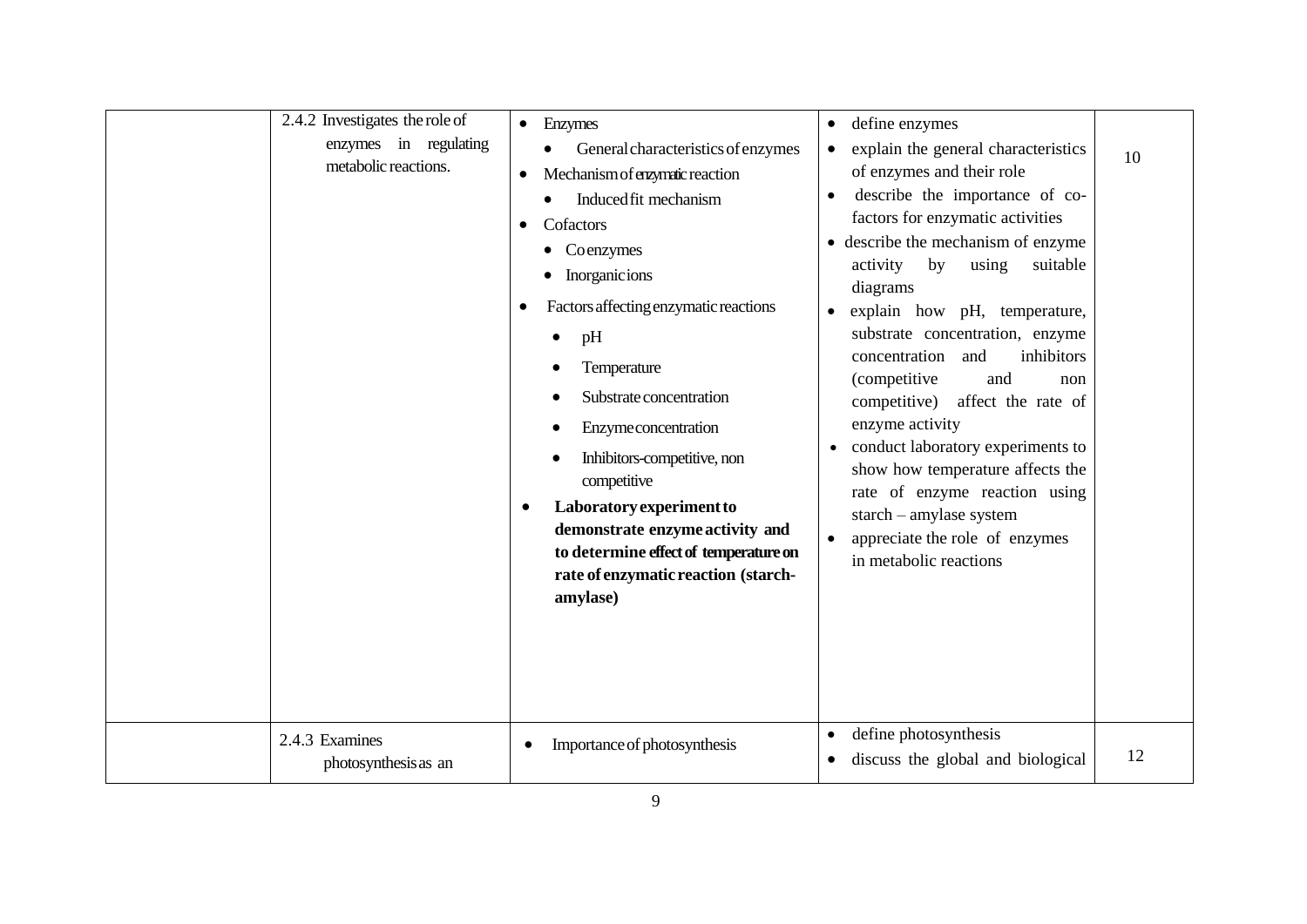| energy fixing<br>mechanism. | Pigments and photosystems<br>Light dependent reaction of<br>photosynthesis<br>Capturing energy from sun<br>light<br>Photolysis of water<br>Synthesis of NADPH and<br><b>ATP</b><br>Calvin cycle $(C_3$ pathway)<br>Carboxylation-function of<br>RUBP carboxylase.<br>Reduction-<br>$\bullet$<br>Reduction of PGA<br>and synthesis of<br>carbohydrates.<br>Regeneration of RUBP<br>• Photorespiration in $C_3$ plants<br>$\bullet$ C <sub>4</sub> pathway of photosynthesis<br>Significance of $C_4$ pathway<br>• Anatomical differences between $C_3$<br>and $C_4$ plant leaves<br>Blackman's principle of factors<br>affecting photosysnthesis<br>Limiting factors affecting photosynthesis<br>Carbon dioxide<br>Light | importance of photosynthesis<br>differentiate the role of pigments<br>involved in photosynthesis<br>describe<br>the<br>nature<br>and<br>significance of photosystems<br>describe the light dependent<br>reaction of photosynthesis<br>describe the Calvin cycle of<br>photosynthesis<br>describe the $C_4$ pathway<br>of<br>photosynthesis<br>describe<br>the<br>of<br>impact<br>$\bullet$<br>photorespiration of $C_3$ plants<br>explain C <sub>4</sub> pathway has evolved<br>to minimize photorespiration<br>differentiate $C_3$ and $C_4$ plants<br>$\bullet$<br>correlate limiting factors<br>of<br>with<br>photosynthesis<br>the<br>productivity/efficiency of plants<br>different<br>environmental<br>in<br>conditions<br>design and carryout experiments<br>determine<br>the<br>rate<br>of<br>to<br>photosynthesis by amount of<br>oxygen released<br>discuss the effect of global<br>$\bullet$<br>warming on photosynthesis |  |
|-----------------------------|-------------------------------------------------------------------------------------------------------------------------------------------------------------------------------------------------------------------------------------------------------------------------------------------------------------------------------------------------------------------------------------------------------------------------------------------------------------------------------------------------------------------------------------------------------------------------------------------------------------------------------------------------------------------------------------------------------------------------|--------------------------------------------------------------------------------------------------------------------------------------------------------------------------------------------------------------------------------------------------------------------------------------------------------------------------------------------------------------------------------------------------------------------------------------------------------------------------------------------------------------------------------------------------------------------------------------------------------------------------------------------------------------------------------------------------------------------------------------------------------------------------------------------------------------------------------------------------------------------------------------------------------------------------------------|--|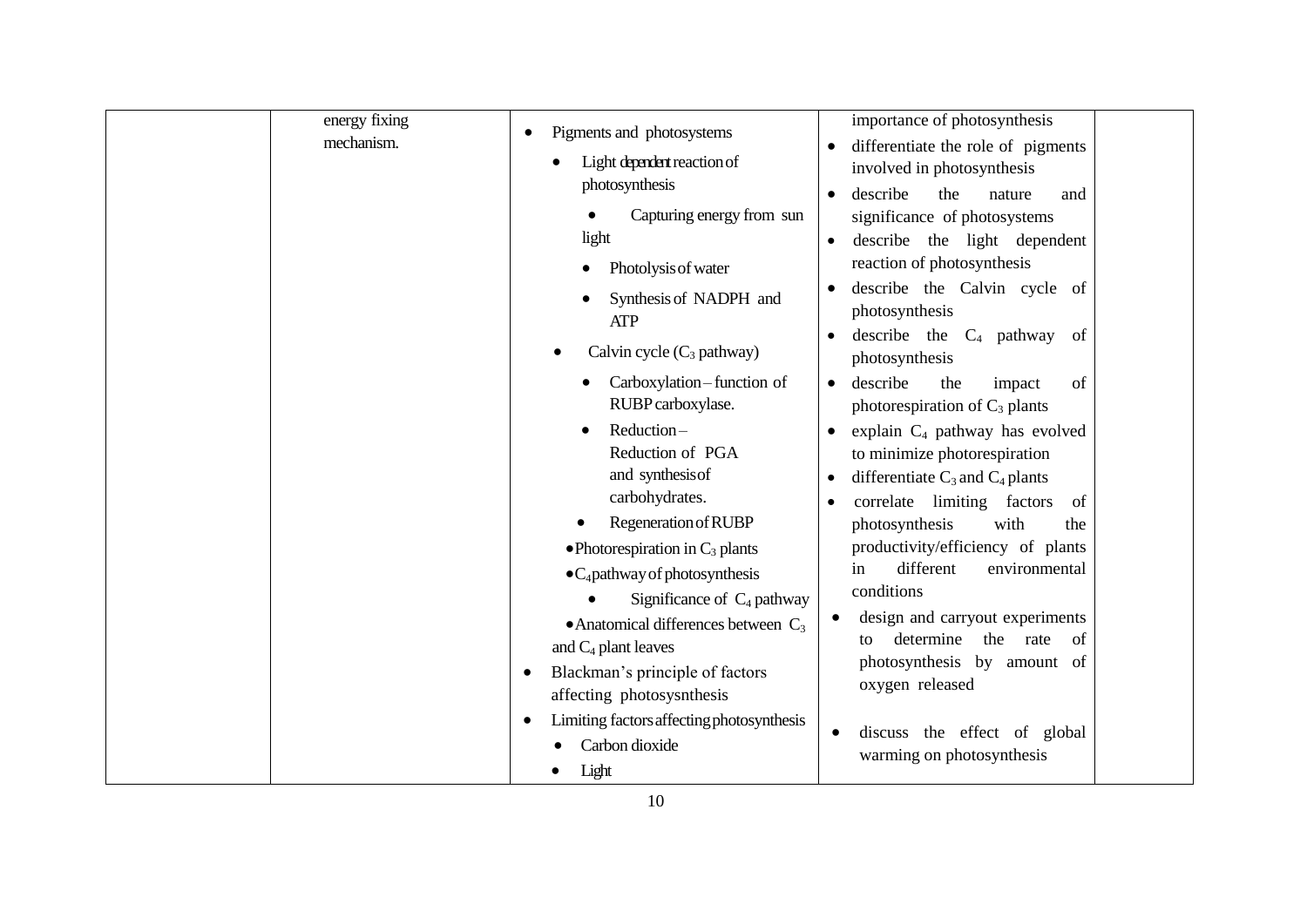|                                                                           | Temperature<br>Determination of rate of<br>photosynthesis by amount of<br>$O2$ released using Audus<br>apparatus (at different $CO2$<br>concentrations<br>and<br>light<br>intensities)<br>Microscopic observation of a cross<br>sections of $C_3$ and $C_4$ leaves with<br>special reference to adaptations for<br>photosynthesis.                                                                                                                   | appreciate the universal role of<br>photosynthesis                                                                                                                                                                                                                                                                                                                                                                                                                                                                |    |
|---------------------------------------------------------------------------|------------------------------------------------------------------------------------------------------------------------------------------------------------------------------------------------------------------------------------------------------------------------------------------------------------------------------------------------------------------------------------------------------------------------------------------------------|-------------------------------------------------------------------------------------------------------------------------------------------------------------------------------------------------------------------------------------------------------------------------------------------------------------------------------------------------------------------------------------------------------------------------------------------------------------------------------------------------------------------|----|
| 2.4.4Examines cellular<br>respiration as a process of<br>obtaining energy | Cellular respiration<br>$\bullet$<br>Importance of cellular respiration<br>Aerobic and anaerobic processes<br>Aerobic respiration-process of<br>glucose oxidation<br>Glycolysis<br>$\bullet$<br>Pyruate oxidation and Citric acid<br>cycle (Kreb`scycle)<br>Electron transport chain<br>• Anaerobic respiration<br>Ethanol fermentation and Lactic acid<br>fermentation<br>Use of lipids (fats and oils) and<br>$\bullet$<br>proteins in respiration | • define cellular respiration<br>highlight cellular respiration as<br>the process of supplying energy<br>for all cellular activities.<br>describe the location,<br>major<br>events and end products of<br>aerobic respiration.<br>describe the location,<br>major<br>events and end products of<br>anaerobic respiration<br>differentiate<br>aerobic<br>and<br>anaerobic respiration<br>• calculate efficiency of anaerobic<br>and aerobic respiration<br>• list out the significance of cellular<br>respiration. | 12 |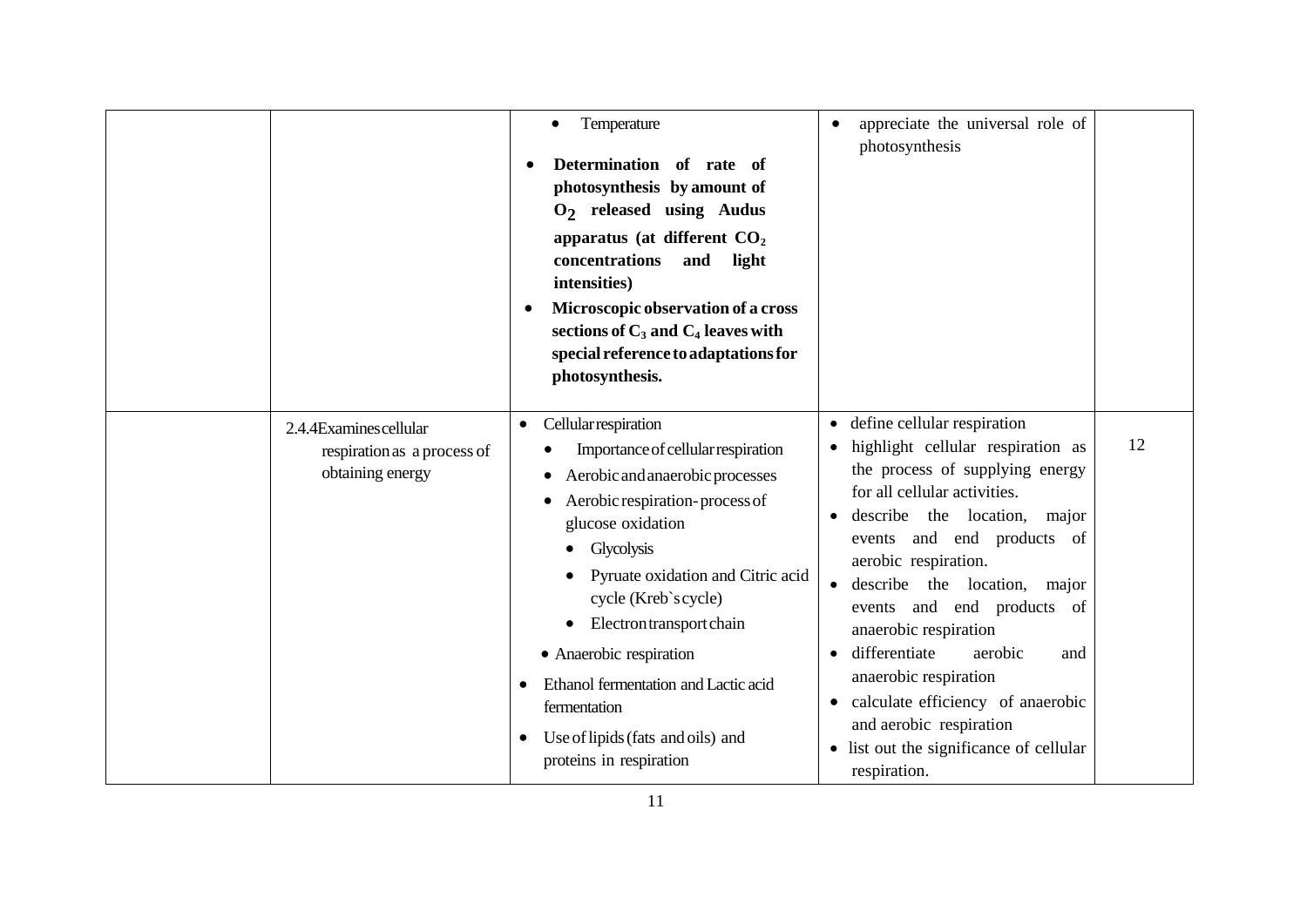| Respiratory quotient<br>Determination of rate of respiration<br>and respiratory quotient using<br>germinating seeds | with<br>the<br>substrate<br>relate<br>$\bullet$<br>respiratory quotient<br>• determine the rate of respiration<br>and respiratory quotient using<br>germinating seeds<br>appreciate the significance of<br>respiration for all organisms |
|---------------------------------------------------------------------------------------------------------------------|------------------------------------------------------------------------------------------------------------------------------------------------------------------------------------------------------------------------------------------|
|---------------------------------------------------------------------------------------------------------------------|------------------------------------------------------------------------------------------------------------------------------------------------------------------------------------------------------------------------------------------|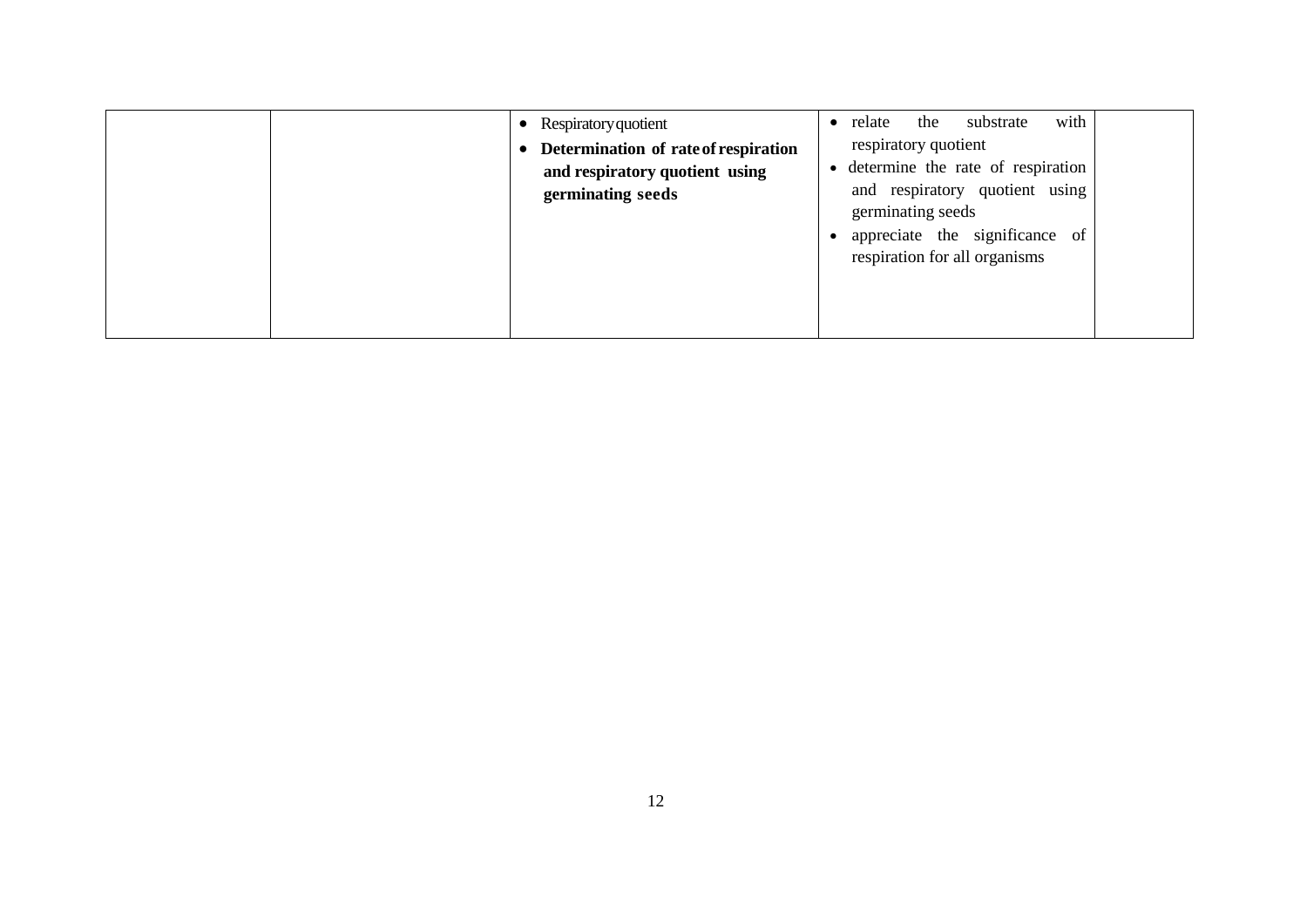## **Unit 3 –Evolution and diversity of organisms (61 periods)**

| Competency                                      | <b>Competency level</b>                                                                                                 | <b>Content</b>                                                                                                                                                                                                                                                                                                   | <b>Learning outcomes</b>                                                                                                                                                                                                                                                                                                                                                                  | <b>Number of</b> |
|-------------------------------------------------|-------------------------------------------------------------------------------------------------------------------------|------------------------------------------------------------------------------------------------------------------------------------------------------------------------------------------------------------------------------------------------------------------------------------------------------------------|-------------------------------------------------------------------------------------------------------------------------------------------------------------------------------------------------------------------------------------------------------------------------------------------------------------------------------------------------------------------------------------------|------------------|
|                                                 |                                                                                                                         |                                                                                                                                                                                                                                                                                                                  |                                                                                                                                                                                                                                                                                                                                                                                           | periods          |
| 3.1.0 Explores<br>evolution of life             | 3.1.1 Uses the theories of<br>origin of life and natural<br>selection to analyze the<br>process of evolution of<br>life | Origin of life on earth<br>$\bullet$<br>Evolution of biological diversity<br>$\bullet$<br>Theories of evolution<br>$\bullet$<br>Theory of Lamarck<br>Darwin - Wallace theory<br>- Theory of natural selection<br>Neo-Darwinism                                                                                   | describe the conditions on earth<br>$\bullet$<br>before life<br>describe the theories on origin<br>$\bullet$<br>of life<br>explain the process of evolution<br>$\bullet$<br>of biological diversity<br>state four eras of geological<br>$\bullet$<br>time scale<br>explain theory of Lamarck and<br>theory of natural selection<br>relate theory of Neo-Darwinism<br>to natural selection | 07               |
| 3.2.0 Explores the<br>diversity of<br>organisms | 3.2.1 Constructs hierarchy of taxa<br>on scientific basis                                                               | Identification of organisms, classification<br>and nomenclature<br>Methods of natural & artificial<br>classification<br>History of classification<br>Hierarchy of taxa from domains to<br>species<br>Biological definition of species<br>Criteria used in Species identification<br><b>Binomial nomenclature</b> | use classification and<br>$\bullet$<br>nomenclature to identify<br>organisms<br>distinguish between natural and<br>$\bullet$<br>artificial classification<br>methodologies.<br>describe history of systems of<br>$\bullet$<br>classification<br>define Species<br>$\bullet$<br>state advantages of<br>$\bullet$<br>classification of organisms<br>use and construct a<br>$\bullet$        | 12               |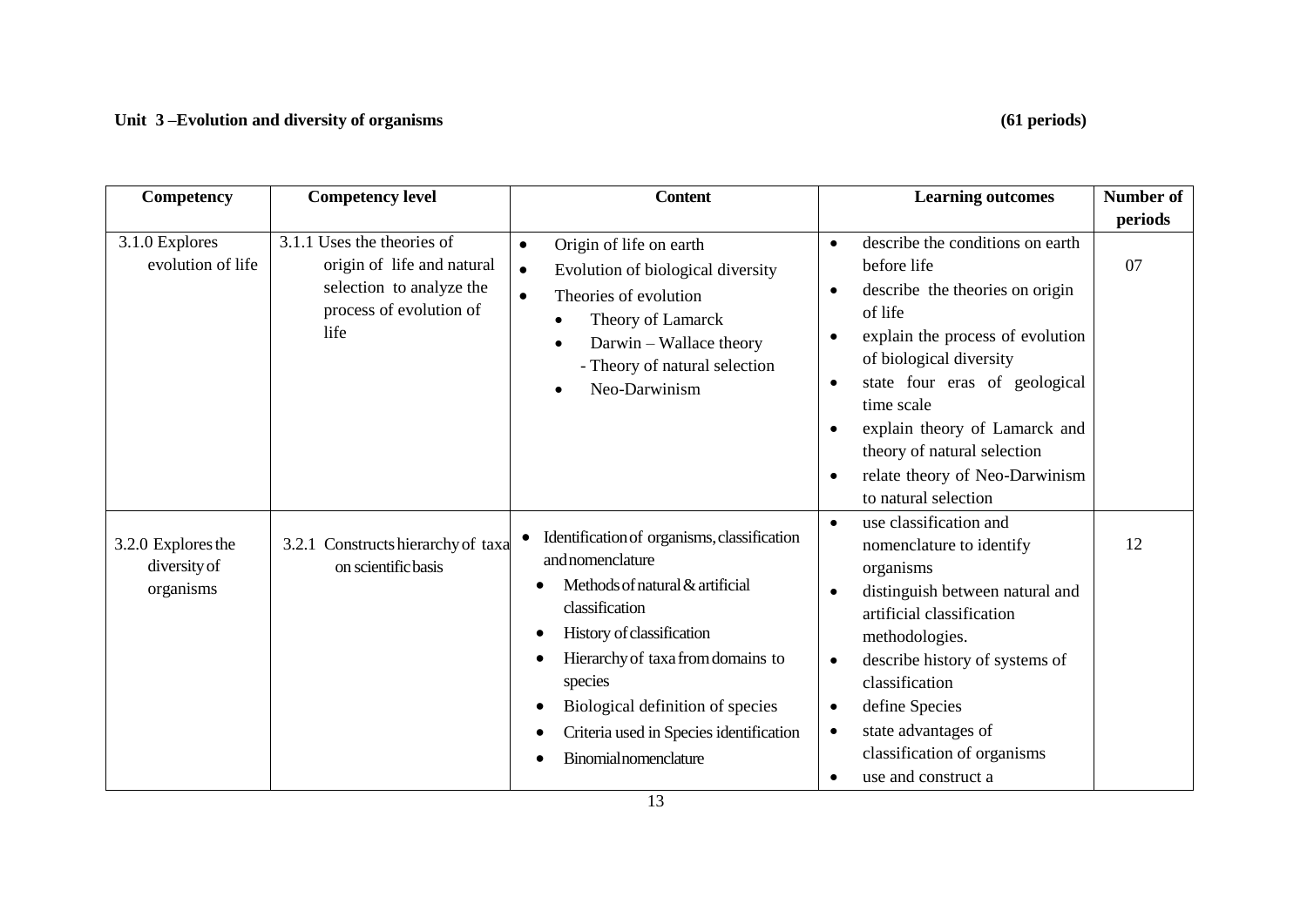|                                                                        | Use of dichotomous key<br>$\bullet$<br>Present system of classification and its<br>basis<br>Domains<br>Bacteria<br>Archaea<br>Eukarya<br>kingdoms of Domain Eukarya<br>$\bullet$<br>Protista<br>Plantae<br>Fungi<br>Animalia                                                                                                     | dichotomous key<br>identify taxonomic levels used<br>$\bullet$<br>in classification of organisms<br>name organisms according to<br>$\bullet$<br>binominal nomenclature.<br>use specific characteristics of<br>organisms to classify them in to<br>three domains<br>describe the differences of three<br>domains<br>state examples of each domain<br>explain the basic characteristics<br>of kingdoms of Eukarya<br>appreciate natural diversity of<br>$\bullet$<br>organisms on earth and the need<br>for classifying them |
|------------------------------------------------------------------------|----------------------------------------------------------------------------------------------------------------------------------------------------------------------------------------------------------------------------------------------------------------------------------------------------------------------------------|----------------------------------------------------------------------------------------------------------------------------------------------------------------------------------------------------------------------------------------------------------------------------------------------------------------------------------------------------------------------------------------------------------------------------------------------------------------------------------------------------------------------------|
| 3.2.2 Explores the diversity of<br>organisms within<br>Domain Bacteria | Domain - Bacteria<br>$\bullet$<br>Characteristic features of Bacteria<br>and Cyanobacteria<br>Observe and distinguish between<br>$\bullet$<br><b>Bacteria and Cyanobacteria</b><br>under light microscope<br>Use of electron micrographs to<br>$\bullet$<br>study morphological features of<br><b>Bacteria and Cyanobacteria</b> | differentiate between bacteria and<br>Cyanobacteria.<br>explain the characteristic features<br>of bacteria and cyanobacteria<br>05<br>observe and distinguish bacteria<br>and Cyanobacteria under light<br>microscope<br>recognize the importance<br>of<br>bacteria and Cyanobacteria to the<br>ecosystems                                                                                                                                                                                                                 |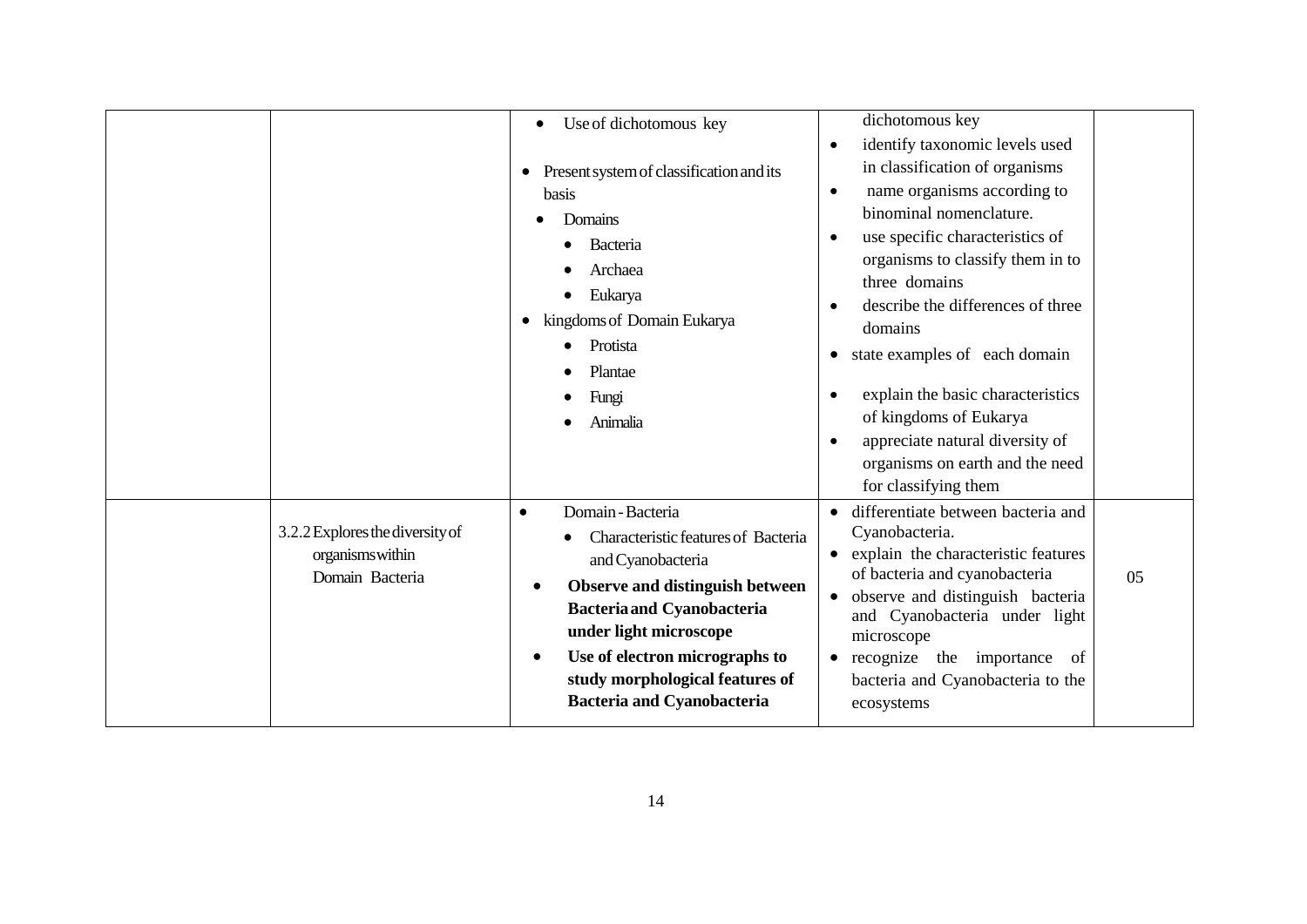| the diversity of<br>3.2.3 Explores<br>organisms within the kingdom<br>Protista. | Key morphological characteristics of<br>kingdom Protista giving suitable<br>examples.<br>Euglena.<br>Paramecium.<br>Amoeba.<br>Ulva.<br>Gelidium.<br>Sargassum.<br><b>Diatoms</b><br>Observation of morphological<br>٠<br>features of typical organisms<br>of the above phyla using<br>suitable examples                                                                                              | characteristics<br>key<br>of<br>$\bullet$<br>state<br>kingdom Protista giving suitable<br>examples<br>observe and identify characteristic<br>features of typical organisms<br>recognize the importance<br>of<br>Protista in ecosystems                                                                                                                                                                                                                           | 06 |
|---------------------------------------------------------------------------------|-------------------------------------------------------------------------------------------------------------------------------------------------------------------------------------------------------------------------------------------------------------------------------------------------------------------------------------------------------------------------------------------------------|------------------------------------------------------------------------------------------------------------------------------------------------------------------------------------------------------------------------------------------------------------------------------------------------------------------------------------------------------------------------------------------------------------------------------------------------------------------|----|
| 3.2.4 Explores the diversity of<br>organisms within the kingdom<br>Plantae      | Kingdom-Plantae<br>$\bullet$<br>Evolutionary relationship among<br>$\bullet$<br>major groups of plants<br>Characteristic features of the<br>$\bullet$<br>following phyla and groups referring<br>to the given examples<br>Non vascular<br>$\bullet$<br>Phylum - Hepatophyta<br>Phylum - Bryophyta<br>Phylum - Anthocerophyta<br>Vascular seedless plants<br>Phylum - Lycophyta<br>Phylum - Pterophyta | state characteristic features of non<br>vascular, vascular, vascular<br>seedless and vascular seeded<br>plants<br>show evolutionary relationships<br>among major groups of plants<br>classify flowering plants as<br>$\bullet$<br>Monocots and Dicots using<br>characteristic features.<br>observe morphological features of<br>$\bullet$<br>typical organisms of the given<br>phyla and groups<br>appreciate the importance of<br>members of kingdom Plantae in | 08 |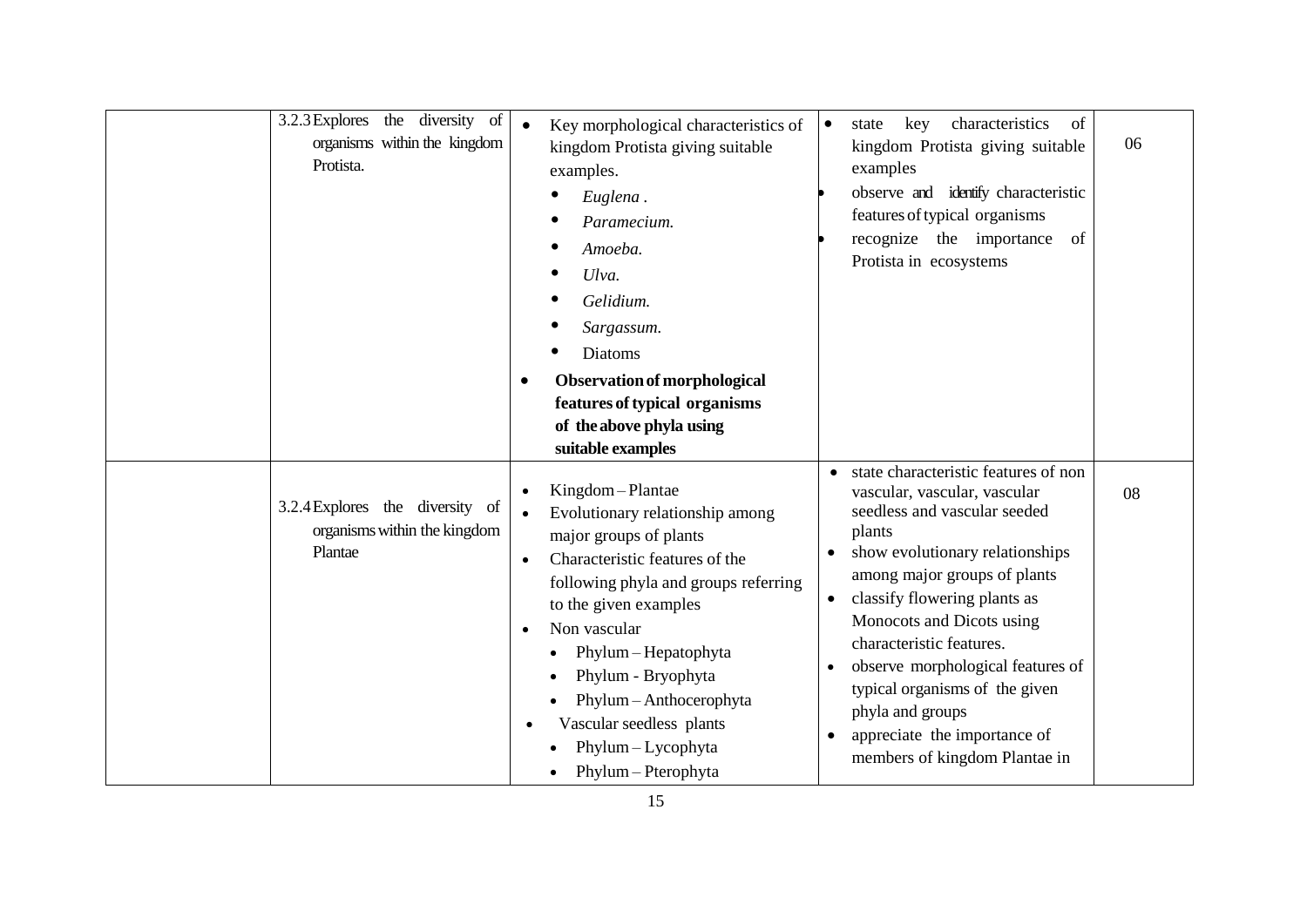|                                                                           | Vascular, seed plants<br>Phylum-Cycadophyta<br>٠<br>Phylum-Gnetophyta<br>Phylum-Coniferophyta<br>Phylum - Anthophyta<br>Monocots<br>Dicots<br>Observation of morphological<br>$\bullet$<br>features of typical organisms of the<br>above phyla and groups using<br>suitable examples                                           | ecosystems.                                                                                                                                                                                                                                                                                                                                             |    |
|---------------------------------------------------------------------------|--------------------------------------------------------------------------------------------------------------------------------------------------------------------------------------------------------------------------------------------------------------------------------------------------------------------------------|---------------------------------------------------------------------------------------------------------------------------------------------------------------------------------------------------------------------------------------------------------------------------------------------------------------------------------------------------------|----|
| 3.2.5 Explores the diversity<br>of organisms within<br>the kingdom Fungi. | Kingdom-Fungi<br>Characteristic features of the<br>following phyla using given<br>examples<br>Phylum-Chytridiomycota<br>Phylum-Zygomycota<br>Phylum-Ascomycota<br>Phylum-Basidiomycota<br>Observation of key characteristic<br>$\epsilon$<br>features of typical organisms<br>of<br>the above phyla using suitable<br>examples | elaborate<br>the<br>characteristic<br>$\bullet$<br>features of kingdom Fungi.<br>classify organisms in kingdom<br>Fungi into phyla using<br>their<br>vegetative<br>and<br>reproductive<br>patterns.<br>observe and identify key characteristic<br>features of typical organisms of<br>the given phyla<br>recognize the role of fungi in eco-<br>systems | 06 |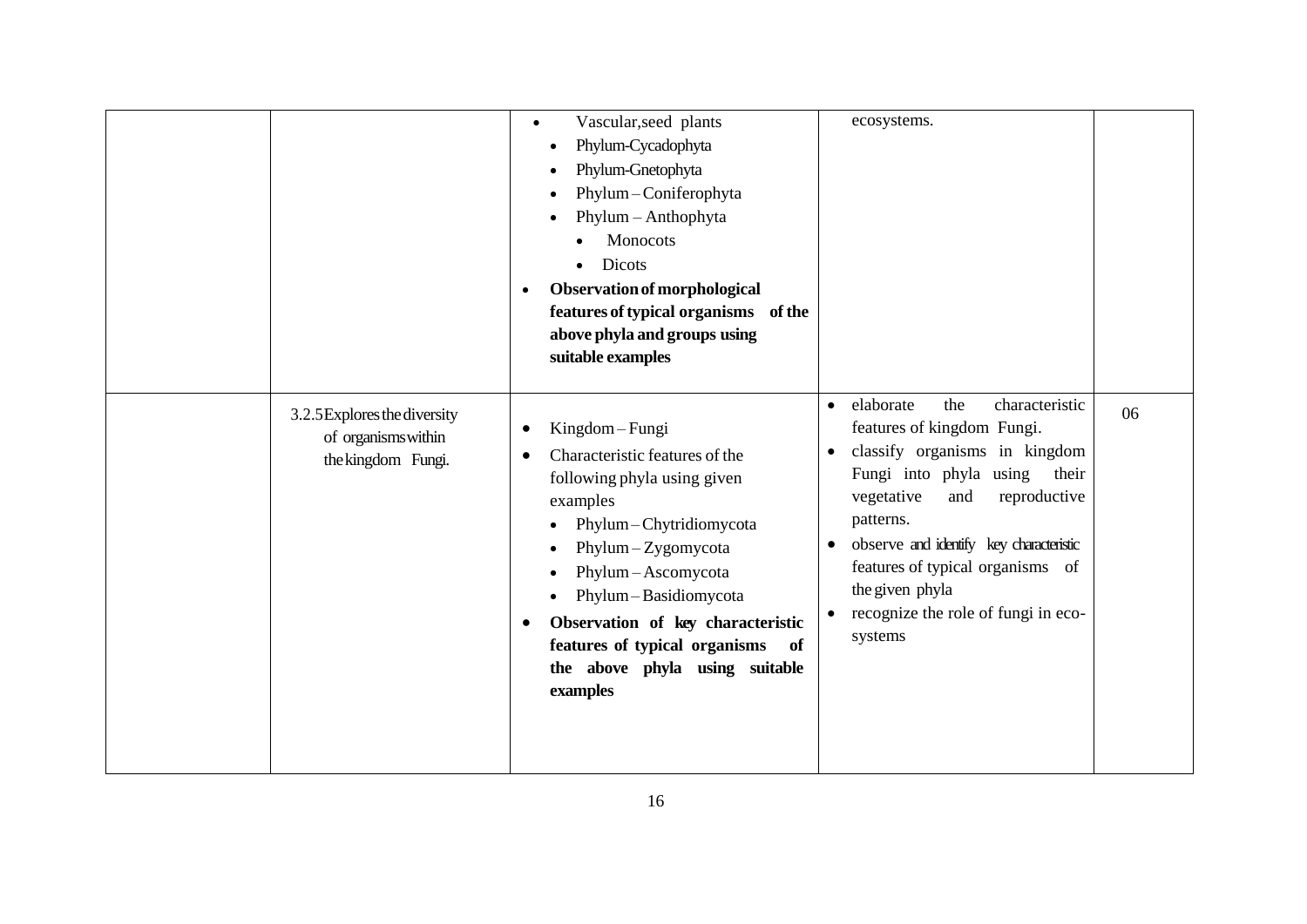|                                                                                |                                                                                                                                                                                                                                                                                                                                                                                                                                                                                                                                                                                                                                                                          | characteristic                                                                                                                                                                                                                                                                                                                                                                                                                                                                                                 |    |
|--------------------------------------------------------------------------------|--------------------------------------------------------------------------------------------------------------------------------------------------------------------------------------------------------------------------------------------------------------------------------------------------------------------------------------------------------------------------------------------------------------------------------------------------------------------------------------------------------------------------------------------------------------------------------------------------------------------------------------------------------------------------|----------------------------------------------------------------------------------------------------------------------------------------------------------------------------------------------------------------------------------------------------------------------------------------------------------------------------------------------------------------------------------------------------------------------------------------------------------------------------------------------------------------|----|
| Explores the diversity of<br>3.2.6<br>organisms within the<br>kingdom Animalia | • Kingdom-Animalia<br>Evolutionary relationships among major<br>٠<br>groups of animals<br>Characteristic features of the following<br>$\bullet$<br>phyla (Details of feeding, osmo<br>regulation,<br>excretion,<br>$n$ ervous &<br>regulations,<br>hormonal<br>respiration,<br>reproduction)<br>Cnidaria<br>$\bullet$<br>Platyhelminthes<br>Rotifera<br>$\bullet$<br>Nematoda<br>$\bullet$<br>Annelida<br>$\bullet$<br>Arthropoda<br>$\bullet$<br>Mollusca<br>$\bullet$<br>Echinodermata<br>$\bullet$<br>Cephalochordata<br>$\bullet$<br>Chordata<br>٠<br><b>Observation of morphological</b><br>features of each phyla using<br>typical organisms of the above<br>phyla | elaborate<br>$\bullet$<br>the<br>features of kingdom Animalia.<br>explains<br>evolutionary<br>$\bullet$<br>relationships of major phyla<br>classify organisms in kingdom<br>$\bullet$<br>Animalia<br>into<br>phyla<br>using<br>characteristic features.<br>observe characteristic features of<br>$\bullet$<br>typical organisms of the given<br>phyla<br>diversity<br>appreciate<br>the<br>of<br>invertebrates.<br>recognize the importance of<br>$\bullet$<br>members of kingdom Animalia to<br>the ecosystem | 09 |
|                                                                                |                                                                                                                                                                                                                                                                                                                                                                                                                                                                                                                                                                                                                                                                          |                                                                                                                                                                                                                                                                                                                                                                                                                                                                                                                |    |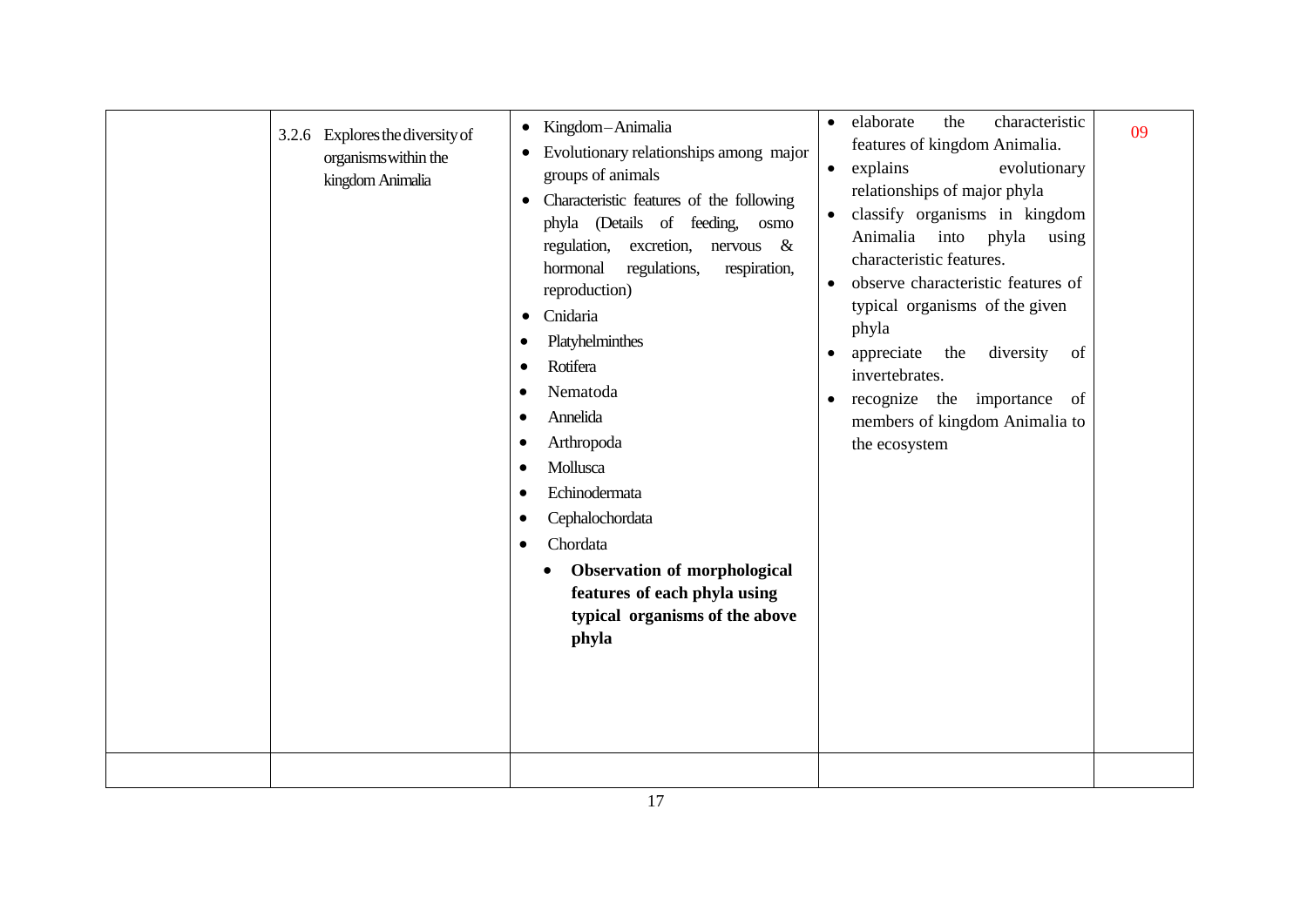| 3.2.7 Uses the characteristic<br>features to study<br>organisms belonging<br>tophylum Chordata | Characteristic features of classes of<br>$\bullet$<br>phylum Chordata<br>• Chondrichthyes<br>Osteichthyes<br>$\bullet$<br>Amphibia<br>$\bullet$<br>Reptilia<br>Aves<br>$\bullet$<br>· Mammalia<br><b>Observation of characteristic</b><br>$\bullet$<br>features of typical organisms of<br>the above classes using suitable<br>examples | identify organisms belonging<br>$\bullet$<br>major classes of phylum<br>Chordata<br>construct dichotomous keys to<br>$\bullet$<br>identify given examples<br>observe characteristic features<br>$\bullet$<br>of typical organisms of the<br>given classes<br>appreciate the diversity of major<br>$\bullet$<br>classes of phylum Chordata | 08 |
|------------------------------------------------------------------------------------------------|-----------------------------------------------------------------------------------------------------------------------------------------------------------------------------------------------------------------------------------------------------------------------------------------------------------------------------------------|-------------------------------------------------------------------------------------------------------------------------------------------------------------------------------------------------------------------------------------------------------------------------------------------------------------------------------------------|----|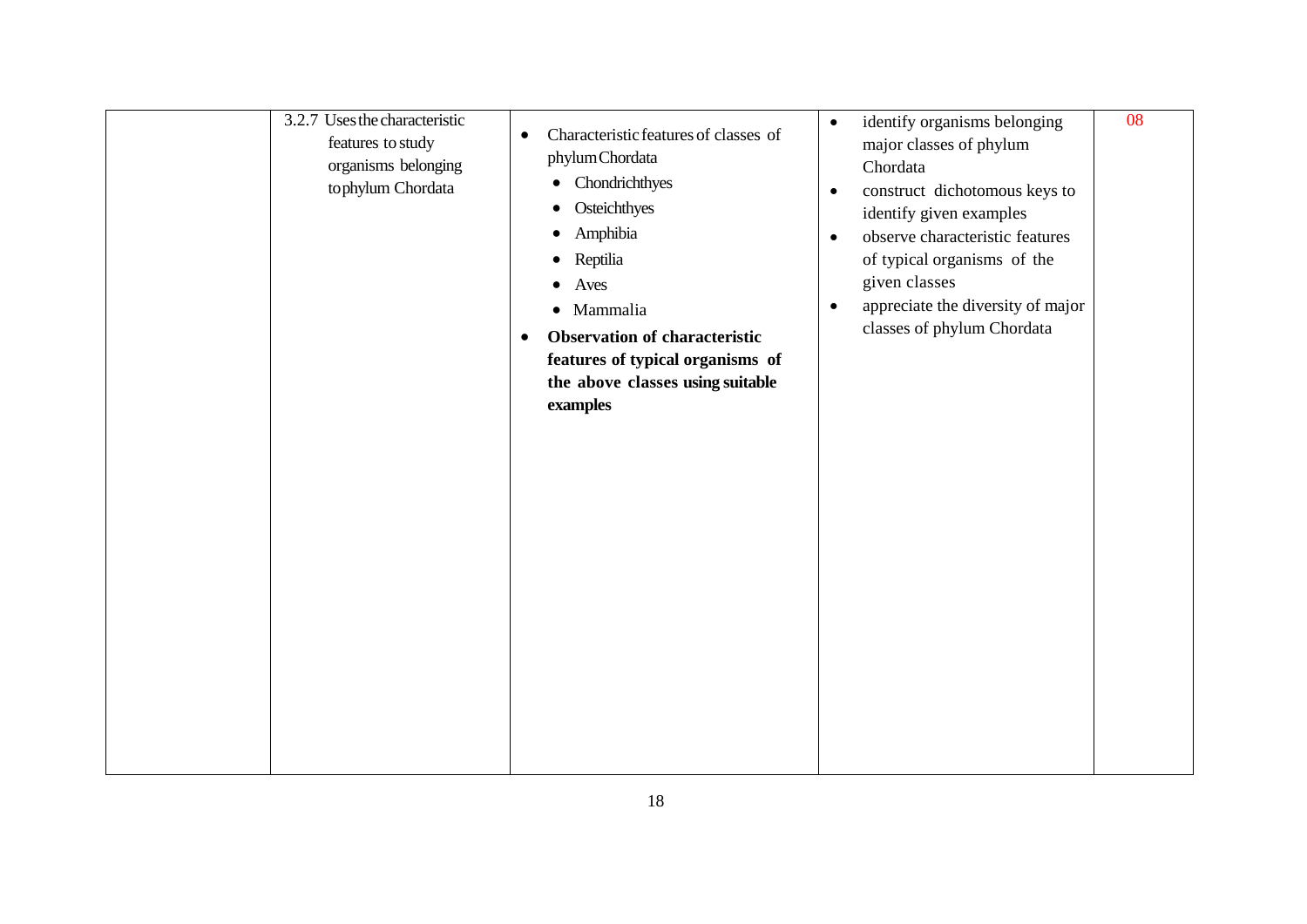## **Unit 4 – Plant form and function (80 Periods)**

| <b>Competency</b>                                                      | <b>Competency Level</b>                                                                                          | <b>Content</b>                                                                                                                                                                                                                                                                                                                                                      | <b>Learning outcomes</b>                                                                                                                                                                                                                                                                                                                                                                                                                                                                                                                                                                              | No. of<br><b>Periods</b> |
|------------------------------------------------------------------------|------------------------------------------------------------------------------------------------------------------|---------------------------------------------------------------------------------------------------------------------------------------------------------------------------------------------------------------------------------------------------------------------------------------------------------------------------------------------------------------------|-------------------------------------------------------------------------------------------------------------------------------------------------------------------------------------------------------------------------------------------------------------------------------------------------------------------------------------------------------------------------------------------------------------------------------------------------------------------------------------------------------------------------------------------------------------------------------------------------------|--------------------------|
| 4.1.0 Explores<br>structure,<br>growth and<br>development of<br>plants | 4.1.1 Examines different<br>types of tissues and relates<br>the structure of plant tissues<br>to their functions | Meristems, their locations and role in<br>plant growth<br>Apical meristems<br>Lateral meristems<br>Intercalary meristems<br>Three basic types of tissue systems of<br>plants<br>Dermal tissues<br>• Epidermis<br>• Guard cells<br>• Trichomes<br>• Root hairs<br>Ground tissues<br>Parenchyma<br>Collenchyma<br>Sclerenchyma<br>Vascular tissues<br>Xylem<br>Phloem | • explain characteristic features of meristematic cells<br>• describe the regions of shoot apex and root apex<br>• explain the role of each meristem and their locations<br>• describe how differentiation of tissues takes place at<br>growing regions<br>distinguish three types of tissue systems in plants<br>$\bullet$<br>• discuss the role and functions of each tissue<br>• identify special characters of cell types of each tissue<br>by using light microscope<br>• appreciate that plant tissues and their differentiations<br>are evolved to perform respective functions<br>efficiently | 08                       |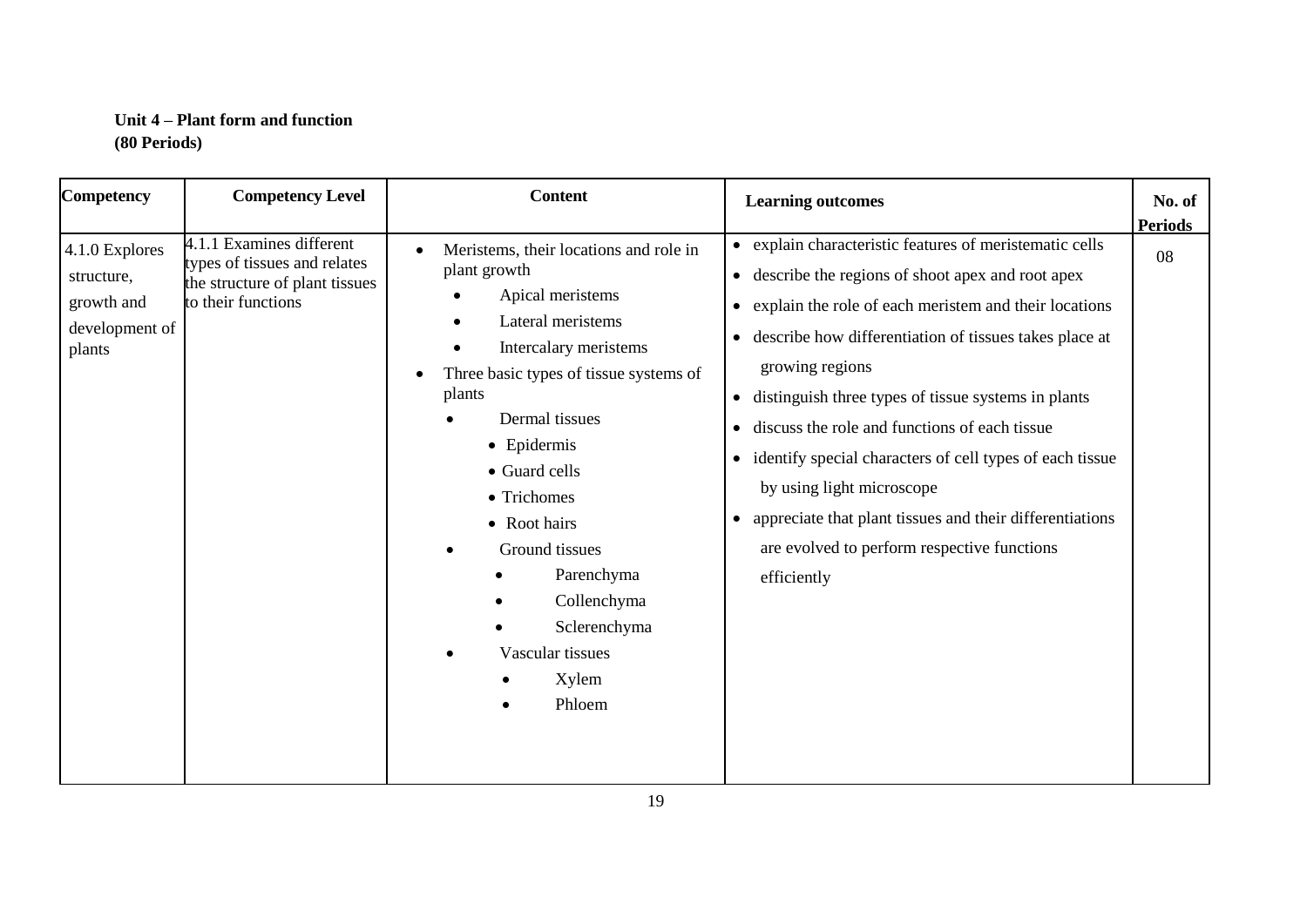|                                                                                  | 4.1.2<br>Examines the changes taking<br>place in the growth and<br>development process of a<br>plant | Primary structure of monocotyledonous and<br>dicotyledonous stems<br>Primary structure of monocotyledonous and<br>dicotyledonous roots<br>Secondary growth in plants<br>Formation of wood, growth rings, heart<br>wood and sapwood, hard wood and soft<br>wood<br>Study of cross sections of primary stem<br>and primary root of a Monocot and a<br><b>Dicot</b><br>Microscopic and macroscopic<br>examination of secondary structure of<br>Dicotyledonous wood using transverse<br>sections | • distinguish between primary and secondary growth<br>illustrate the histological structure of primary stems<br>and roots of Monocotyledonous and Dicotyledonous<br>plants<br>describe how secondary growth of Dicotyledonous<br>stems and roots takes place<br>describe the structure as seen in a cross section of a<br>Dicotyledonous stem after secondary growth<br>appreciate the importance of secondary growth for<br>existence of perennial plants<br>differentiate heart wood and sap wood<br>differentiate hard wood and soft wood | 10 |
|----------------------------------------------------------------------------------|------------------------------------------------------------------------------------------------------|----------------------------------------------------------------------------------------------------------------------------------------------------------------------------------------------------------------------------------------------------------------------------------------------------------------------------------------------------------------------------------------------------------------------------------------------------------------------------------------------|----------------------------------------------------------------------------------------------------------------------------------------------------------------------------------------------------------------------------------------------------------------------------------------------------------------------------------------------------------------------------------------------------------------------------------------------------------------------------------------------------------------------------------------------|----|
| 4.2.0 Examines<br>resource<br>acquisition and<br>transport in<br>vascular plants | 4.2.1 Investigates the<br>shoot architecture<br>and light capture                                    | • Structure and functional adaptations of<br>for efficient photosynthesis<br>leaf<br>Shoot and leaf architecture facilitate<br>light capture for photosynthesis<br>The length of stems and their branching<br>patterns<br>Leaf size and structures<br>The arrangement of leaves on a stem-<br>phyllotaxy                                                                                                                                                                                     | describe the various adaptations seen in plants to<br>maximize capturing of light<br>define the leaf area index<br>$\bullet$<br>carry out experiments to observe cross section of<br>٠<br>mesophytic dicot leaf with special reference to                                                                                                                                                                                                                                                                                                    | 02 |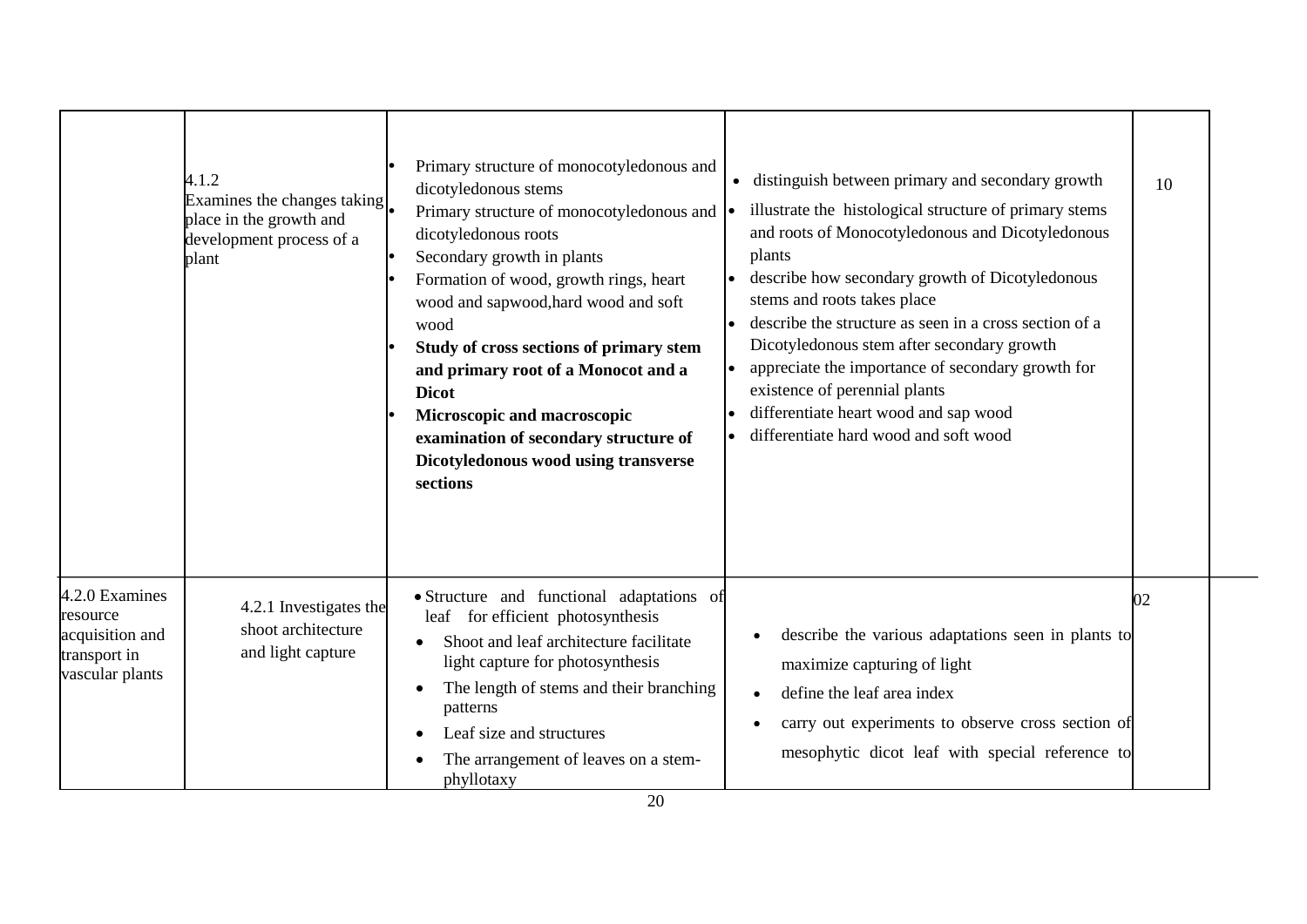| 4.2.2 Investigates the                   | Leaf area index<br>$\bullet$<br>Leaf orientation                                                                                                                                                                                                                                                                  | adaptations for photosynthesis<br>describe and compare typical leaf structure of                                                                                                                                                                                                                                                                                                                                                                                                          |    |
|------------------------------------------|-------------------------------------------------------------------------------------------------------------------------------------------------------------------------------------------------------------------------------------------------------------------------------------------------------------------|-------------------------------------------------------------------------------------------------------------------------------------------------------------------------------------------------------------------------------------------------------------------------------------------------------------------------------------------------------------------------------------------------------------------------------------------------------------------------------------------|----|
| process of gaseous<br>exchange in plants | Leaves of plants as the main surface for<br>$\bullet$<br>gaseous exchange<br>Anatomy of typical dicot and monocot<br>$\bullet$<br>leaves<br>Typical structure of stomata<br>$\bullet$<br>Mechanisms of action of opening and<br>$\bullet$<br>closing of stomata<br>Factors affecting stomatal action<br>$\bullet$ | monocot and dicot leaf<br>relate the structure of stomata to its function<br>describe the gaseous exchange through stomata,<br>l e<br>cuticle and lenticels<br>describe the mechanisms of opening and closing of<br>l e<br>stomata using $K^+$ influx<br>explain role of ABA in stomatal closure in drought<br>observe the structure of stomata and lenticels through<br>microscope<br>appreciate the mechanisms of stomatal opening in<br>relation to different environmental conditions | 04 |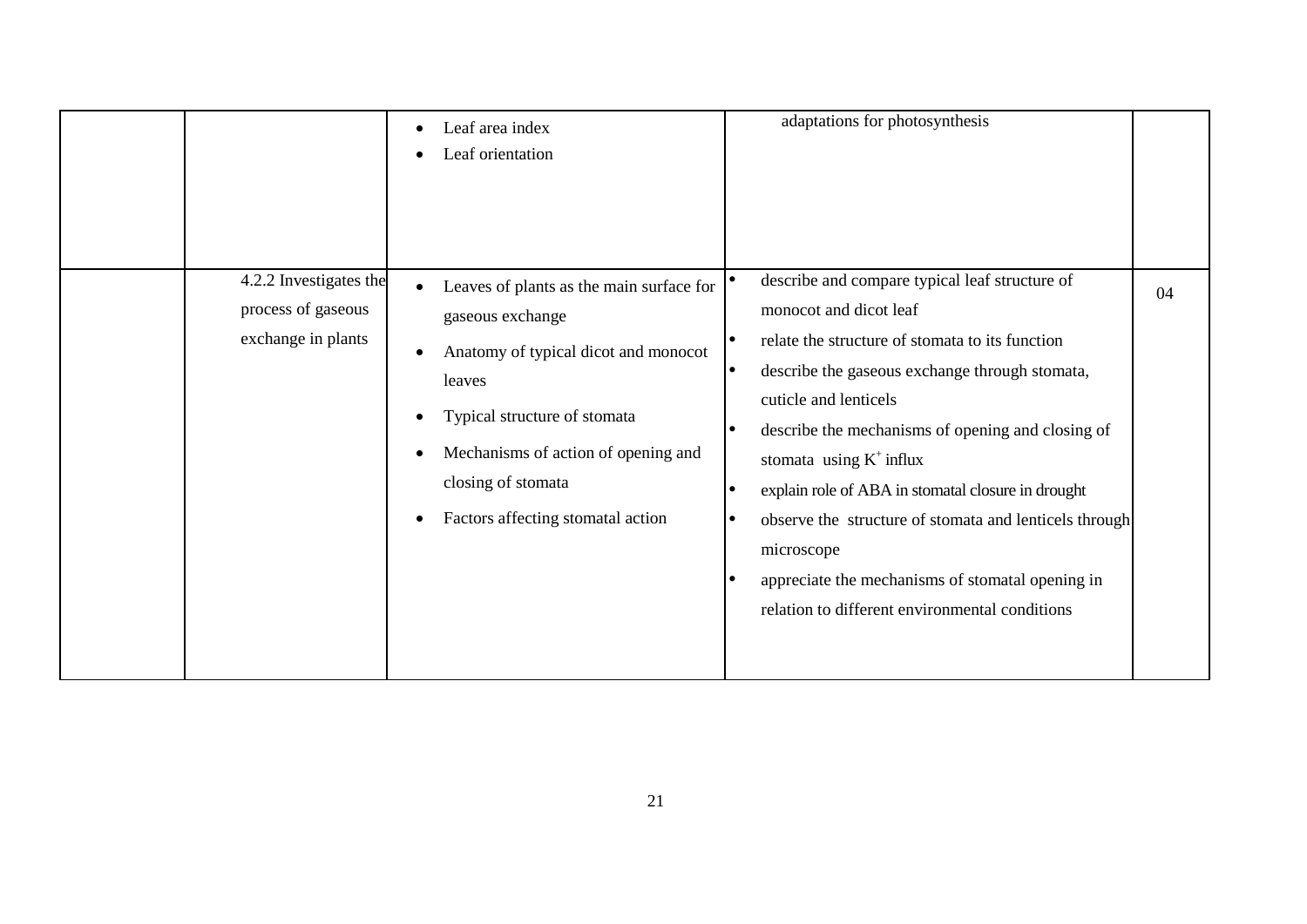| 4.2.3 Investigates the<br>concepts of acquisition of<br>water and minerals | Concepts of water potential, solute<br>potential of solutions, cell and soil<br>Pathway of entry of water into root cells<br>Transport of water within the root<br>Entering of water into vascular tissue<br>Travelling of water up to aerial parts of the<br>plant<br>Cohesion-adhesion theory and mass flow<br>Mechanisms of mineral absorption into root<br>Determination of solute potential of epidermal<br>peels of Rhoeo<br>Determination of water potential of<br>petioles of <i>Colocasia</i> / potatostrips | explain the need for transport of materials in plants<br>describe the pathway of water and mineral movement<br>through and between the cells of the plant body<br>elaborate on the concepts and principles underlying<br>transport of water and minerals in plants<br>explain absorption and radial transport of minerals and<br>water in a plant<br>relates the root anatomy with absorption and transport<br>of water and minerals<br>explain the upward movement of water $\&$ minerals in a<br>plant<br>appreciate roots as a main route of water and mineral<br>acquisition to a plant | 08 |
|----------------------------------------------------------------------------|-----------------------------------------------------------------------------------------------------------------------------------------------------------------------------------------------------------------------------------------------------------------------------------------------------------------------------------------------------------------------------------------------------------------------------------------------------------------------------------------------------------------------|---------------------------------------------------------------------------------------------------------------------------------------------------------------------------------------------------------------------------------------------------------------------------------------------------------------------------------------------------------------------------------------------------------------------------------------------------------------------------------------------------------------------------------------------------------------------------------------------|----|
|----------------------------------------------------------------------------|-----------------------------------------------------------------------------------------------------------------------------------------------------------------------------------------------------------------------------------------------------------------------------------------------------------------------------------------------------------------------------------------------------------------------------------------------------------------------------------------------------------------------|---------------------------------------------------------------------------------------------------------------------------------------------------------------------------------------------------------------------------------------------------------------------------------------------------------------------------------------------------------------------------------------------------------------------------------------------------------------------------------------------------------------------------------------------------------------------------------------------|----|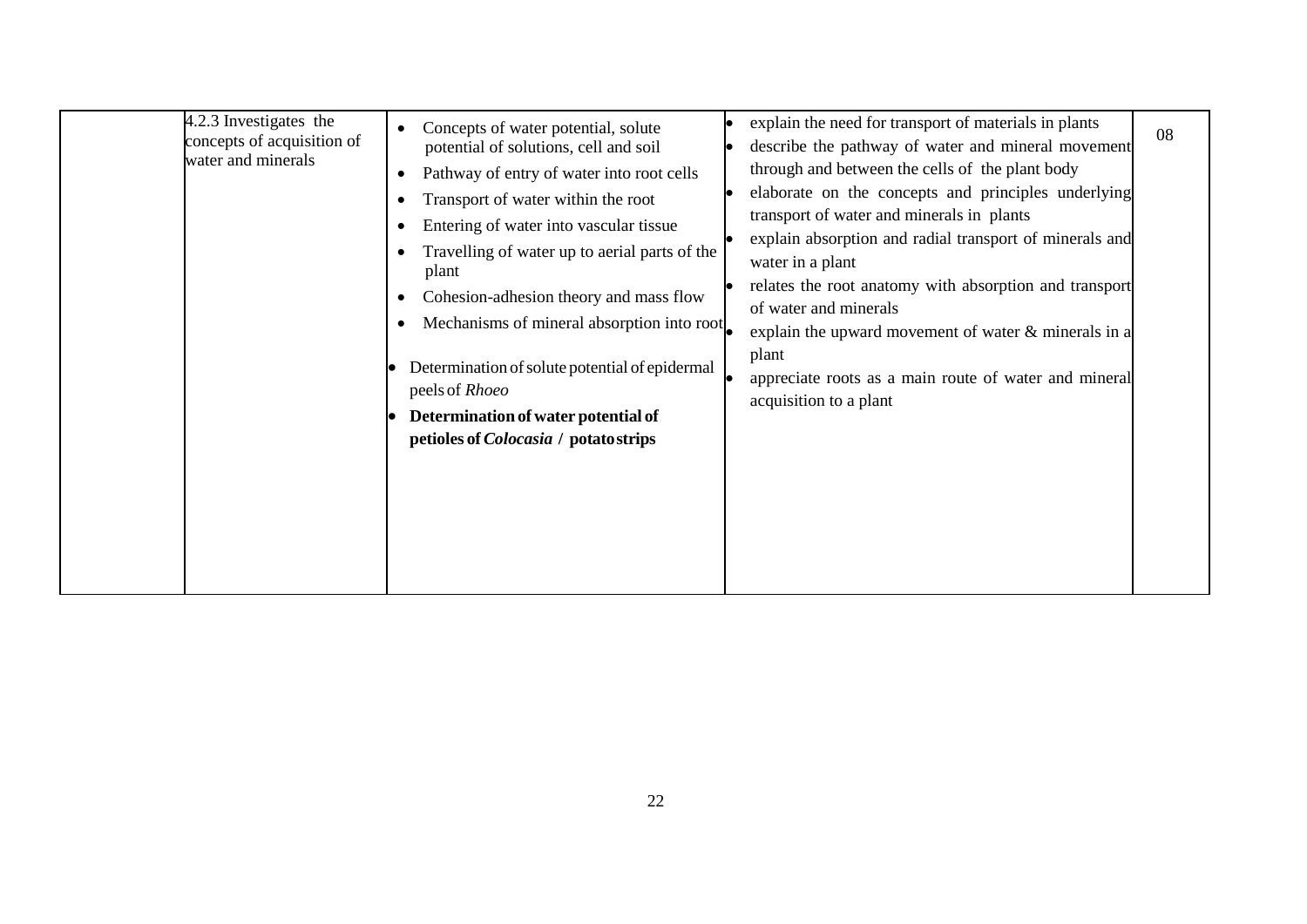| 4.2.5 Investigates the process<br>involved in transport of<br>materials in plants | basic characteristics of phloem transport<br>$\bullet$<br>Materials transport through phloem<br>$\bullet$<br>Mechanisms of phloem transport<br>٠<br>Phloem loading, mass flow and phloem<br>unloading<br>Pressure flow hypothesis | state the materials transported through phloem<br>describe the mechanism of phloem translocation<br>relate the structure of the phloem tissue to its function<br>appreciate the process of phloem translocation                                                                                                                                                                                                                                                                                                                                                                                                                                                                            | 04 |
|-----------------------------------------------------------------------------------|-----------------------------------------------------------------------------------------------------------------------------------------------------------------------------------------------------------------------------------|--------------------------------------------------------------------------------------------------------------------------------------------------------------------------------------------------------------------------------------------------------------------------------------------------------------------------------------------------------------------------------------------------------------------------------------------------------------------------------------------------------------------------------------------------------------------------------------------------------------------------------------------------------------------------------------------|----|
| 4.2.6 Investigates the<br>processes of water loss in<br>plants                    | Transpiration<br>$\bullet$<br>Routes of transpiration<br>Factors affecting transpiration rate<br>• Root pressure and guttation<br>Determination of rates of transpiration<br>from leaves and shoots using<br>photometer           | describe the routes of transpiration<br>$\bullet$<br>list the factors affecting transpiration rate and discuss<br>$\bullet$<br>how those factors effect transpiration<br>describe guttation<br>elaborate on how root pressure develops in plants and<br>its effects on guttation<br>compare transpiration and guttation<br>conduct experiments to determine solute potential and<br>water potential of cells using Rhoeo, potato tubers and<br>petioles of <i>Colocasia</i> respectively<br>design and conduct experiments to determine the rates<br>of transpiration from leaves & shoots under different<br>environmental conditions<br>appreciate the routes of transpiration in plants | 04 |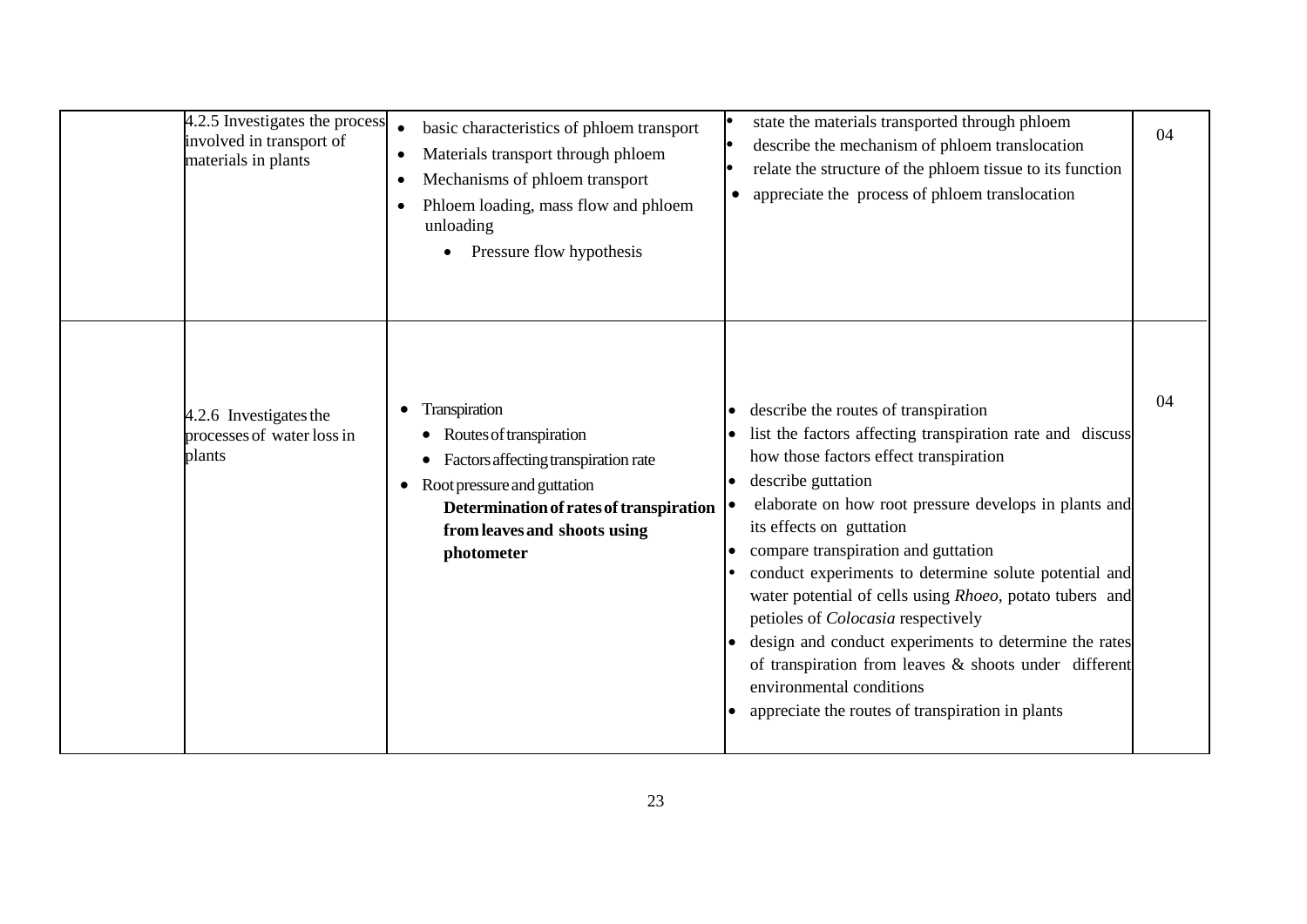| 4.3.0<br>Explores the<br>diversity of<br>nutritional<br>processes in<br>plants | 4.3.1<br>Investigates<br>the modes of<br>nutrition of<br>plants                                                       | Nutrition and its importance for plants<br>$\bullet$<br>· Autotrophic nutrition<br>· Photoautotrophic<br>• Symbiosis<br>Mutualism<br>Parasitism<br>Commensalism<br>• Insectivorous plants                                                                                                           | explain the importance of nutrition for life<br>$\bullet$<br>describe with examples the special modes of<br>$\bullet$<br>nutrition in organisms<br>appreciate that plant nutrition often involves<br>$\bullet$<br>relationships with other organisms | 08 |
|--------------------------------------------------------------------------------|-----------------------------------------------------------------------------------------------------------------------|-----------------------------------------------------------------------------------------------------------------------------------------------------------------------------------------------------------------------------------------------------------------------------------------------------|------------------------------------------------------------------------------------------------------------------------------------------------------------------------------------------------------------------------------------------------------|----|
|                                                                                | 4.3.2<br>Investigates<br>nutritional<br>requirement<br>for the<br>optimal<br>growth of<br>plants                      | Form of absorption, functions and<br>$\bullet$<br>deficiency symptoms<br>Essential elements in plants<br>• Macronutrients<br>· Micronutrients                                                                                                                                                       | define the terms of essential elements,<br>macronutrients and micronutrients<br>state the relative abundance of them in plant<br>describe the functions and deficiency<br>symptoms of macro and micro nutrients in<br>plants                         | 06 |
| 4.4.0 Inquires<br>into<br>reproductive<br>process in<br>plants                 | 4.4.1<br>Uses the<br>trends in life<br>cycles, to<br>relate the<br>adaptations of<br>plants for a<br>terrestrial life | Sexual reproduction of terrestrial plants<br>$\bullet$<br>Alternation of generations in plants<br>$\bullet$<br>Haploid and diploid generations<br>$\bullet$<br>Gametophytes and sporophytes<br>$\bullet$<br>Diversity in the life cycles of terrestrial<br>plants.<br>Pogonatum<br>Nephrolepis<br>٠ | explain alternation of generation<br>explain that in the evolution of land plants,<br>gametophytic generation gradually reduced<br>and the sporophytic generation became<br>dominant as adaptation to land habit                                     | 10 |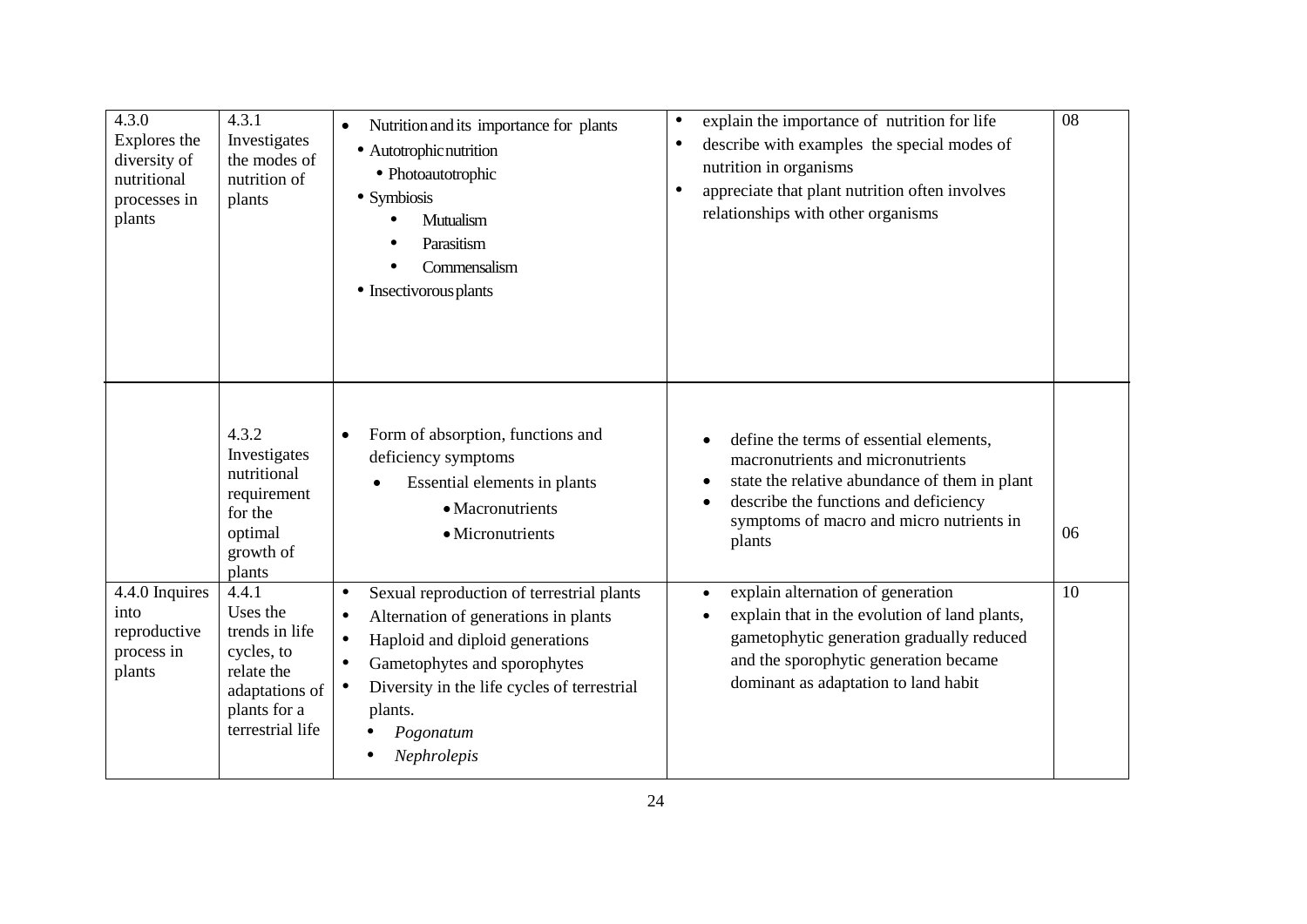|                                                                                                                         | Selaginella<br>Cycas<br>Angiosperms (flowering plants)<br>Basic features of the life cycles of above<br>٠<br>plants<br>Reduction of the gametophyte and<br>complexity of sporophyte in order to<br>adapt for terrestrial life.<br>(details of reproductive structures are not<br>required)                                                                       |                                                                                                                                                                                                                                                                                                                                                                                                                                                                                                                               |    |
|-------------------------------------------------------------------------------------------------------------------------|------------------------------------------------------------------------------------------------------------------------------------------------------------------------------------------------------------------------------------------------------------------------------------------------------------------------------------------------------------------|-------------------------------------------------------------------------------------------------------------------------------------------------------------------------------------------------------------------------------------------------------------------------------------------------------------------------------------------------------------------------------------------------------------------------------------------------------------------------------------------------------------------------------|----|
| 4.4.2<br>Examines<br>structures and<br>functions<br>associated<br>with sexual<br>reproduction<br>in flowering<br>plants | Sexual reproduction in flowering plants<br>$\bullet$<br>Structure and functions of the flower<br>Pollination and fertilization<br>Significance of cross pollination<br>Embryo, development of fruits and<br>seeds<br>Parthenocarpy and parthenogenesis<br>seed dormancy<br>$\bullet$<br>Physiological changes happening at the<br>initiation of seed germination | elaborate the structure and function of a flower<br>describe pollination and fertilization in<br>flowering plants<br>describe the significance of cross pollination<br>state the significance of development of seeds<br>and fruits<br>explain parthenocarpy and parthenogenesis<br>with examples<br>describe the significance of seed dormancy<br>state the major physiological changes<br>occurring in seed germination<br>appreciate the diversification of plants for the<br>existence of all other forms of life on land | 08 |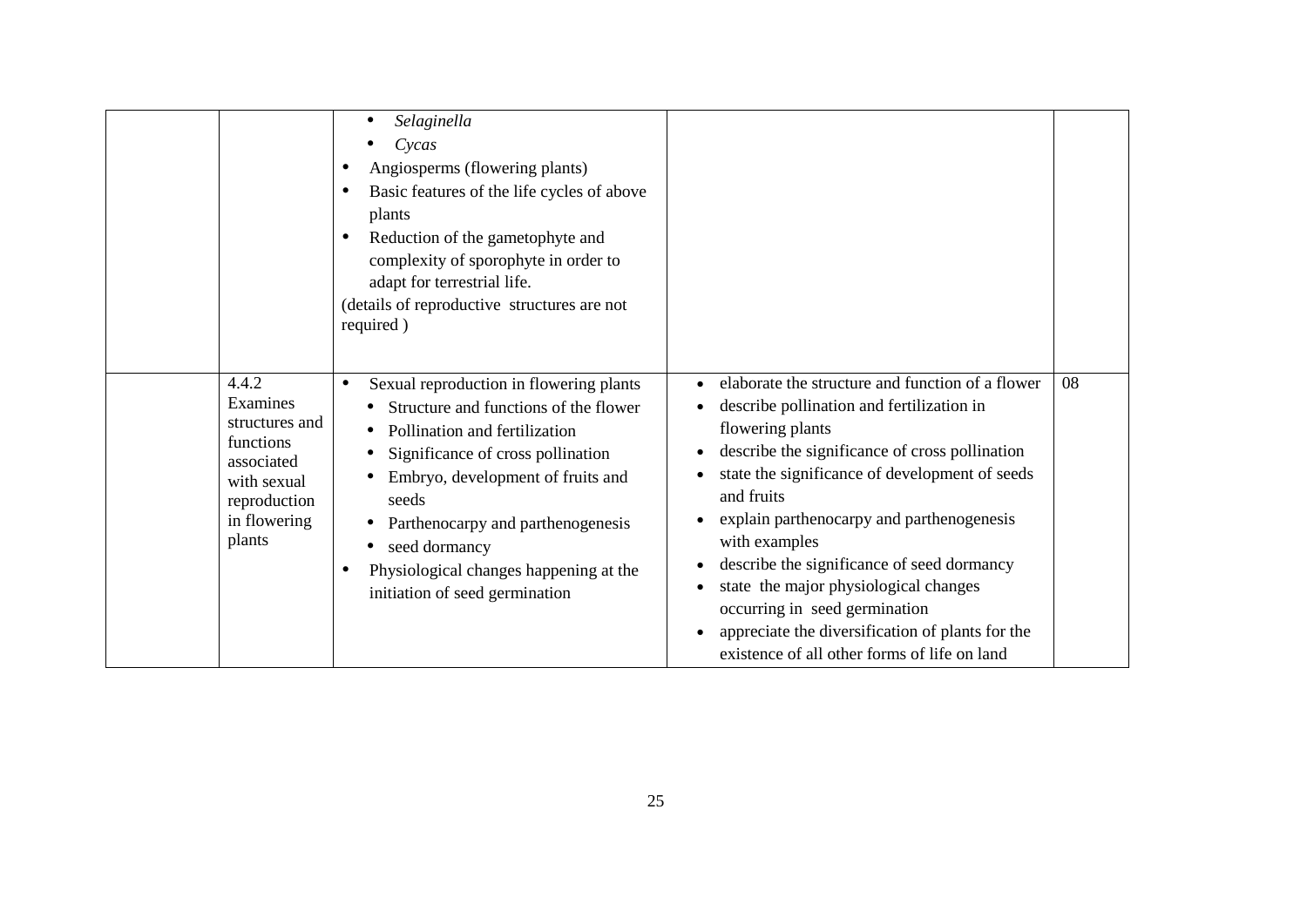| 4.5.0<br>4.5.1<br>Explores<br>Inquires into<br>types of<br>plant<br>movement in<br>responses to<br>internal and<br>plants in<br>external<br>response to<br>different<br>signals<br>stimuli | Different types of movements in plants<br>$\bullet$<br>Turgor movements<br>Tropic movements<br>٠<br>Phototropic, geotropic, and<br>thigmotropic movements<br>Function of auxins in tropic<br>movements.<br>Tactic movements<br>$\bullet$<br>Nastic movements<br>• Thigmonasticism<br>• Nyctinasticism | explain four basic types of movements in plants<br>$\bullet$<br>state examples for each type of movement<br>$\bullet$<br>compare nastic and tropic responses<br>٠<br>• appreciate the contribution of plant movements for<br>the survival of plants in their environment | 02 |
|--------------------------------------------------------------------------------------------------------------------------------------------------------------------------------------------|-------------------------------------------------------------------------------------------------------------------------------------------------------------------------------------------------------------------------------------------------------------------------------------------------------|--------------------------------------------------------------------------------------------------------------------------------------------------------------------------------------------------------------------------------------------------------------------------|----|
| 4.5.2<br>Investigates<br>the role of<br>plant growth<br>substances/re<br>gulators/horm<br>ones in                                                                                          | Compounds that contribute to the growth<br>and development of plants<br>Auxins<br>Gibberellins<br>Cytokinin                                                                                                                                                                                           | explain general characteristics of plant growth<br>substances/regulators<br>state major types of plant growth substances<br>state the functions of auxins, cytokinins,<br>$\bullet$<br>gibberellins, abscisic acid, ethylene and jasmonic                                | 04 |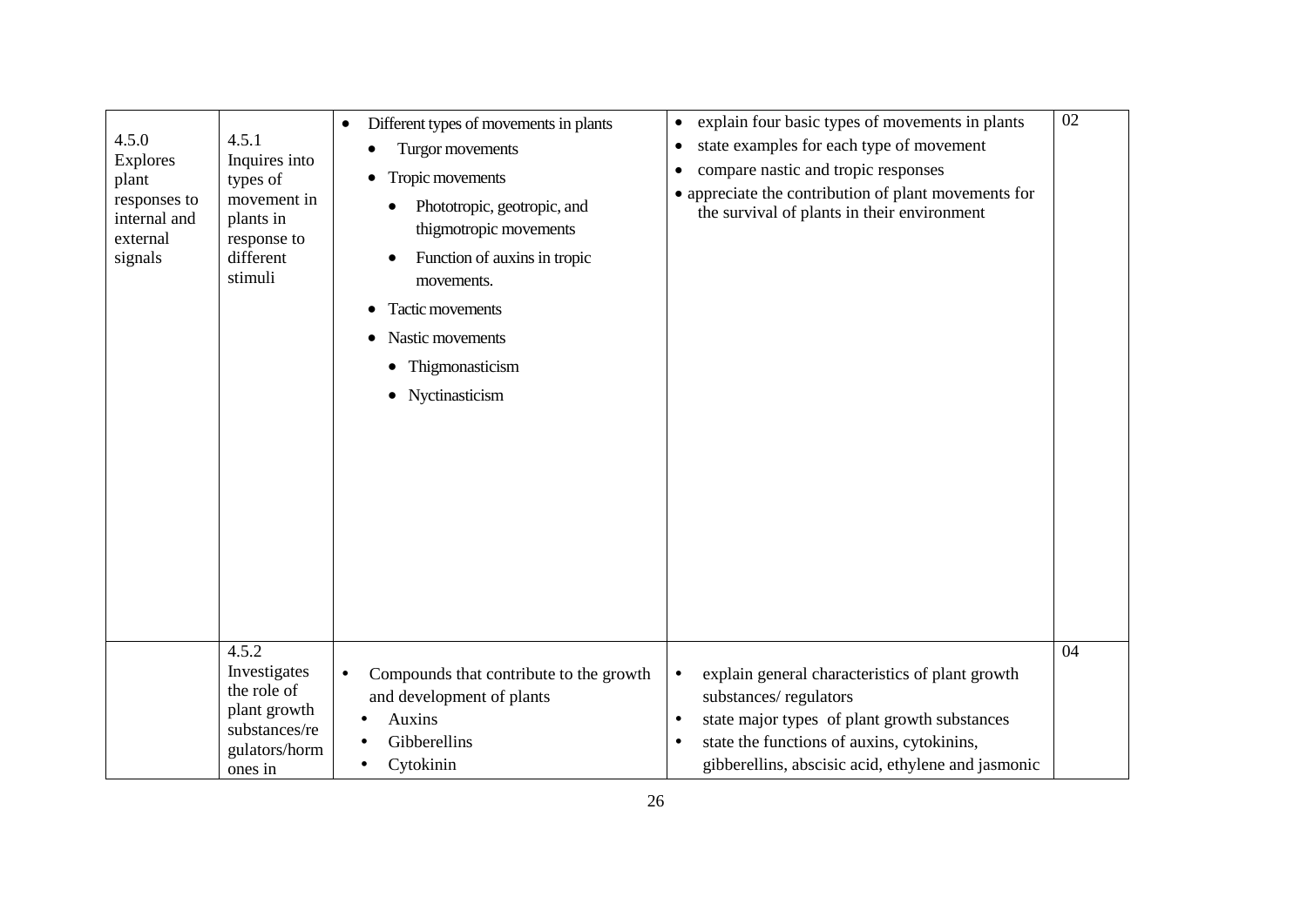| response to<br>different<br>stimuli                                                         | Abscisic acid<br>Ethylene<br>Jasmonic acid<br>Agricultural uses of the above plant<br>٠<br>growth substances                                                                                                                                                                                                                    | acid in plant life<br>state agricultural uses of plant growth substances<br>$\bullet$                                                                                                                                                                               |    |
|---------------------------------------------------------------------------------------------|---------------------------------------------------------------------------------------------------------------------------------------------------------------------------------------------------------------------------------------------------------------------------------------------------------------------------------|---------------------------------------------------------------------------------------------------------------------------------------------------------------------------------------------------------------------------------------------------------------------|----|
| 4.5.3<br>Investigates<br>response of<br>plants to<br>some biotic<br>and abiotic<br>stresses | Abiote stress<br>$\bullet$<br>Al and Fe $3+$ toxicity<br>Salinity<br>$\bullet$<br><b>Biotic stress</b><br>Pests<br>Pathogens<br>Herbivore attacks<br>Major groups of secondary metabolites<br>$\bullet$<br>(Cyanogenic glucoside, terpenoid,<br>alkaloid and phenolics) of plants important<br>for responding to above stresses | explain selected resistance mechanisms against<br>$\bullet$<br>abiotic stress<br>state secondary metabolities found in plants<br>$\bullet$<br>responsible for plant defense<br>appreciate secondary metabolites have medicinal<br>$\bullet$<br>and economical value | 03 |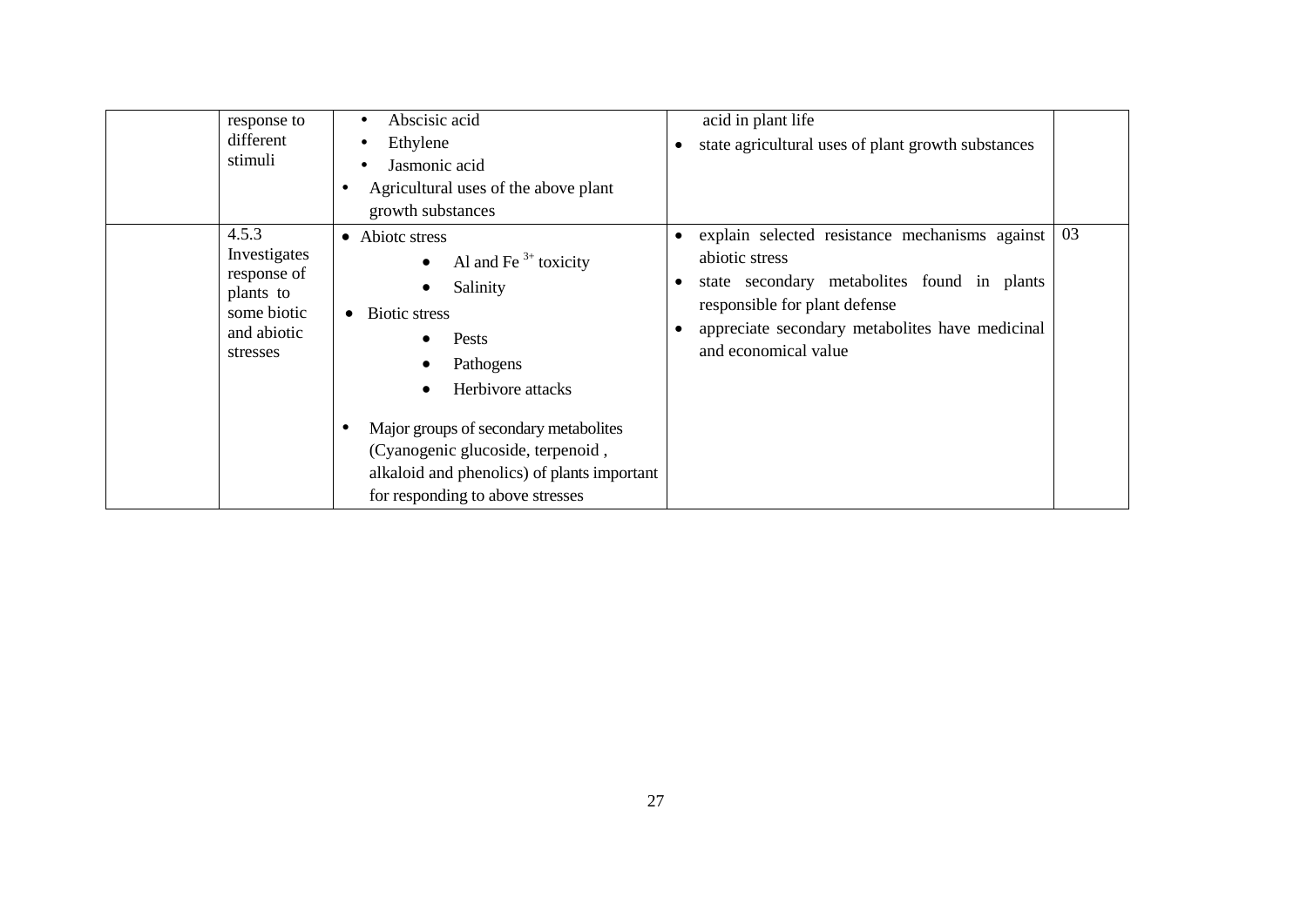## **Unit 5- Animal form and function (193 periods)**

| Competency                                                              | <b>Competency level</b>                                                   | <b>Content</b>                                                                                                                                                                                                                                                                                                                                                                                                                                                                                                               | <b>Learning outcomes</b>                                                                                                                                                                                                                                                                                                                                                                                                       | <b>Number of</b> |
|-------------------------------------------------------------------------|---------------------------------------------------------------------------|------------------------------------------------------------------------------------------------------------------------------------------------------------------------------------------------------------------------------------------------------------------------------------------------------------------------------------------------------------------------------------------------------------------------------------------------------------------------------------------------------------------------------|--------------------------------------------------------------------------------------------------------------------------------------------------------------------------------------------------------------------------------------------------------------------------------------------------------------------------------------------------------------------------------------------------------------------------------|------------------|
|                                                                         |                                                                           |                                                                                                                                                                                                                                                                                                                                                                                                                                                                                                                              |                                                                                                                                                                                                                                                                                                                                                                                                                                | periods          |
| 5.1.0 Explores<br>structure,<br>growth and<br>development<br>of animals | Relates the structure of<br>5.1.1<br>animal tissues to their<br>functions | Types of animal tissues, their structure,<br>functions and locations<br><b>Epithelial tissues</b><br>· Simple (squamous, cuboidal, columnar,<br>pseudo stratified)<br>• Compound -stratified<br><b>Connective tissues</b><br>• Loose- (Areolar)<br>$\bullet$ Dense(fibrous)<br>• Adipose<br>$\bullet$ Blood<br>• Cartilage<br>$\bullet$ Bone<br>Muscle tissue (smooth, skeletal, cardiac)<br>Nervous tissue (neurons and neuroglea)<br>Microscopic observation and<br>identification of different types of<br>animal tissues | $\bullet$<br>list main types of animal tissues<br>relate the structural features of<br>animal tissues to their function<br>list characters of main types of<br>$\bullet$<br>animal tissues<br>use characters of animal tissues<br>c<br>to identify the main types under<br>microscope.<br>compare the different types of<br>animal tissues<br>appreciate that animal tissues are<br>adapted to perform functions in<br>animals | 10               |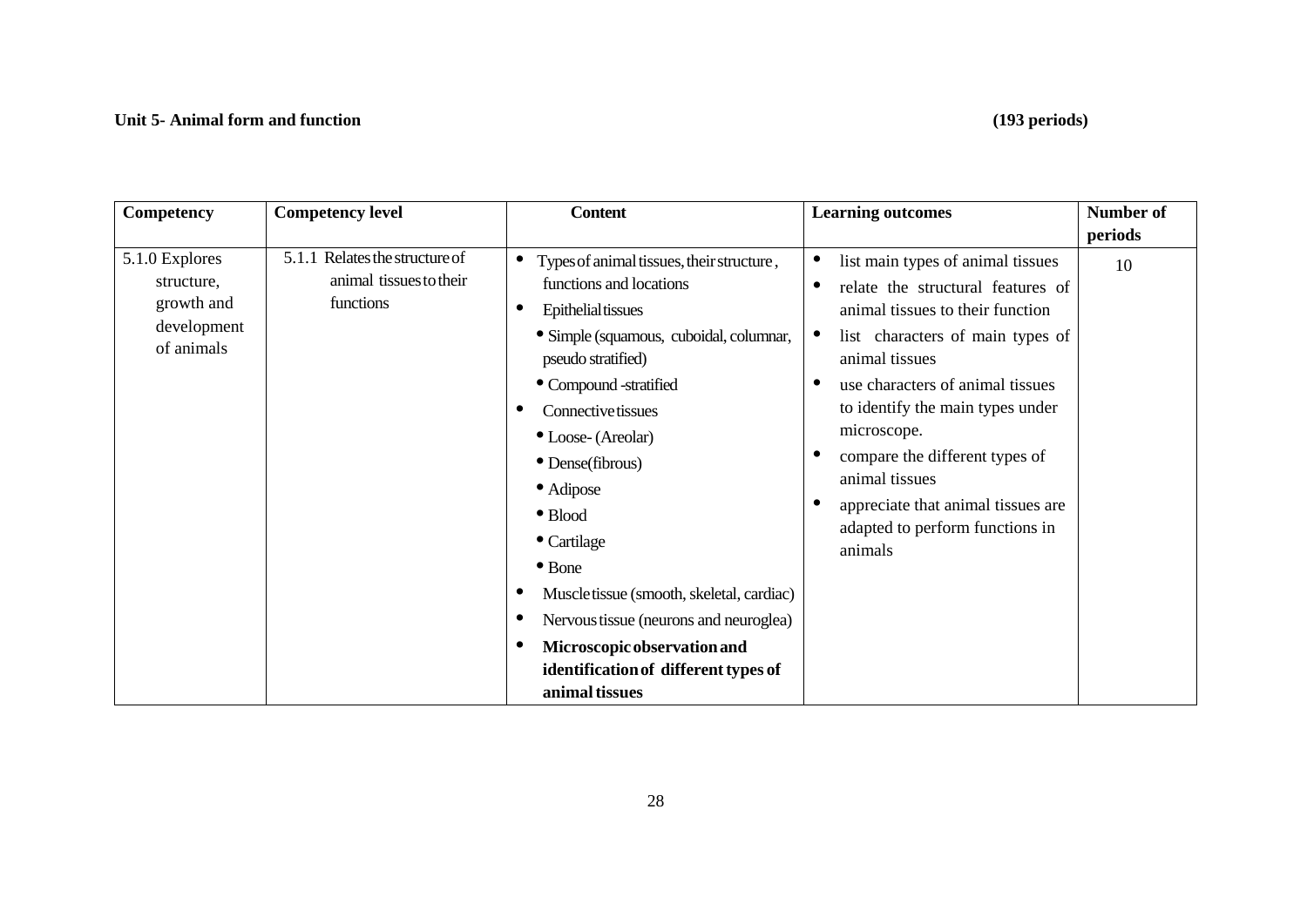| 5.2.0 Explores<br>nutrition in<br>animals | 5.2.1 Explores heterotrophic<br>nutrition in animals                              | Heterotrophic nutrition<br>$\bullet$<br>Holozoic nutrition<br>Symbiosis<br>Main stages in holozoic nutrition<br>Ingestion<br>Digestion<br>Absorption<br>Assimilation<br>Elimination/Egestion<br>Feeding mechanisms of animals<br>$\bullet$<br>Suspension feeders<br>Substrate feeders<br>Fluid feeders<br><b>Bulk feeders</b><br>Symbiosis<br>· Mutualism<br>· Parasitism<br>• Commensalism | describe heterotrophic nutrition<br>$\bullet$<br>explain stages in holozoic<br>$\bullet$<br>nutrition<br>describe feeding mechanisms<br>$\bullet$<br>of animals<br>describe symbiosis with<br>examples                                                                                                                        | 05 |
|-------------------------------------------|-----------------------------------------------------------------------------------|---------------------------------------------------------------------------------------------------------------------------------------------------------------------------------------------------------------------------------------------------------------------------------------------------------------------------------------------------------------------------------------------|-------------------------------------------------------------------------------------------------------------------------------------------------------------------------------------------------------------------------------------------------------------------------------------------------------------------------------|----|
|                                           | 5.2.2 Relates the structure of the<br>human digestive system to its<br>functions. | Structure and functions of the human<br>$\bullet$<br>digestive system<br>Alimentarycanal<br>$\bullet$<br>Associated glands<br>Gross morphological and<br>histological structure of liver and<br>pancreas                                                                                                                                                                                    | $\bullet$<br>explain the structure of the human<br>digestive system.<br>state the locations of the different<br>organs of the digestive system<br>$\bullet$<br>relate the structure with the<br>functions of each organ in the<br>digestive system<br>describe the gross morphological<br>and histological structure of liver | 13 |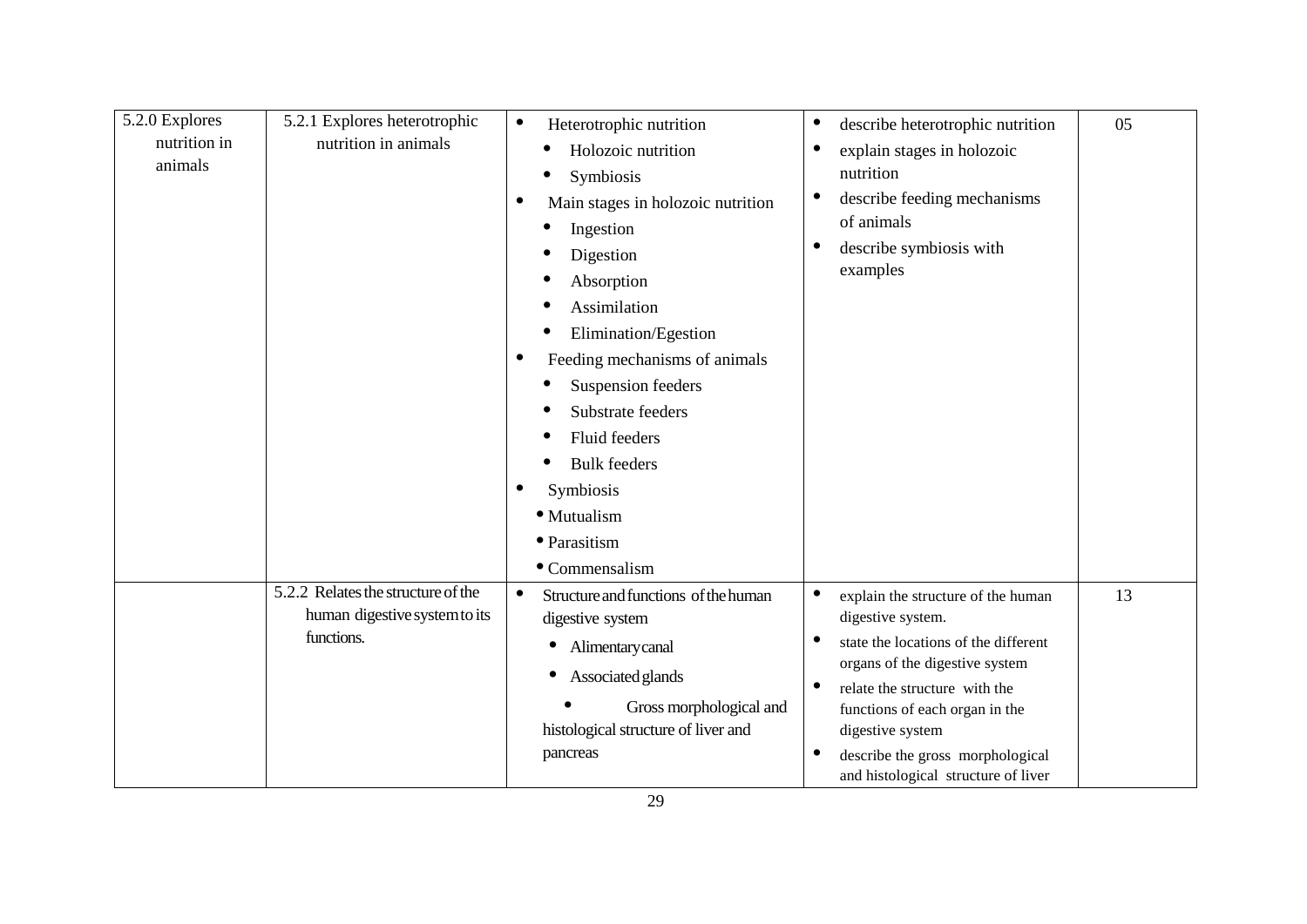| endocrine regulation of digestion in       | and pancreas                                                           |
|--------------------------------------------|------------------------------------------------------------------------|
| man                                        | ٠<br>explain the contribution of                                       |
| <b>Balanced</b> diet                       | associated glands in the process of<br>digestion                       |
| Components of food and their functions     | $\bullet$                                                              |
| Carbohydrates                              | explain the process of digestion<br>$\bullet$                          |
| Proteins                                   | explain the causes and precautions<br>of food related disorders in the |
| Lipids                                     | alimentary canal                                                       |
| <b>Vitamins</b>                            | ٠<br>state the major endocrinal                                        |
| <b>Mineral elements</b>                    | secretions related to digestion and                                    |
| Water                                      | their functions in man                                                 |
| Fibers                                     | $\bullet$<br>explain balanced diet                                     |
| <b>Essential Amino acids and essential</b> | explain major causes and                                               |
| fatty acids                                | symptoms of malnutrition and                                           |
| Sources and deficiency symptoms of         | obesity                                                                |
| vitamins and minerals                      | $\bullet$<br>state essential amino acids and                           |
| Basal metabolic rate and energy budget     | essential fatty acids                                                  |
| Food for healthy life                      | describe the components of food &<br>their function.                   |
| Obesity                                    | $\bullet$                                                              |
| Malnutrition                               | state the sources & deficiency<br>symptoms of vitamins and             |
| Food allergies                             | minerals                                                               |
| Food related disorders in the              | avoid food related disorders by                                        |
| alimentary canal                           | practicing proper food habits                                          |
| Gastritis                                  | $\bullet$<br>appreciate the role of dietary                            |
| Constipation                               | fibres and antioxidants for healthy                                    |
| Study the human digestive system           | life in avoiding disorders in                                          |
| using diagrams and models                  | alimentary canal                                                       |
|                                            |                                                                        |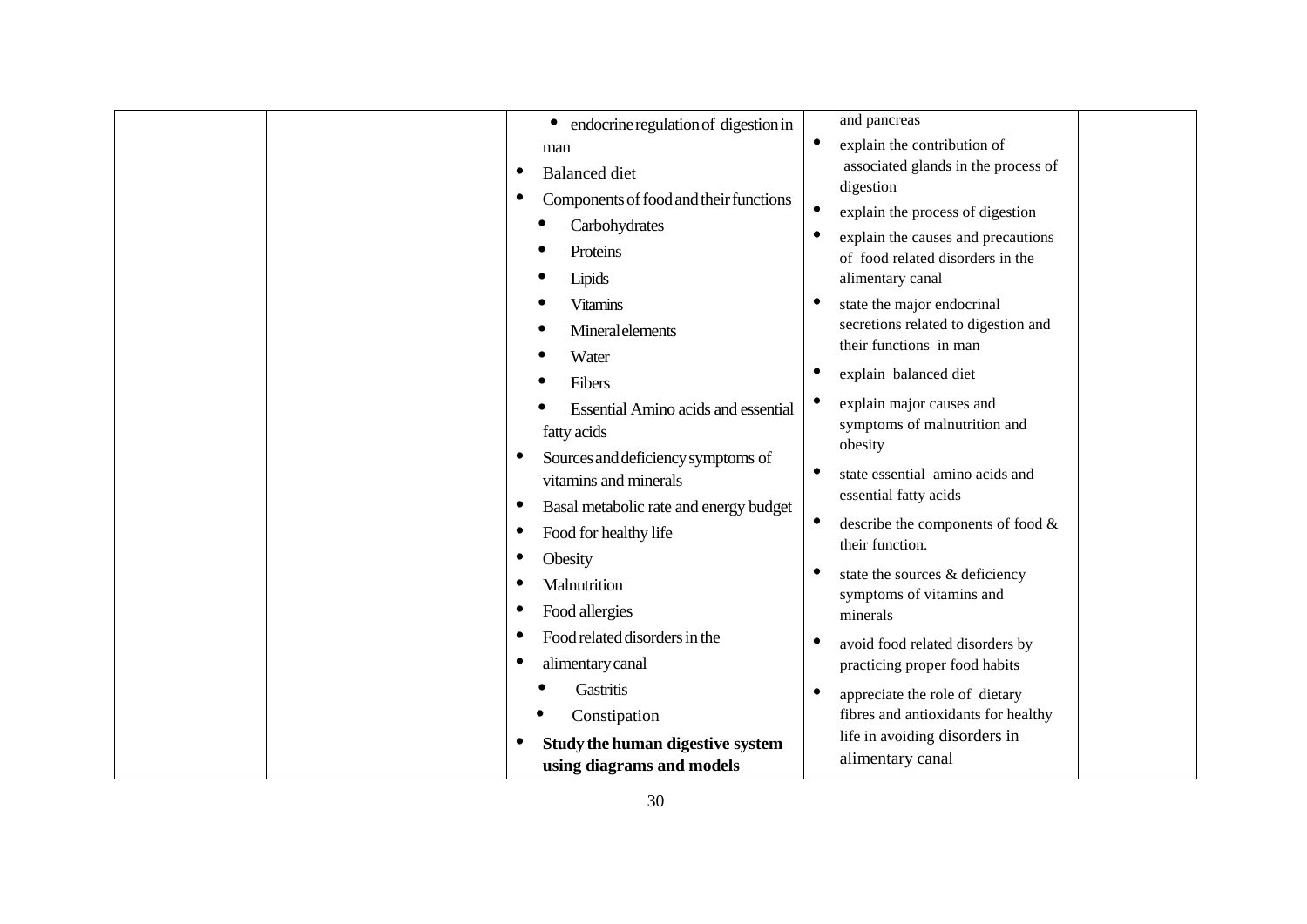| 5.3.0 Investigates<br>on<br>circulation<br>and gas<br>exchange of<br>animals | 5.3.1 Investigates the<br>organization of<br>circulatory systems in<br>animals      | Need of a circulatory system in<br>$\bullet$<br>animals<br>Main circulatory systems in animals.<br>$\bullet$<br>Open & closed circulatory systems.<br>Single circulation and double<br>circulation.                                                                                                                                                                                                                                                                                 | explain the need of a circulatory<br>system for animals<br>compare open and closed<br>$\bullet$<br>circulatory systems using simple<br>diagrams<br>compare single and double<br>circulation.<br>elaborate the features of double<br>circulation.                                                                                                                                                                                                                                                                                                                                                                        | 03 |
|------------------------------------------------------------------------------|-------------------------------------------------------------------------------------|-------------------------------------------------------------------------------------------------------------------------------------------------------------------------------------------------------------------------------------------------------------------------------------------------------------------------------------------------------------------------------------------------------------------------------------------------------------------------------------|-------------------------------------------------------------------------------------------------------------------------------------------------------------------------------------------------------------------------------------------------------------------------------------------------------------------------------------------------------------------------------------------------------------------------------------------------------------------------------------------------------------------------------------------------------------------------------------------------------------------------|----|
|                                                                              | 5.3.2 Relates the structure of<br>the human circulatory<br>system to its functions. | Basic plan of vertebrate and<br>$\bullet$<br>mammalian circulatory systems<br>Structure and functions of the human<br>circulatory system.<br>Blood circulatory system and<br>lymphatic system.<br>Structure of blood vessels and<br>lymphatic vessels<br>Structure & function of the heart.<br>Cardiac cycle<br>Electrocardiogram<br>Systolic & diastolic pressure<br>Hypertension and hypotension<br>Coronary circulation and<br>consequences of blockage of<br>coronary arteries. | describe basic plan of human<br>$\bullet$<br>circulatory system & lymphatic<br>system.<br>compare the structure of human<br>$\bullet$<br>blood vessels and lymph vessels<br>explain the structure & function<br>$\bullet$<br>of human heart.<br>describe the cardiac cycle.<br>identify the peaks of a typical<br><b>ECG</b><br>explain causes of hypertension<br>and hypotension<br>explain systolic<br>$\bullet$<br>$\&$<br>diastolic<br>pressure.<br>describe<br>hypertension<br>&<br>conditions<br>hypotension<br><b>as</b><br>leading<br>cardio<br>to<br>vascular<br>disorders<br>briefly describe<br>the coronary | 11 |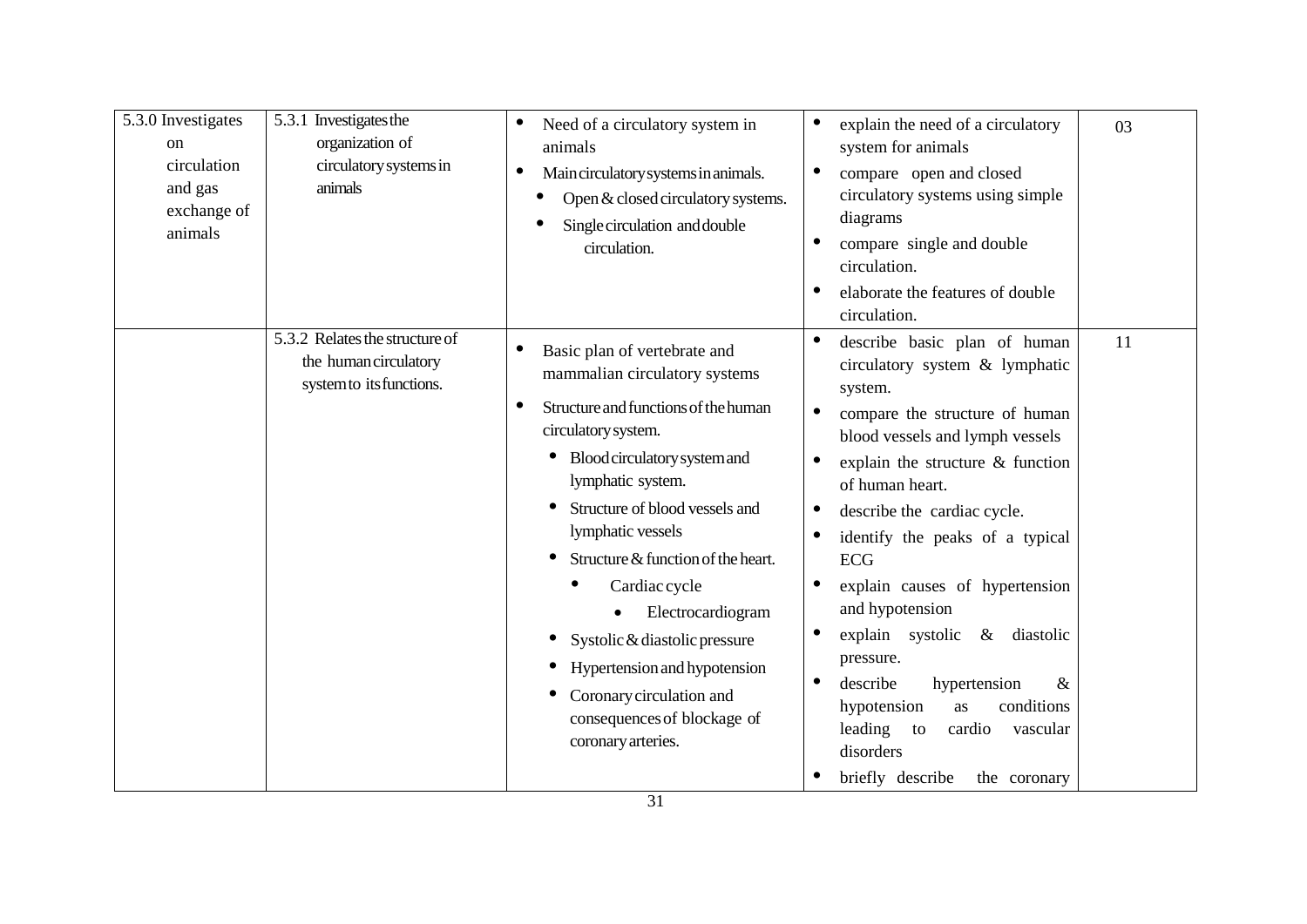|                                                                                    |                                                                                                                                                                                                                                                                                                                   | circulation & consequences of<br>blockage of coronary arteries.                                                                                                                                                                                                                                                                                                                                                                                                                                                                                                                     |    |
|------------------------------------------------------------------------------------|-------------------------------------------------------------------------------------------------------------------------------------------------------------------------------------------------------------------------------------------------------------------------------------------------------------------|-------------------------------------------------------------------------------------------------------------------------------------------------------------------------------------------------------------------------------------------------------------------------------------------------------------------------------------------------------------------------------------------------------------------------------------------------------------------------------------------------------------------------------------------------------------------------------------|----|
| 5.3.3 Inquires into the role of<br>blood.                                          | Respiratory pigments in man.<br>$\bullet$<br>Respiratory pigments of other animals.<br>$\bullet$<br>Transport of respiratory gases and<br>other substances.<br><b>Blood clotting</b><br>Grouping of blood<br>ABO grouping<br>Rh factor<br>Study the circulatory system of man<br>using specimens/ models/diagrams | state respiratory pigments in man.<br>$\bullet$<br>state respiratory pigments in other<br>animals.<br>describe the transport of<br>$\bullet$<br>respiratory gases & other<br>substances.<br>draw a flow chart of sequence of<br>$\bullet$<br>blood clotting process<br>describe the ABO grouping based<br>$\bullet$<br>on agglutinogen and agglutinin<br>describe Rh blood factors based<br>$\bullet$<br>on antigen and antibodies<br>explain significance of blood<br>$\bullet$<br>groups in blood transfusion<br>explain the importance of Rh<br>$\bullet$<br>factor in pregnancy | 08 |
| 5.3.4 Explores the diversity of<br>respiratory structures in the<br>animal kingdom | Respiratory surface<br>Respiratory structures of animals<br>Body covering, external gills,<br>internal gills, trachea, book                                                                                                                                                                                       | define and state the need of<br>$\bullet$<br>respiratory surfaces in animals<br>describe the characteristics of<br>respiratory surfaces                                                                                                                                                                                                                                                                                                                                                                                                                                             | 02 |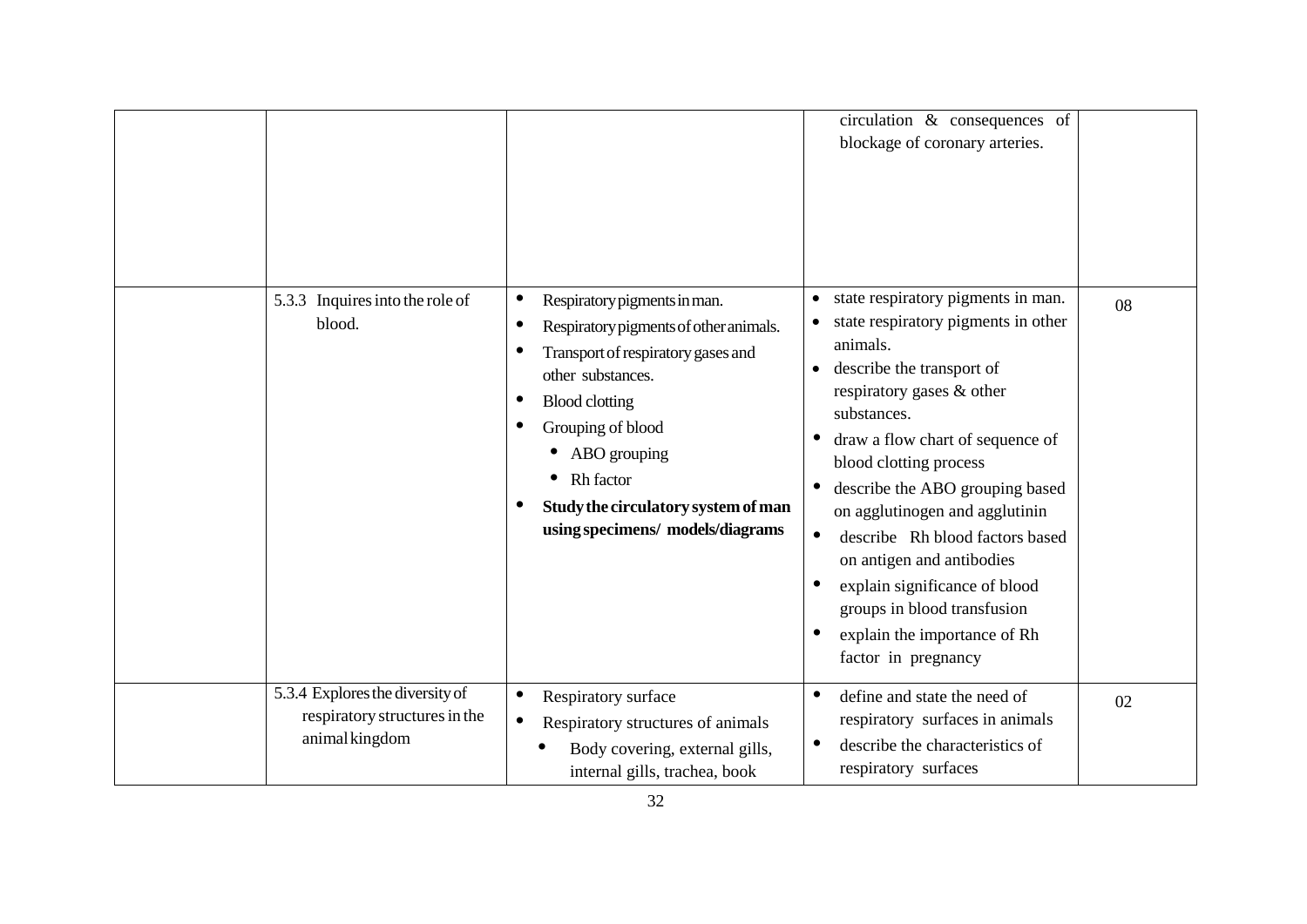|                                                      | lungs, respiratory tree and lungs<br>(Detailed structures are not<br>necessary. The students should be<br>able to identify the respiratory<br>structures)                                                                                                                                                                                                                                                                                                                                                                                                                                                                                                                                                 | $\bullet$<br>state different respiratory<br>structures of animals                                                                                                                                                                                                                                                                                                                                                                                                                                                                                                                                                                                                      |
|------------------------------------------------------|-----------------------------------------------------------------------------------------------------------------------------------------------------------------------------------------------------------------------------------------------------------------------------------------------------------------------------------------------------------------------------------------------------------------------------------------------------------------------------------------------------------------------------------------------------------------------------------------------------------------------------------------------------------------------------------------------------------|------------------------------------------------------------------------------------------------------------------------------------------------------------------------------------------------------------------------------------------------------------------------------------------------------------------------------------------------------------------------------------------------------------------------------------------------------------------------------------------------------------------------------------------------------------------------------------------------------------------------------------------------------------------------|
| 5.3.5 Relates the structure of the<br>its functions. | Gross structure of the human<br>$\bullet$<br>human respiratory system to<br>respiratory system<br>Mechanism of ventilation of lungs<br>Respiratory cycle and lung volumes and<br>capacities<br>Exchange of gases between blood and<br>air (external respiration)<br>Exchange of gases between blood and<br>tissues (internal respiration)<br>Dissociation curve of Oxy-<br>hemoglobin<br>Regulation of respiration in man<br>Disorders of the human respiratory<br>system.<br>Impacts of smoking on the<br>respiratory system<br>Impacts of dust on the respiratory<br>system<br>Occupational hazards associated<br>with the exposure to particles of<br>silica and asbestos particles<br>Lung<br>cancers | $\bullet$<br>explain the gross structure of<br>08<br>the human respiratory system.<br>relate the structure with the<br>function of each part of the<br>respiratory system<br>describe the mechanism of<br>ventilation of lungs.<br>$\bullet$<br>explain the respiratory cycle $\&$<br>lung volume.<br>explain the exchange of gases<br>between blood & air and blood<br>& tissue.<br>discuss the dissociation curve of<br>٠<br>Oxy-hemoglobin<br>describe the regulation of<br>respiration in man.<br>$\bullet$<br>state the changes in lung<br>capacity , tidal volume during a<br>strenuous exercise<br>state the major disorders of the<br>human respiratory system |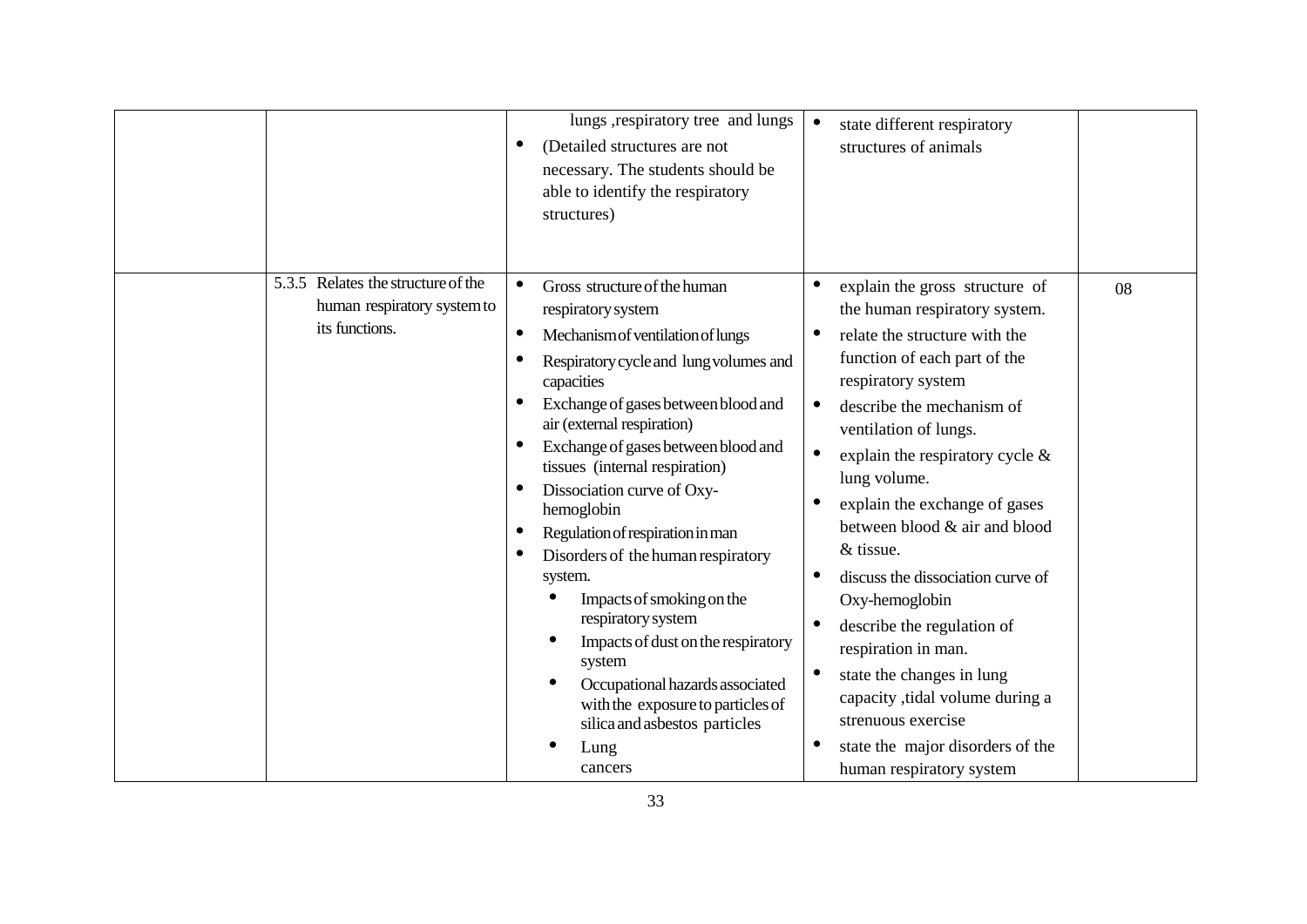|                            |                                  | Tuberculosis<br>$\bullet$<br>Asthma<br>Study of human respiratory system<br>using models/diagrams and<br>observation of effects of exercise on<br>respiratory rate and pulse rate                                                                                                                                                                                                                            | measure effects of exercise on<br>respiratory rate and pulse rate                                                                                                                                                                                                                                                                                                                                                                                                                                                                              |    |
|----------------------------|----------------------------------|--------------------------------------------------------------------------------------------------------------------------------------------------------------------------------------------------------------------------------------------------------------------------------------------------------------------------------------------------------------------------------------------------------------|------------------------------------------------------------------------------------------------------------------------------------------------------------------------------------------------------------------------------------------------------------------------------------------------------------------------------------------------------------------------------------------------------------------------------------------------------------------------------------------------------------------------------------------------|----|
| 5.4.0 Explores<br>immunity | 5.4.1 Explores types of immunity | Immunity<br>$\bullet$<br>Innate immunity<br><b>External defenses</b><br>Skin<br>Mucous membranes<br>Secretions<br>Internal defenses<br>phagocytic cells<br>antimicrobial proteins<br>inflammatory response<br>natural killer cells<br>Acquired immunity<br>• Humoral immunity response<br>• Cell-mediated immune response<br>Antigens<br>Antibodies<br>Lymphocytes<br>T-lymphocytes<br><b>B</b> -lymphocytes | explain immunity<br>$\bullet$<br>describe humoral response<br>describe cell mediated response<br>explain types of external<br>immunity<br>explain types of internal<br>immunity<br>explain active immunity with<br>examples<br>explain passive immunity with<br>examples<br>state possible causes for<br>allergies, auto immune diseases<br>and immunodeficiency diseases<br>describe antigens and antibodies<br>describe role of T lymphocytes<br>and B lymphocytes in immunity<br>appreciate the importance of<br>immune system for survival | 08 |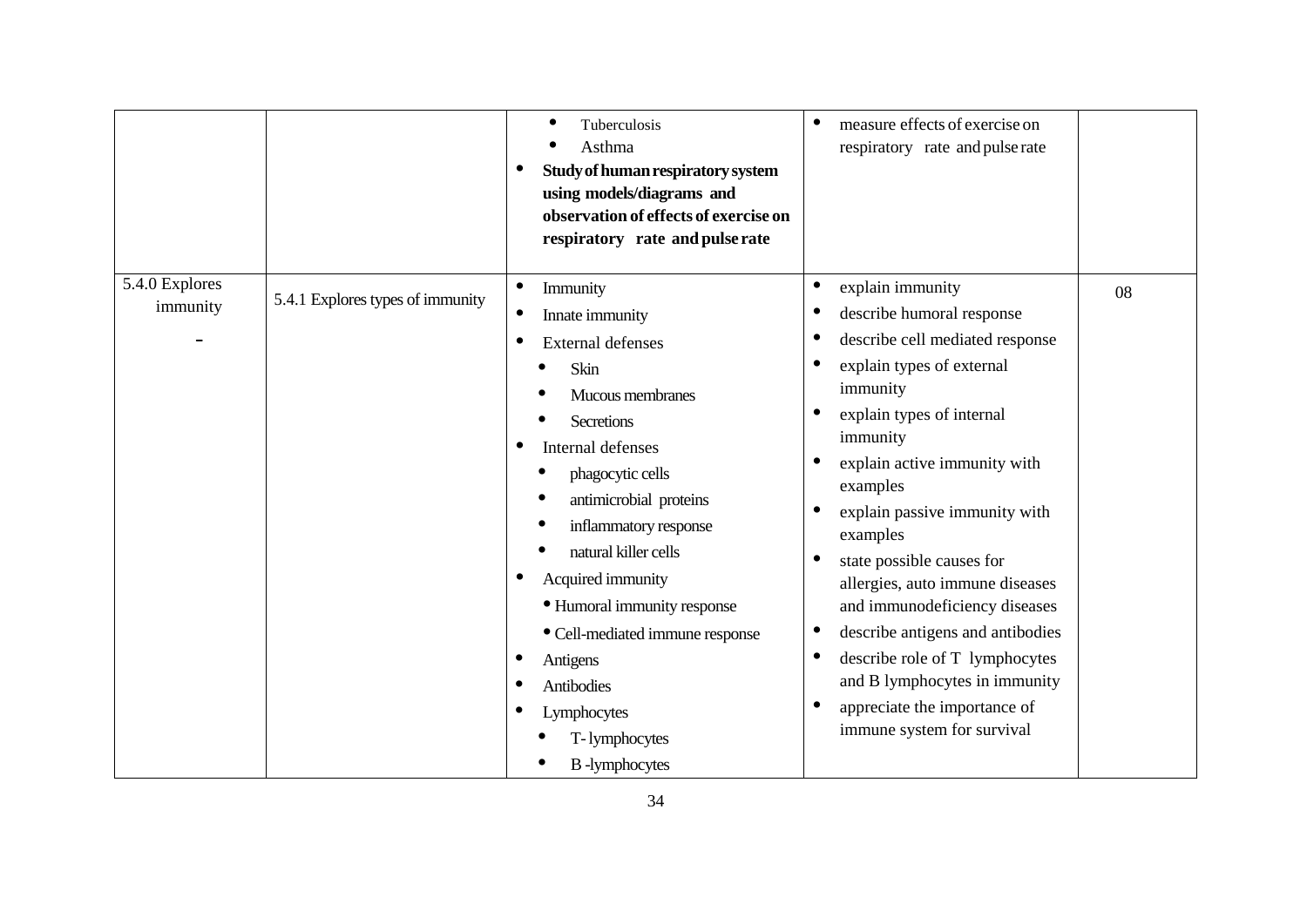|                                                 |                                                                                      | Naturally acquired immunity<br>$\bullet$                                                                                                                                                                                                                                                                                                                                              |                                                                                                                                                                                                                                                                                                                                                                                                                                      |    |
|-------------------------------------------------|--------------------------------------------------------------------------------------|---------------------------------------------------------------------------------------------------------------------------------------------------------------------------------------------------------------------------------------------------------------------------------------------------------------------------------------------------------------------------------------|--------------------------------------------------------------------------------------------------------------------------------------------------------------------------------------------------------------------------------------------------------------------------------------------------------------------------------------------------------------------------------------------------------------------------------------|----|
|                                                 |                                                                                      | Active immunity                                                                                                                                                                                                                                                                                                                                                                       |                                                                                                                                                                                                                                                                                                                                                                                                                                      |    |
|                                                 |                                                                                      | Passive immunity                                                                                                                                                                                                                                                                                                                                                                      |                                                                                                                                                                                                                                                                                                                                                                                                                                      |    |
|                                                 |                                                                                      | Artificially acquired immunity                                                                                                                                                                                                                                                                                                                                                        |                                                                                                                                                                                                                                                                                                                                                                                                                                      |    |
|                                                 |                                                                                      | Active immunity                                                                                                                                                                                                                                                                                                                                                                       |                                                                                                                                                                                                                                                                                                                                                                                                                                      |    |
|                                                 |                                                                                      | Passive immunity                                                                                                                                                                                                                                                                                                                                                                      |                                                                                                                                                                                                                                                                                                                                                                                                                                      |    |
|                                                 |                                                                                      | Allergies                                                                                                                                                                                                                                                                                                                                                                             |                                                                                                                                                                                                                                                                                                                                                                                                                                      |    |
|                                                 |                                                                                      | Auto immune diseases                                                                                                                                                                                                                                                                                                                                                                  |                                                                                                                                                                                                                                                                                                                                                                                                                                      |    |
|                                                 |                                                                                      | Immunodeficiency diseases                                                                                                                                                                                                                                                                                                                                                             |                                                                                                                                                                                                                                                                                                                                                                                                                                      |    |
| 5.5.0Explores<br>osmoregulatin<br>and excretion | 5.5.1 Examines the<br>relationship between<br>metabolism and<br>excretory substances | Importance and need of<br>osmoregulation and excretion<br><b>Excretory products</b><br>Relationship between metabolism of<br>substrates and their excretory products<br>Nitrogenous excretory products<br>Advantages and disadvantages of<br>excreting different types of<br>nitrogenous end products.<br>Relationship between the nitrogenous<br>end products and living environment | explain the process of excretion<br>& its importance.<br>describe the relationship between<br>excretory products & metabolism<br>explain the end products of<br>$\bullet$<br>nitrogenous excretion.<br>$\bullet$<br>compare<br>advantages<br>&<br>disadvantages<br>of<br>excreting<br>different nitrogenous<br>excretory<br>products.<br>state examples for organisms<br>excreting different types<br>of<br>nitrogenous end products | 04 |
|                                                 | 5.5.2 Investigate the diversity of<br>excretory structures of<br>organisms           | Different excretory structures in<br>$\bullet$<br>animals (Details of fine structure of<br>excretory structures not necessary)<br>• Body surface                                                                                                                                                                                                                                      | list the different excretory<br>$\bullet$<br>structures in animals giving<br>suitable examples<br>explain the different excretory<br>$\bullet$                                                                                                                                                                                                                                                                                       | 04 |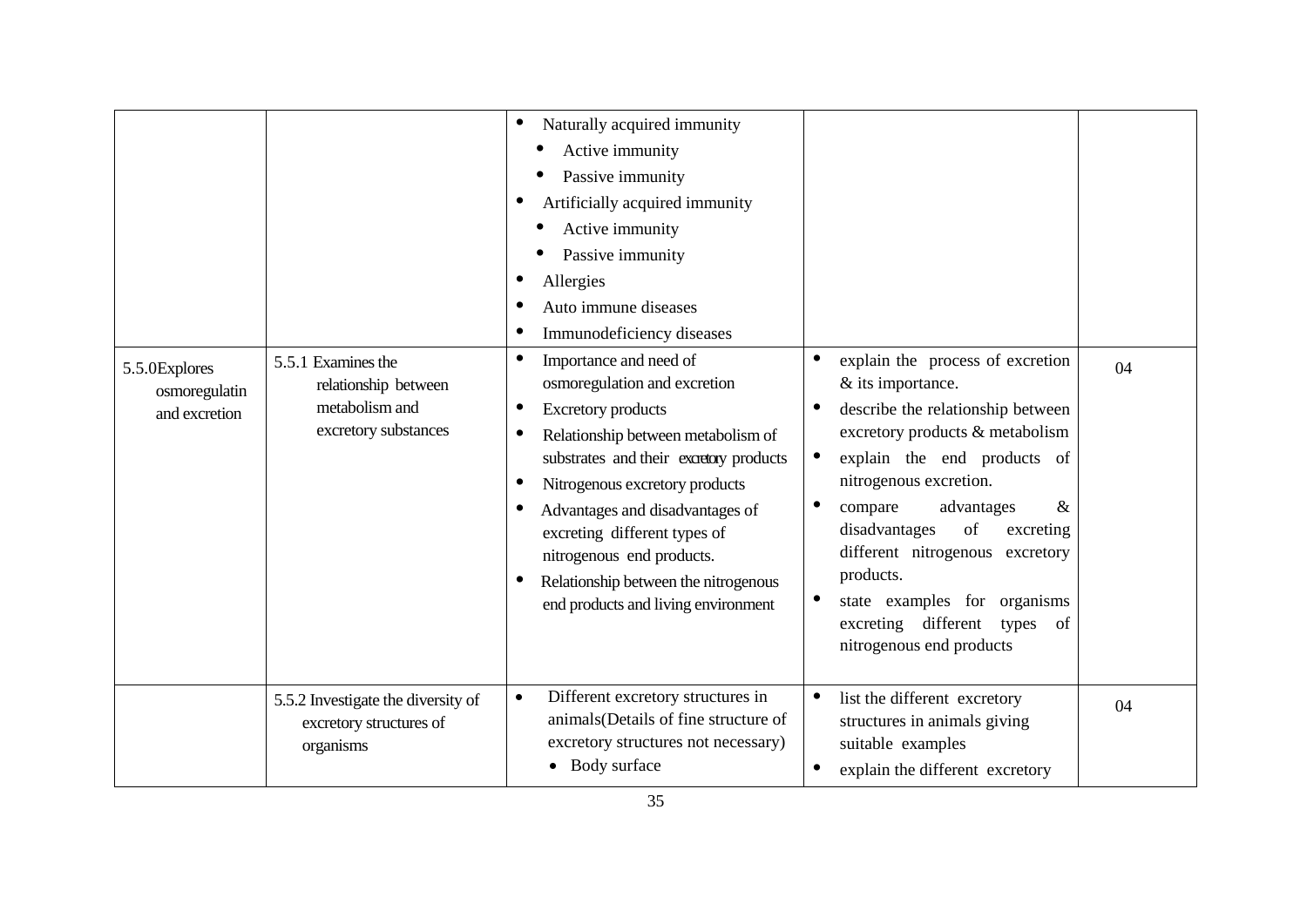|                                                                            | Contractile vacuoles<br>Flame cells<br>Nephridia<br>Malpigian tubules<br>Green glands/antennal glands<br>Sweat glands<br>Salt glands<br>Study of major types of excretory<br>$\bullet$<br>structures in animals using<br>diagrams and charts                                                                                                 | structures in animals by using<br>simple diagrams                                                                                                                                                                                                                                                                                                                                                                                                                                                                                                                                                                    |
|----------------------------------------------------------------------------|----------------------------------------------------------------------------------------------------------------------------------------------------------------------------------------------------------------------------------------------------------------------------------------------------------------------------------------------|----------------------------------------------------------------------------------------------------------------------------------------------------------------------------------------------------------------------------------------------------------------------------------------------------------------------------------------------------------------------------------------------------------------------------------------------------------------------------------------------------------------------------------------------------------------------------------------------------------------------|
| 5.5.3 Investigates the gross<br>functioning of the human<br>urinary system | Human urinary system<br>$\bullet$<br>• Parts of the human urinary system<br>• Kidney<br>Location<br><b>Blood</b> supply<br>Structure<br>Ureters<br>Urinary bladder<br>Urethra (urinary passage)<br>Nephron as the structural and<br>functional unit<br>Process of urine formation<br>Ultrafilteration<br>Selective reabsorption<br>Secretion | 09<br>describe parts of human urinary<br>$\bullet$<br>system and their functions<br>describe the location, blood supply<br>$\bullet$<br>and structure of the kidney<br>explain nephron as the structural<br>$\bullet$<br>and functional unit<br>describe the process of urine<br>$\bullet$<br>formation<br>construct a flow chart on the role<br>$\bullet$<br>of hormones on the functioning of<br>the kidney<br>discuss role of kidney as a main<br>$\bullet$<br>homeoststic organ<br>explain the preventive measures of<br>$\bullet$<br>bladder and kidney stones<br>explain what CKDu is and discuss<br>$\bullet$ |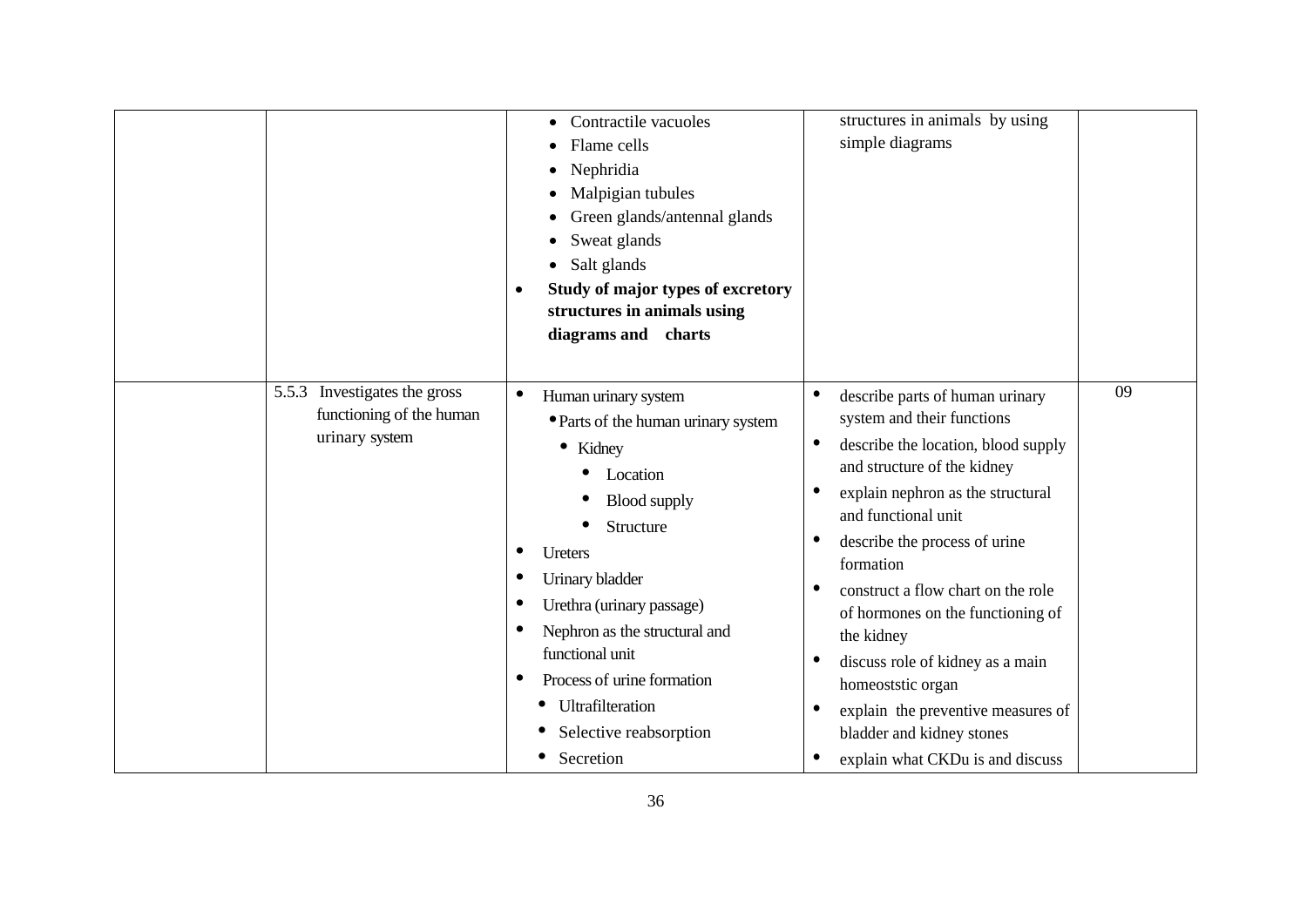|                                                                                                |                                                                                      | Role of hormones on the functions of<br>the kidneys<br>$\bullet$ ADH<br>Aldosterone<br>$\bullet$<br>Other functions of the kidney (Kidney<br>as a main homeostatic organ)                                                                                                                                                                                                          | hypothized reasons for its<br>occurrence<br>appreciate the importance of<br>٠<br>maintaining well being of urinary<br>system                                                                                                                                   |    |
|------------------------------------------------------------------------------------------------|--------------------------------------------------------------------------------------|------------------------------------------------------------------------------------------------------------------------------------------------------------------------------------------------------------------------------------------------------------------------------------------------------------------------------------------------------------------------------------|----------------------------------------------------------------------------------------------------------------------------------------------------------------------------------------------------------------------------------------------------------------|----|
|                                                                                                |                                                                                      | Osmo-regulation<br>$\bullet$<br>Control of blood volume<br>Blood pH regulation<br>$\bullet$<br>Secretion Erythropoietin and Renin<br>$\bullet$<br>Maintenance of blood volume and<br>blood pressure.<br>Disorders related to human urinary<br>system<br>• Bladder & kidney stones<br>• Chronic kidney disease of unknown<br>etiology (CKDu)<br>Measures of prevention of disorders |                                                                                                                                                                                                                                                                |    |
| 5.6.0Investigates<br>the structures<br>$&$ functions<br>involved in<br>nervous<br>coordination | Inquires in to the<br>5.6.1<br>processes and systems<br>involved in<br>coordination. | Need for coordination<br>Systems contributing to coordination<br>Nervous system<br>$\bullet$<br>Endocrine system<br>$\bullet$<br>Similarities and differences (in<br>relation to coordination) of the<br>nervous system and the endocrine<br>system                                                                                                                                | discuss the need for coordination.<br>$\bullet$<br>describe the systems contributing<br>to coordination<br>compare the nervous system $\&$<br>٠<br>the endocrine system.<br>describe different types of<br>$\bullet$<br>nervous organizations among<br>animals | 03 |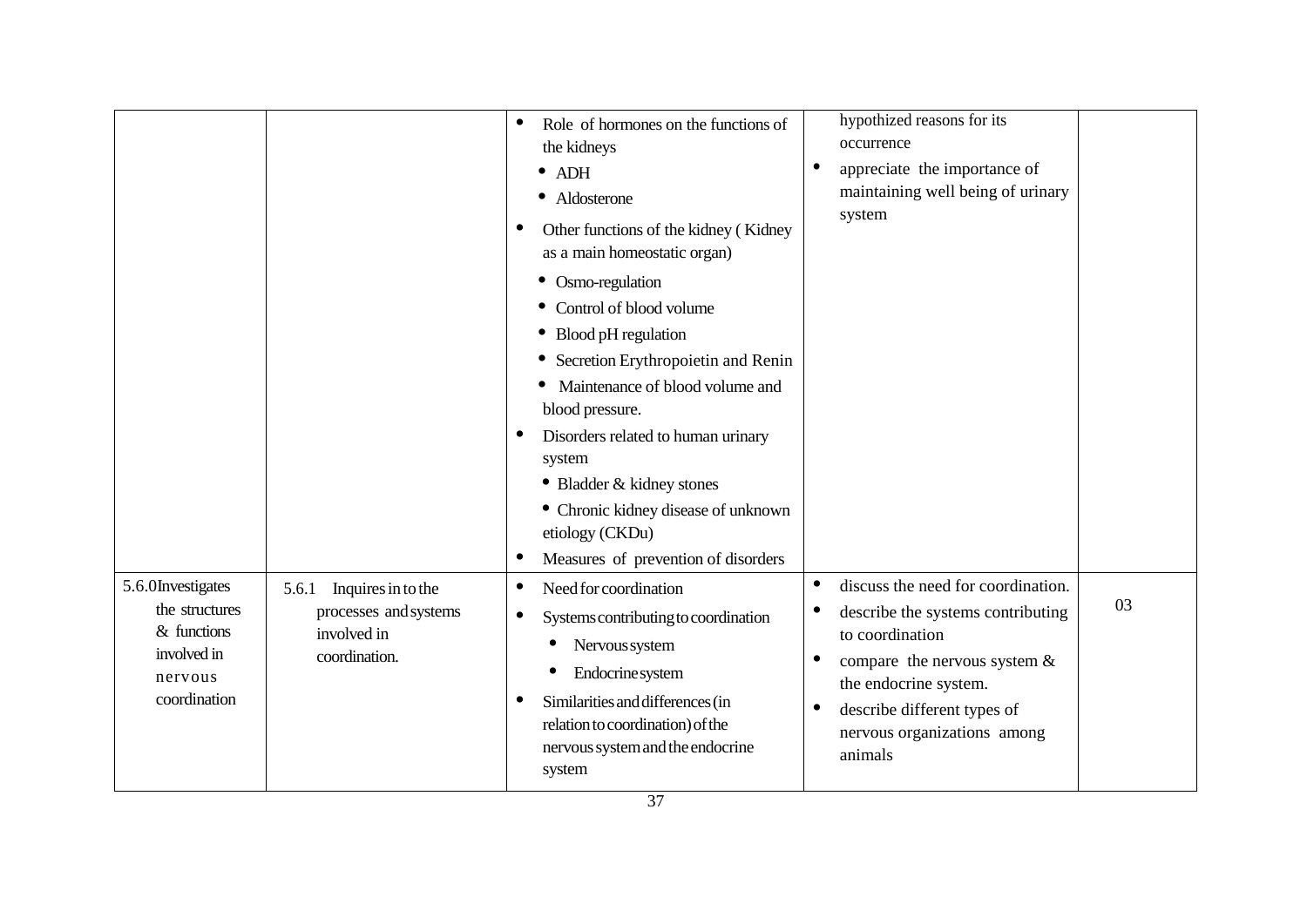| Organization of nervous systems<br>(Cnidaria, Platyhelminthes,<br>Arthropoda, Echinodermata and<br>Chordata)                                                                                                                                                                                                                                                                                                                                                                                              |                                                                                                                                                                                                                                                                                                                                                                                                                                                                                                                                                                                                                                                                                        |    |
|-----------------------------------------------------------------------------------------------------------------------------------------------------------------------------------------------------------------------------------------------------------------------------------------------------------------------------------------------------------------------------------------------------------------------------------------------------------------------------------------------------------|----------------------------------------------------------------------------------------------------------------------------------------------------------------------------------------------------------------------------------------------------------------------------------------------------------------------------------------------------------------------------------------------------------------------------------------------------------------------------------------------------------------------------------------------------------------------------------------------------------------------------------------------------------------------------------------|----|
| 5.6.2 Investigates the gross<br>$\bullet$<br>Organization and main parts of the<br>structure $\&$ functions of the<br>human nervous system<br>human nervous system.<br>$\bullet$<br>Central nervous system<br>· Brain<br>• Embryonic origin<br>• Meninges<br>Cerebro ventricles and<br>cerebro spinal fluid<br>Main parts of human<br>brain<br>$\bullet$ Cerebrum<br>Lobes of cerebral hemisphere<br>$\bullet$<br>Functional areas of cerebral<br>cortex<br>Sensory area<br>Associated area<br>Motor area | describe the organization & main<br>٠<br>parts of the human nervous<br>system.<br>describe the autonomic nervous<br>$\bullet$<br>system & the functions<br>explain the importance of<br>€<br>antagonistic effect of<br>sympathetic and parasympathetic<br>nervous system in smooth<br>functioning of human body<br>state the overall function of the<br>٠<br>nervous system<br>describe major parts of the<br>$\bullet$<br>human brain<br>relate the main parts of the<br>٠<br>human brain to their functions<br>describe the importance of three<br>0<br>major functional areas of<br>cerebral cortex<br>explain organization of the<br>human nervous system using<br>diagrams/models | 11 |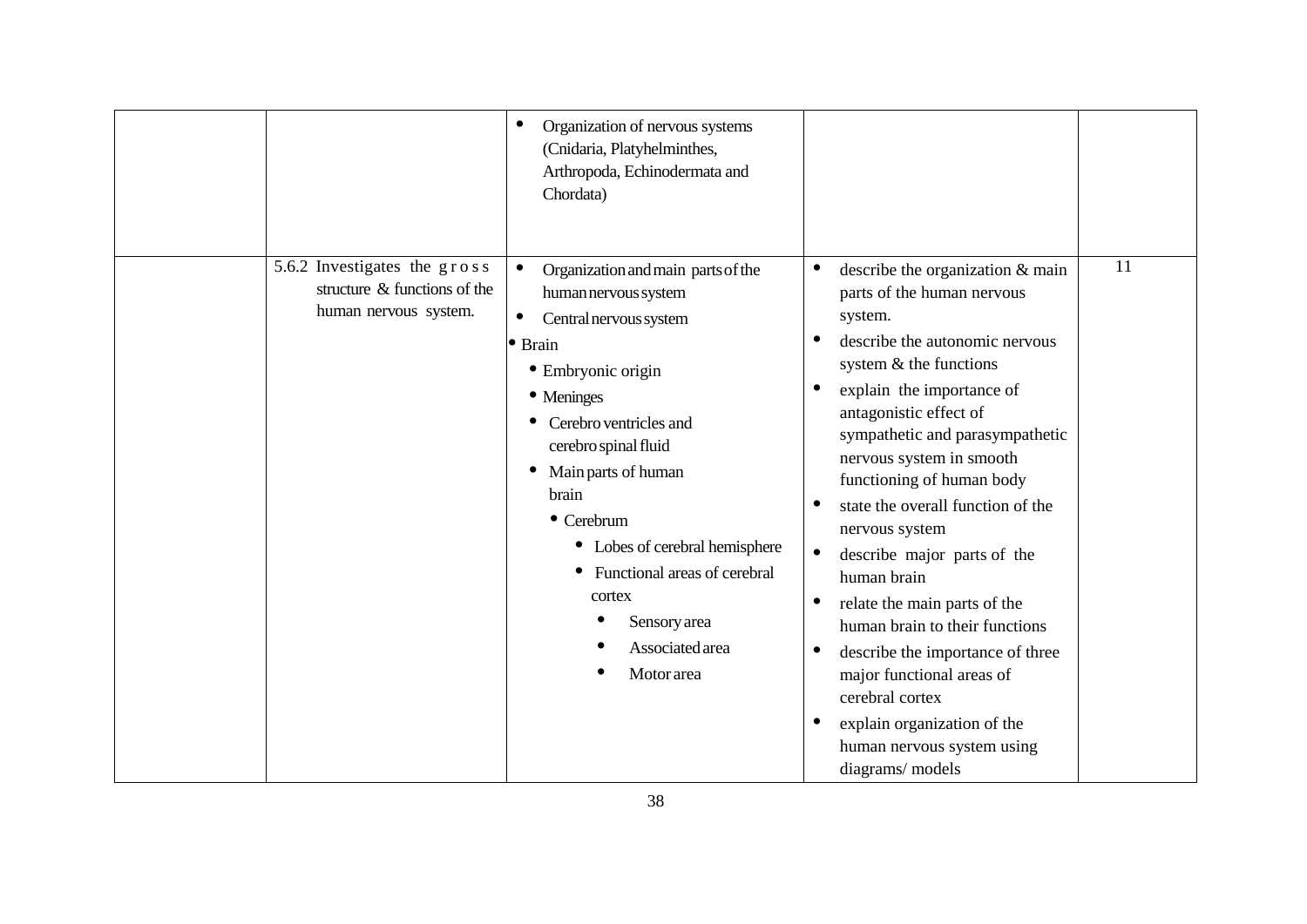|                                          |                            | $\bullet$ Brain stem<br>Medulla oblongata<br>Pons varoli<br>$\bullet$<br>· Midbrain<br>• Cerebellum<br>• Thalamus<br>• Hypothalamus<br>Spinal cord.<br>Peripheral nervous system<br>Cranialnerves<br>Spinalnerves<br>$\bullet$<br>Autonomic nervous system<br>Sympathetic and<br>$\bullet$<br>parasympathetic nervous systems<br>and their functions<br>Overall function<br>٠ | appreciate the contribution of<br>٠<br>major parts of the brain for<br>smooth functioning of human<br>body and maintaining healthy<br>life                                                                                                                                                                               |    |
|------------------------------------------|----------------------------|-------------------------------------------------------------------------------------------------------------------------------------------------------------------------------------------------------------------------------------------------------------------------------------------------------------------------------------------------------------------------------|--------------------------------------------------------------------------------------------------------------------------------------------------------------------------------------------------------------------------------------------------------------------------------------------------------------------------|----|
| 5.6.3 Explores how nerve<br>transmitted. | impulses are generated and | Nerve impulse conduction<br>$\bullet$<br>• Resting potential<br>• Ion exchange<br>• Action potential<br><b>Synapses</b><br>• Neurotransmitters<br><b>Reflex</b> arc<br>$\bullet$                                                                                                                                                                                              | describe how the nerve impulse<br>$\bullet$<br>is conducted along an axon<br>describe the gross structure of<br>٠<br>synapses<br>explain mechanism of<br>٠<br>transmitting a nerve impulse<br>through synapses<br>explain the reflex arc<br>$\bullet$<br>list different types of<br>٠<br>neurotransmitters and state the | 07 |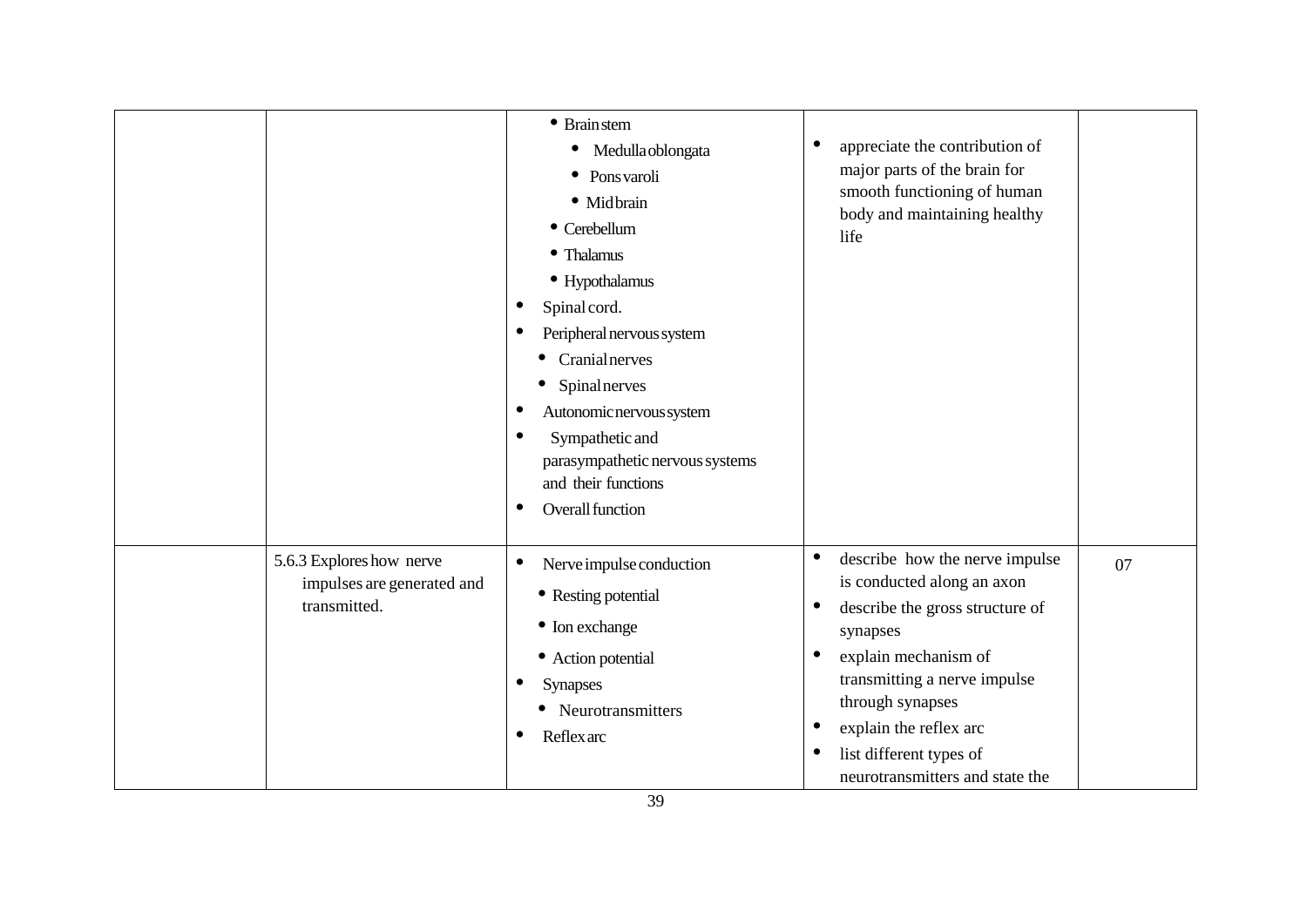|                                                                                |                                                                                                                                                                                                                                                                                                                                      | basic role of each of them                                                                                                                                   |    |
|--------------------------------------------------------------------------------|--------------------------------------------------------------------------------------------------------------------------------------------------------------------------------------------------------------------------------------------------------------------------------------------------------------------------------------|--------------------------------------------------------------------------------------------------------------------------------------------------------------|----|
| 5.6.4 Explores the injuries and<br>common disorders of the<br>nervous system   | Common disorders of nervous<br>$\bullet$<br>system<br>Schizophrenia<br>$\bullet$<br>Depression<br>٠<br>Alzheimer, s disease<br>$\bullet$<br>• Parkinson's disease                                                                                                                                                                    | explain the reasons for common<br>$\bullet$<br>disorders of the nervous system<br>and how those could be<br>controlled                                       | 02 |
| 5.6.5 Explores the<br>functions of different<br>sensory structures in<br>human | Human sensory structures (Receptors)<br><b>Basic characteristics</b><br>٠<br><b>Types</b><br>٠<br>Chemoreceptors<br><b>Tastereceptors</b><br>Olfactory receptors<br>Thermo receptors<br>Cold - Krauses's end bulbs<br>Warmth-Ruffinibodies<br>Free nerve endings<br>$\bullet$<br>Photoreceptors<br>Rods<br>Cones<br>Mechanoreceptors | state basic characteristics of the<br>$\bullet$<br>human sensory structures.<br>describe the sensory structures<br>$\bullet$<br>of man using diagrams/models | 04 |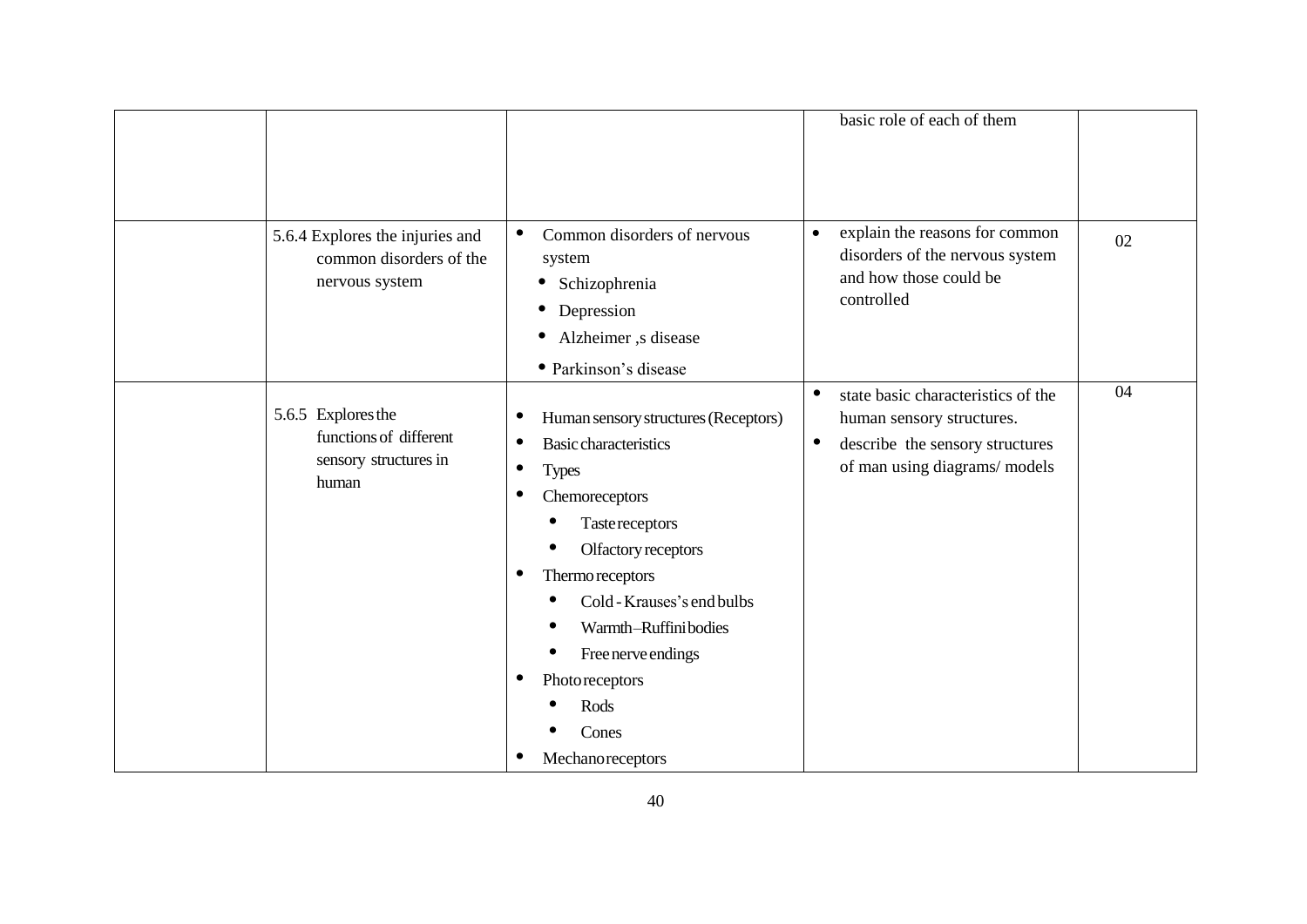|            |                                                             | Touch receptors-Meissner<br>$\bullet$<br>corpuscles, Merkel's discs<br>Pressurereceptors<br>Pacinian corpuscles<br>Vibration receptors<br>Most of the touch receptors<br>Pain receptors<br>Special nerve endings.<br>Study of sensory structures of<br>human using diagrams/<br>models/charts |                                                                                                                                                                                                                                                                                                                                                        |    |
|------------|-------------------------------------------------------------|-----------------------------------------------------------------------------------------------------------------------------------------------------------------------------------------------------------------------------------------------------------------------------------------------|--------------------------------------------------------------------------------------------------------------------------------------------------------------------------------------------------------------------------------------------------------------------------------------------------------------------------------------------------------|----|
| functions. | 5.6.7 Relates the structures of<br>the eye and ear to their | Basic structure and functions of the<br>$\bullet$<br>humaneye<br>Basic structure and functions of the<br>$\bullet$<br>human ear<br>Study the structures of human eye<br>and ear using<br>diagrams/models/charts                                                                               | describe the basic structure $\&$<br>$\bullet$<br>functioning of the human eye.<br>state the advantages of binocular<br>vision over monocular vision<br>describe the basic structure $\&$<br>functions of the human ear.<br>identify main components of<br>human eye and ear<br>appreciate the importance of<br>٠<br>sensory receptors in coordination | 08 |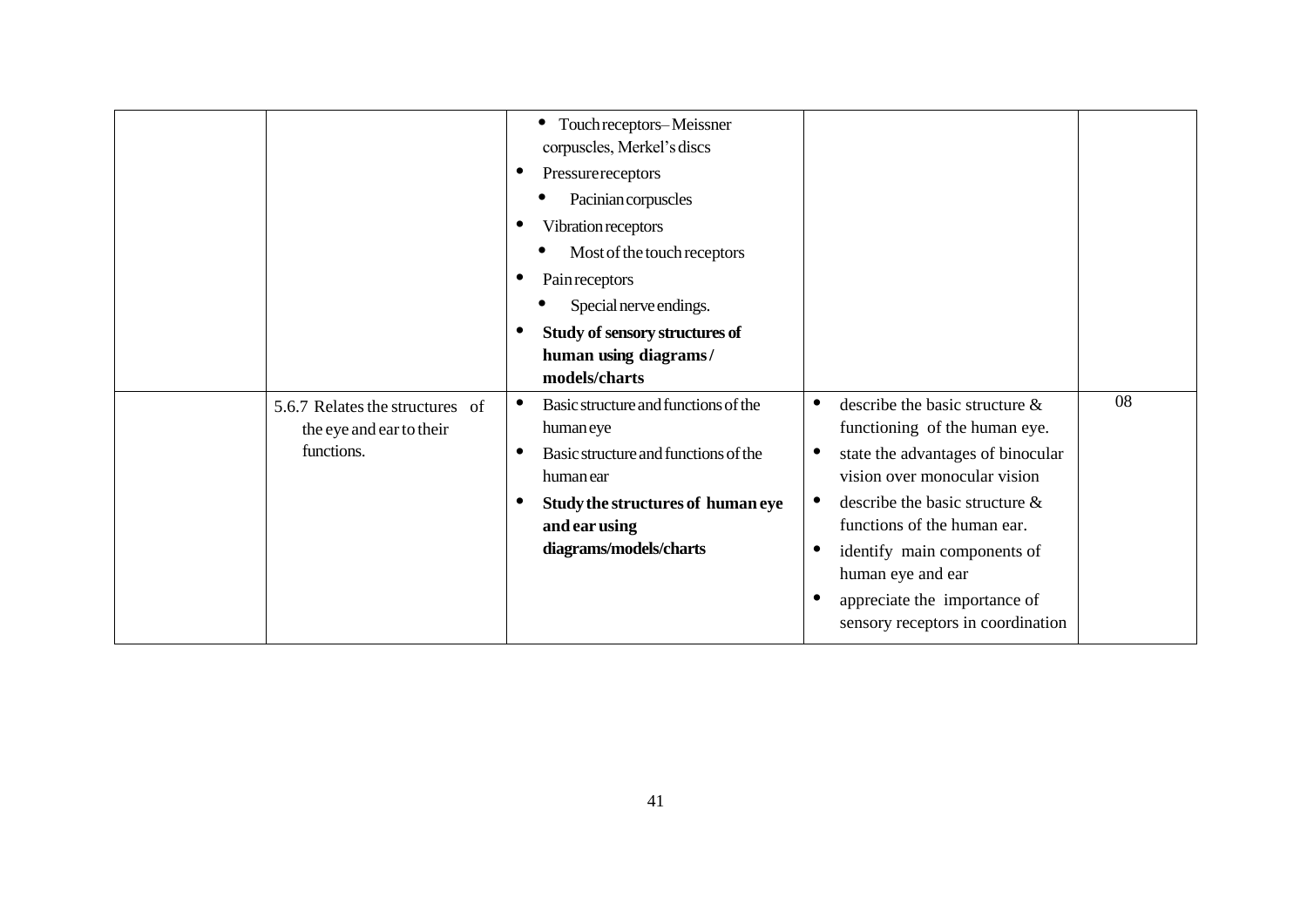|                                                               | 5.6.8 Investigates the basic<br>structure and functions<br>of the human skin | Basic layers of the human skin-<br>$\bullet$<br>epidermis, dermis<br>Hairs<br>$\bullet$<br>Glands<br>$\bullet$<br>Receptors<br>Functions of the skin                                                                                                                                                                                                                                                                                                                                                                | explain the structure and function<br>$\bullet$<br>of the human skin.<br>recognize the different functions<br>$\bullet$<br>of human skin<br>appreciate contribution of human<br>c<br>skin in maintaining homeostasis                                                                                                                                                                                                                          | 03 |
|---------------------------------------------------------------|------------------------------------------------------------------------------|---------------------------------------------------------------------------------------------------------------------------------------------------------------------------------------------------------------------------------------------------------------------------------------------------------------------------------------------------------------------------------------------------------------------------------------------------------------------------------------------------------------------|-----------------------------------------------------------------------------------------------------------------------------------------------------------------------------------------------------------------------------------------------------------------------------------------------------------------------------------------------------------------------------------------------------------------------------------------------|----|
| 5.7.0 Explores<br>endocrinal<br>regulation and<br>homeostasis | 5.7.1 Analyses the role of human<br>endocrine system                         | Human endocrine system<br>$\bullet$<br>Endocrine glands, their locations and<br>$\bullet$<br>functions.<br>Hypothalamus.<br>$\bullet$<br>Pituitary gland<br>Thyroidgland<br>$\bullet$<br>Parathyroid gland<br>Thymusgland<br>$\bullet$<br>Adrenal glands<br>Islets of Langerhans<br>$\bullet$<br>Pineal gland<br>Gonads<br>Feed back mechanism (with<br>$\bullet$<br>relevance to the endocrine<br>system)<br>Negative<br>$\bullet$<br>Positive<br>Diabetes (Type 1 and 2)<br>Hyperthyroidism and<br>hypothyroidism | define endocrine glands and<br>hormones<br>describe the human endocrine<br>$\bullet$<br>system with their locations $\&$<br>functions.<br>explain the feedback mechanism<br>and its relevance to the endocrine<br>system<br>discuss reasons for diabetes,<br>hyperthyroidism and<br>hypothyroidism and how those<br>could be controlled<br>appreciate the contribution of<br>$\bullet$<br>endocrine system in coordination<br>and homeostasis | 07 |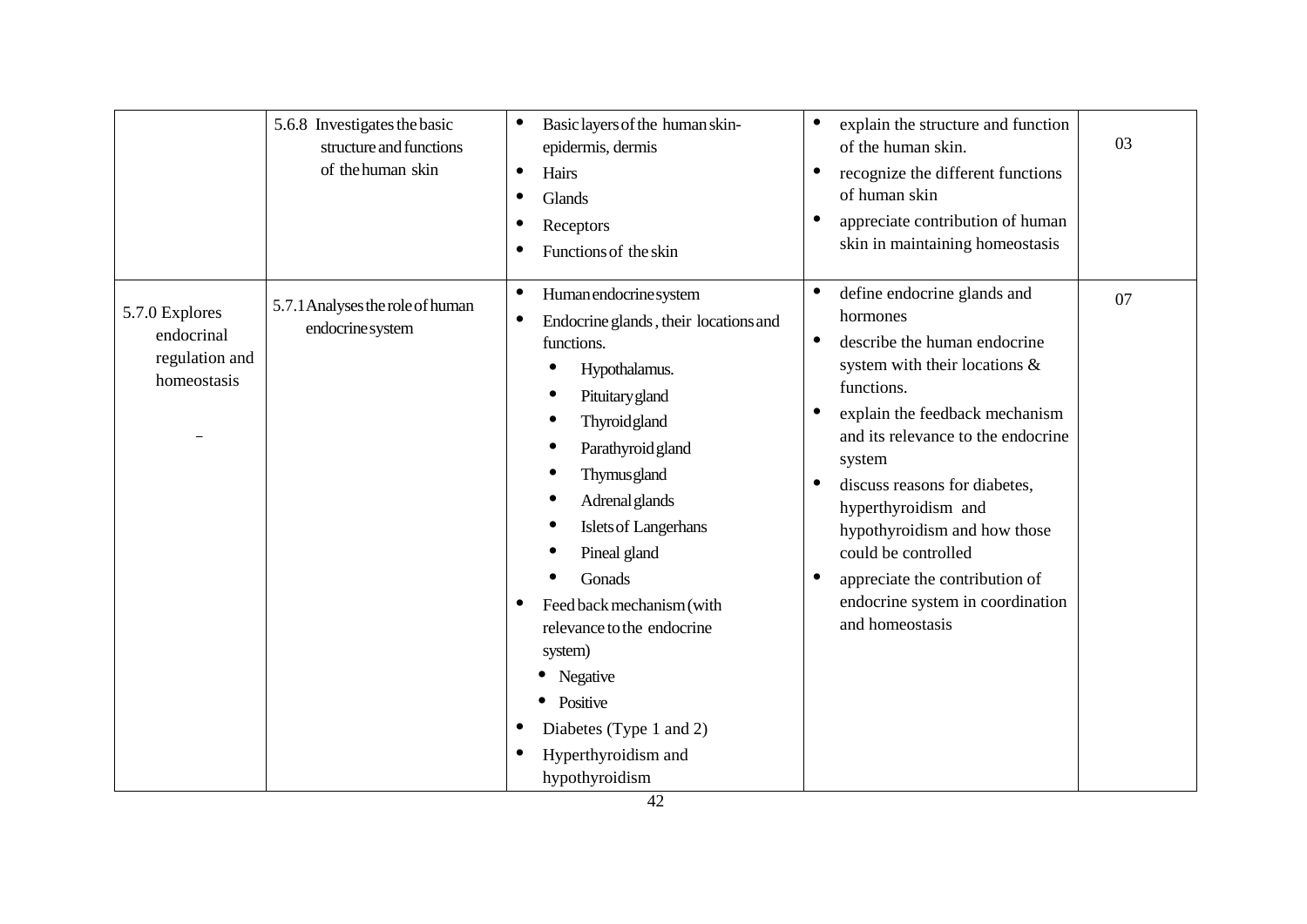|                                                                     | 5.7.2Investigates how a constant<br>Internal environment is<br>maintained within a range | Homeostasis<br>$\bullet$<br>Internal & external environment<br>Homeostasis of man<br>$\bullet$<br>Regulation of body temperature<br>Regulation of blood glucose level<br>osmoregulation<br>Feedback mechanism<br>Role of the liver in homeostasis                                                                                                                               | explain homeostasis with respect<br>$\bullet$<br>to the internal & external<br>environment.<br>explain feedback mechanism of<br>$\bullet$<br>homeostasis<br>describe homeostasis of man in<br>regulating body temperature,<br>blood glucose level and<br>osmoregulation<br>explain the role of the liver in<br>$\bullet$<br>homeostasis<br>recognize the importance of<br>$\bullet$<br>homeostasis for the survival of<br>human life | 06 |
|---------------------------------------------------------------------|------------------------------------------------------------------------------------------|---------------------------------------------------------------------------------------------------------------------------------------------------------------------------------------------------------------------------------------------------------------------------------------------------------------------------------------------------------------------------------|--------------------------------------------------------------------------------------------------------------------------------------------------------------------------------------------------------------------------------------------------------------------------------------------------------------------------------------------------------------------------------------------------------------------------------------|----|
| 5.8.0 Inquires into<br>the<br>reproductive<br>process in<br>animals | 5.8.1 Inquires into different<br>types of reproduction in<br>animals                     | Different types of reproduction<br>$\bullet$<br>• Asexual, sexual reproduction<br>Asexual reproduction<br>• Fission<br>• Binary fission<br>• Multiple fission<br>• Budding<br>• Fragmentation<br>• Formation of spores<br>(Sporulation)<br>• Sexual reproduction<br>Gamete formation<br>Bisexuality and unisexuality<br>Fertilization<br>External & Internal<br>Parthenogenesis | list the different types of asexual<br>$\bullet$<br>reproduction with examples.<br>explain bisexuality, unisexuality,<br>$\bullet$<br>parthenogenesis, gametogenesis<br>and fertilization.<br>compare sexual reproduction with<br>asexual reproduction<br>accept that reproduction is an<br>important process to ensure the<br>survival of species                                                                                   | 05 |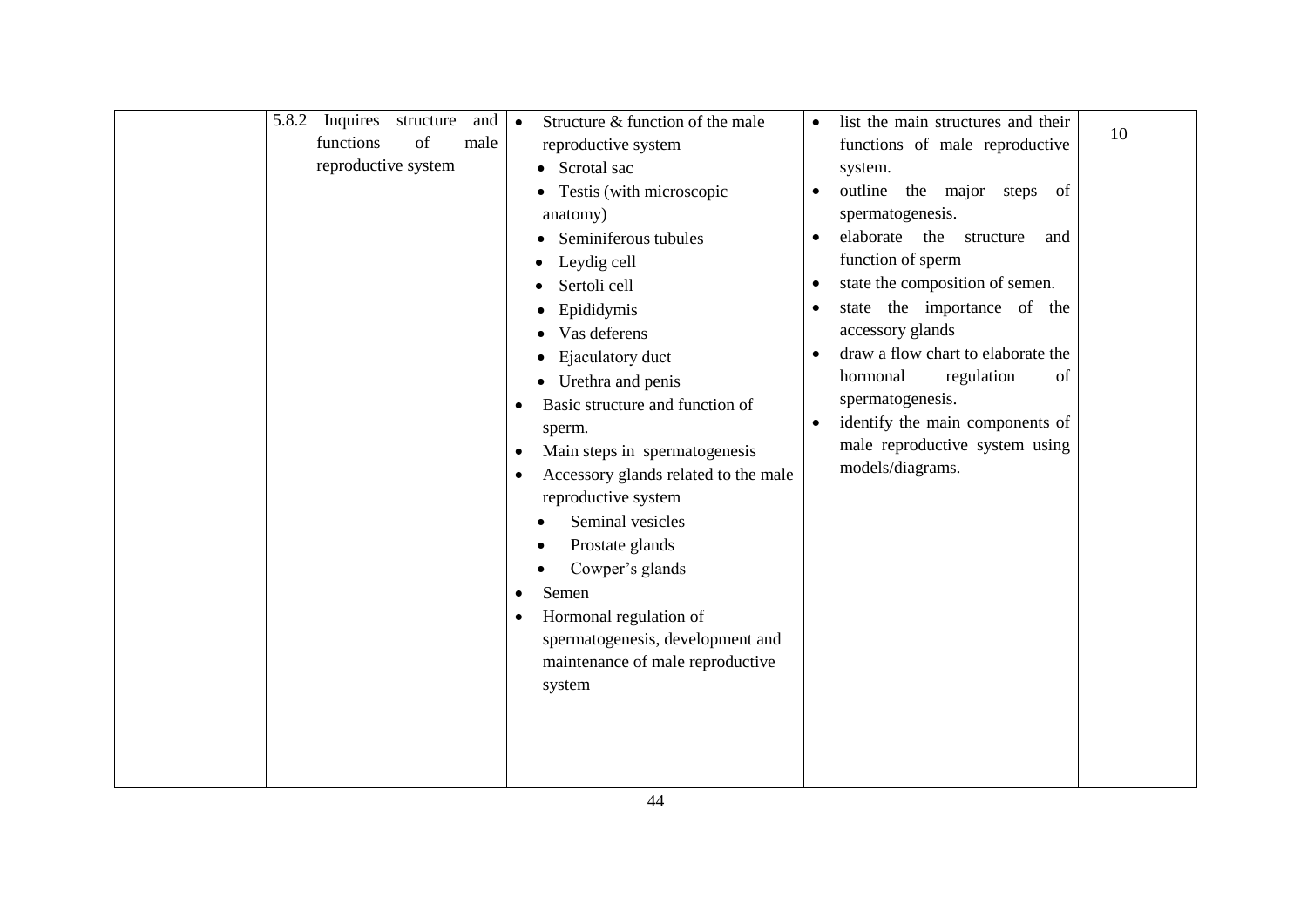|                                                                                   | GnRH<br>$\bullet$<br><b>FSH</b><br>LH<br>Inhibin<br>Testosterone<br>Study of the male reproductive<br>system using models/diagrams                                                                                                                                                                                                                                                                                                                                                                |                                                                                                                                                                                                                                                                                                                                                                                                                                                                                                                                                                                                                                                                                                                  |    |
|-----------------------------------------------------------------------------------|---------------------------------------------------------------------------------------------------------------------------------------------------------------------------------------------------------------------------------------------------------------------------------------------------------------------------------------------------------------------------------------------------------------------------------------------------------------------------------------------------|------------------------------------------------------------------------------------------------------------------------------------------------------------------------------------------------------------------------------------------------------------------------------------------------------------------------------------------------------------------------------------------------------------------------------------------------------------------------------------------------------------------------------------------------------------------------------------------------------------------------------------------------------------------------------------------------------------------|----|
| 5.8.3 Inquires in to structure and<br>functions of female<br>reproductive system. | Structure & function of the female<br>$\bullet$<br>reproductive system<br>Ovaries (including the microscopic<br>$\bullet$<br>structure)<br>Germinal epithelium<br>Follicles<br>• Primary<br>Graffian<br>Corpus luteum<br>Corpus albicans<br>Oogenesis, ovulation and its<br>hormonal regulation<br>Structure & function of an ovum<br>Uterine ducts/fallopian tubes/<br>oviducts<br>Uterus<br>Vagina<br>Menstrual cycle and its hormonal<br>regulation (FSH, GnRH, LH,<br>Progesterone, Oestrogen | list the structures and functions<br>$\bullet$<br>of female reproductive system.<br>describe the major steps of<br>$\bullet$<br>oogenesis and the hormonal<br>regulation of it.<br>elaborate<br>the structure<br>and<br>$\bullet$<br>function of human ovum.<br>illustrate<br>the<br>hormonal<br>$\bullet$<br>regulation and the structural<br>changes that occur in menstrual<br>cycle.<br>analyze<br>the<br>hormonal<br>$\bullet$<br>fluctuations in blood of women<br>during<br>menstrual cycle and<br>pregnancy period using related<br>graphs or bar charts<br>describe menopause.<br>$\bullet$<br>identify the main components of<br>$\bullet$<br>female reproductive<br>system<br>using models /diagrams. | 10 |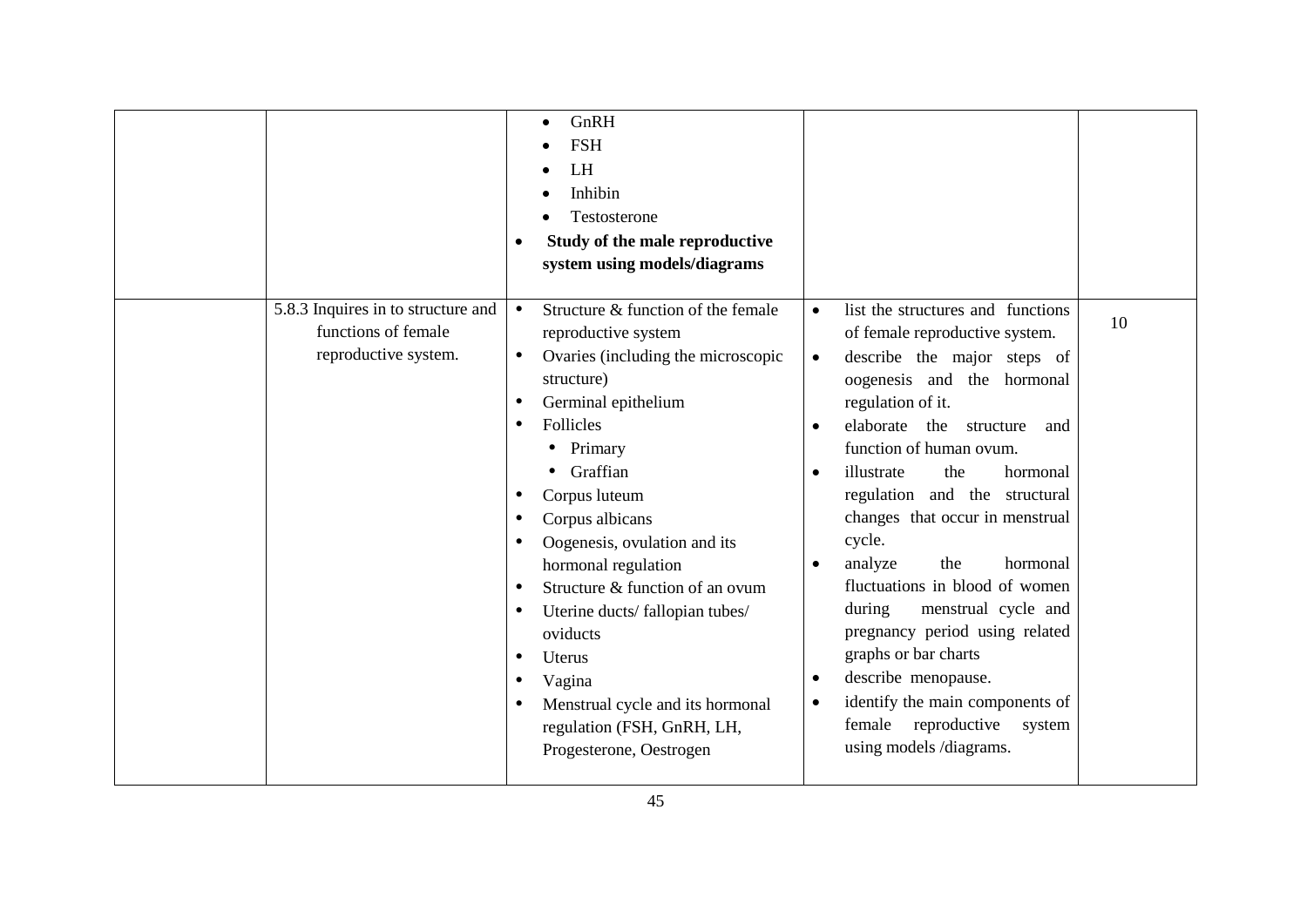|                                                                               | Menopause<br>Study of the female reproductive<br>system using models /diagrams.                                                                                                                                                                                                                                                                                                                                                                                                                          |                                                                                                                                                                                                                                                                                                                                                                                                                                                                                                                                                                                                   | 05 |
|-------------------------------------------------------------------------------|----------------------------------------------------------------------------------------------------------------------------------------------------------------------------------------------------------------------------------------------------------------------------------------------------------------------------------------------------------------------------------------------------------------------------------------------------------------------------------------------------------|---------------------------------------------------------------------------------------------------------------------------------------------------------------------------------------------------------------------------------------------------------------------------------------------------------------------------------------------------------------------------------------------------------------------------------------------------------------------------------------------------------------------------------------------------------------------------------------------------|----|
| 5.8.4 Inquires into the processes<br>involved in fertilization<br>up to birth | Fertilization<br>$\bullet$<br>Cleavage<br>$\bullet$<br>Implantation<br>$\bullet$<br>Foetal membranes ,placenta, and<br>umbilical cord.<br>Pregnancy and its duration<br>Major foetal changes in each<br>trimester<br>Mother's immune tolerance to the<br>embryo<br>Process of parturition<br>Role of the positive feedback<br>mechanism in parturition.<br>Lactation<br>$\bullet$<br>•Hormonal and nervous regulation<br>of lactation<br>•Composition of breast milk<br>• Significance of breast feeding | define fertilization<br>$\bullet$<br>explain the development<br>of<br>$\bullet$<br>zygote and implantation<br>describe<br>the<br>structure<br>and<br>$\bullet$<br>functions of fetal membranes<br>,placenta and umbilical cord.<br>explain pregnancy<br>and<br>its<br>$\bullet$<br>duration.<br>explain major foetal changes<br>$\bullet$<br>during pregnancy<br>explain the process and<br>the<br>$\bullet$<br>positive feedback mechanism of<br>parturition<br>explain regulation of lactation<br>$\bullet$<br>state composition of milk<br>$\bullet$<br>appreciate breast feeding<br>$\bullet$ |    |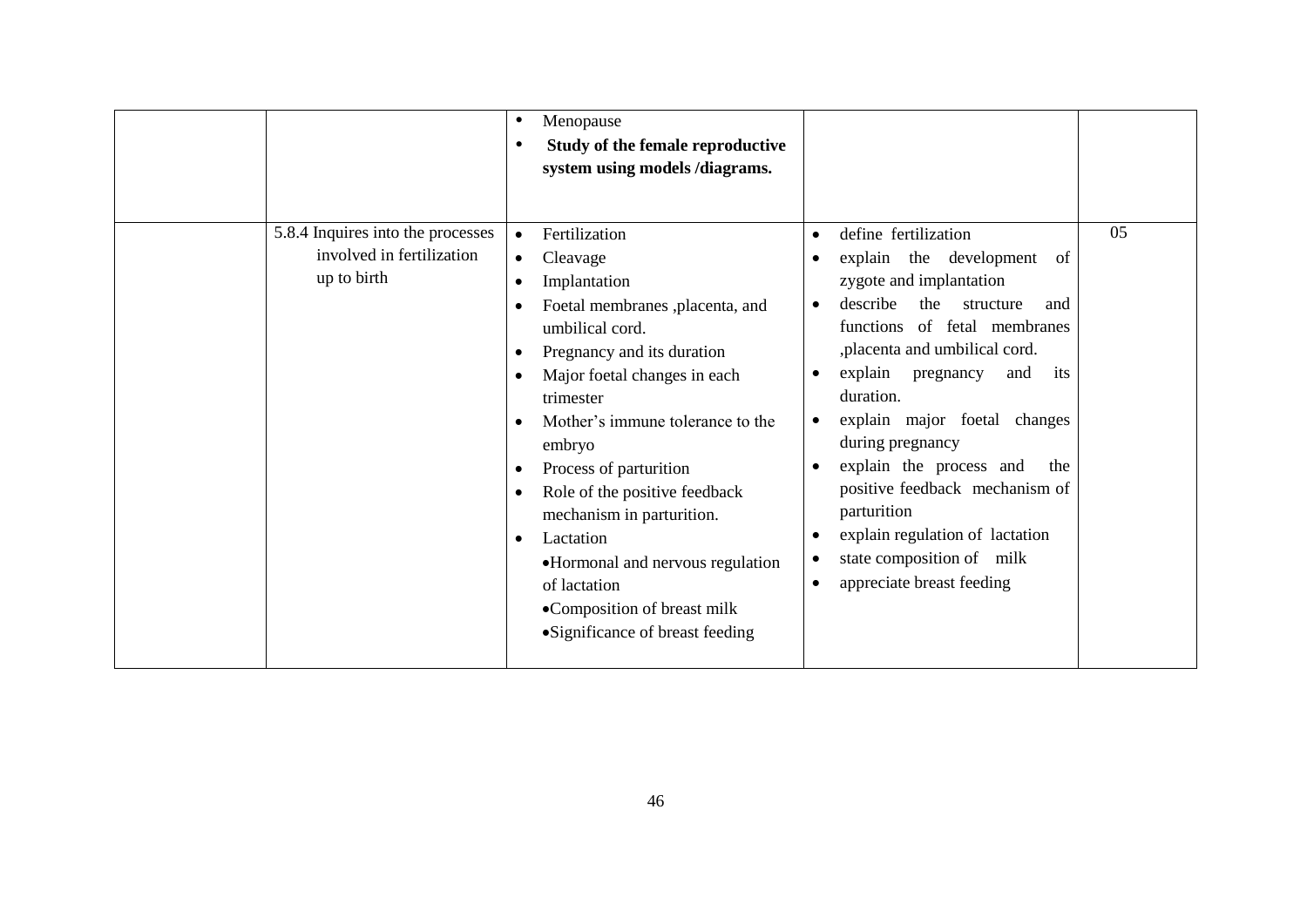|                                                                        | 5.8. 5Develops an awareness on<br>reproductive health.                                                       | Early signs of pregnancy<br>$\bullet$<br>Pregnancy tests<br><b>Family Planning</b><br>Birth control methods<br>Female<br>Male<br>Abortions<br>Sexually transmitted infections<br>Gonorrhea<br>Syphilis<br>Genital herpes<br><b>HIV/AIDS</b><br>$\bullet$<br>Infertility<br>Modern reproductive technology<br>• Hormone therapy<br>• Surgery<br>Assisted reproductive technologies<br>In vitro fertilization<br>$\bullet$<br>• Intracytoplasmic sperm<br>injection | state the early signs of pregnancy.<br>$\bullet$<br>explain the basis of the pregnancy<br>tests.<br>state the concept of family<br>planning and its importance.<br>relate the effects of<br>contraceptive methods on the<br>normal physiological process<br>discuss harmful effects of illegal<br>abortions<br>discuss infertility and assisted<br>reproduction<br>list out the sexually transmitted<br>$\bullet$<br>infections<br>discus how to avoid sexually<br>transmitted infections | 05 |
|------------------------------------------------------------------------|--------------------------------------------------------------------------------------------------------------|-------------------------------------------------------------------------------------------------------------------------------------------------------------------------------------------------------------------------------------------------------------------------------------------------------------------------------------------------------------------------------------------------------------------------------------------------------------------|-------------------------------------------------------------------------------------------------------------------------------------------------------------------------------------------------------------------------------------------------------------------------------------------------------------------------------------------------------------------------------------------------------------------------------------------------------------------------------------------|----|
| 5.9.0 Inquires<br>into the<br>types of<br>supporting<br>systems<br>and | 5.9.1 Inquires into the<br>structure and functions<br>of the Skeletal systems<br>and movement of<br>animals. | • Main types of skeletons of animals and<br>their organization<br>• Hydrostatic skeleton<br>• Gastrovascular cavity<br>$\bullet$ Pseudocoelom                                                                                                                                                                                                                                                                                                                     | • state the main types of skeletons of<br>animals.<br>• describe the organization of<br>hydrostatic skeleton with examples.<br>· describe the organization of<br>exoskeleton with examples                                                                                                                                                                                                                                                                                                | 06 |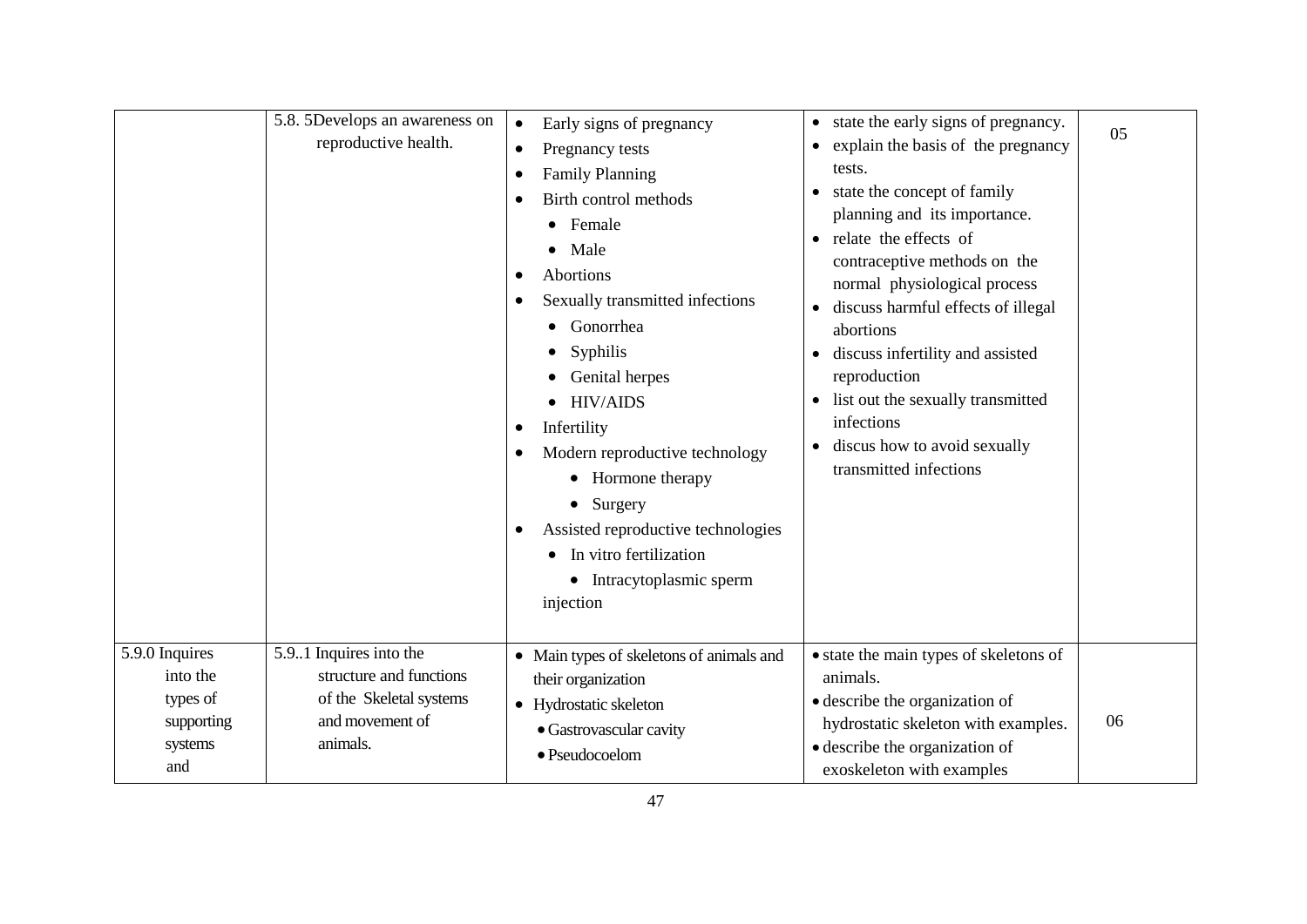| movement<br>in organisms. |                                  | · Interstitial fluid<br>$\bullet$ Coelom<br>Exoskeleton<br>$\bullet$<br>Chitinous exoskeleton<br>$\bullet$<br>Calcium carbonate exoskeleton<br>Bony plates<br>• Endoskeleton<br>• Plates of Calcium carbonate<br>$\bullet$ Bones<br>$\bullet$ Cartilage<br>• Common functions of skeleton<br>$\bullet$ Support<br>$\bullet$ Movement<br>• Protection<br>• Functions of the human skeletal system<br>Support<br>٠<br>Protection | describe the organization of<br>$\bullet$<br>endoskeleton with examples<br>relate the structure of the skeletal<br>$\bullet$<br>system with its functions<br>compare exoskeleton,<br>$\bullet$<br>endoskeleton and hydrostatic<br>skeleton<br>explain how animals move<br>$\bullet$<br>through water and air<br>appreciate the skeletal system in<br>$\bullet$<br>relation to survival of organisms<br>in their environment |    |
|---------------------------|----------------------------------|--------------------------------------------------------------------------------------------------------------------------------------------------------------------------------------------------------------------------------------------------------------------------------------------------------------------------------------------------------------------------------------------------------------------------------|-----------------------------------------------------------------------------------------------------------------------------------------------------------------------------------------------------------------------------------------------------------------------------------------------------------------------------------------------------------------------------------------------------------------------------|----|
|                           |                                  |                                                                                                                                                                                                                                                                                                                                                                                                                                |                                                                                                                                                                                                                                                                                                                                                                                                                             |    |
|                           |                                  |                                                                                                                                                                                                                                                                                                                                                                                                                                |                                                                                                                                                                                                                                                                                                                                                                                                                             |    |
|                           |                                  |                                                                                                                                                                                                                                                                                                                                                                                                                                |                                                                                                                                                                                                                                                                                                                                                                                                                             |    |
|                           |                                  |                                                                                                                                                                                                                                                                                                                                                                                                                                |                                                                                                                                                                                                                                                                                                                                                                                                                             |    |
|                           |                                  |                                                                                                                                                                                                                                                                                                                                                                                                                                |                                                                                                                                                                                                                                                                                                                                                                                                                             |    |
|                           |                                  |                                                                                                                                                                                                                                                                                                                                                                                                                                |                                                                                                                                                                                                                                                                                                                                                                                                                             |    |
|                           |                                  |                                                                                                                                                                                                                                                                                                                                                                                                                                |                                                                                                                                                                                                                                                                                                                                                                                                                             |    |
|                           |                                  |                                                                                                                                                                                                                                                                                                                                                                                                                                |                                                                                                                                                                                                                                                                                                                                                                                                                             |    |
|                           |                                  |                                                                                                                                                                                                                                                                                                                                                                                                                                |                                                                                                                                                                                                                                                                                                                                                                                                                             |    |
|                           |                                  |                                                                                                                                                                                                                                                                                                                                                                                                                                |                                                                                                                                                                                                                                                                                                                                                                                                                             |    |
|                           |                                  |                                                                                                                                                                                                                                                                                                                                                                                                                                |                                                                                                                                                                                                                                                                                                                                                                                                                             |    |
|                           |                                  |                                                                                                                                                                                                                                                                                                                                                                                                                                |                                                                                                                                                                                                                                                                                                                                                                                                                             |    |
|                           |                                  |                                                                                                                                                                                                                                                                                                                                                                                                                                |                                                                                                                                                                                                                                                                                                                                                                                                                             |    |
|                           |                                  |                                                                                                                                                                                                                                                                                                                                                                                                                                |                                                                                                                                                                                                                                                                                                                                                                                                                             |    |
|                           |                                  |                                                                                                                                                                                                                                                                                                                                                                                                                                |                                                                                                                                                                                                                                                                                                                                                                                                                             |    |
|                           |                                  | Movement                                                                                                                                                                                                                                                                                                                                                                                                                       |                                                                                                                                                                                                                                                                                                                                                                                                                             |    |
|                           |                                  | Storage & release of Calcium<br>€                                                                                                                                                                                                                                                                                                                                                                                              |                                                                                                                                                                                                                                                                                                                                                                                                                             |    |
|                           |                                  | Storage & release of Phosphates<br>€                                                                                                                                                                                                                                                                                                                                                                                           |                                                                                                                                                                                                                                                                                                                                                                                                                             |    |
|                           |                                  | Production of blood cells<br>$\bullet$                                                                                                                                                                                                                                                                                                                                                                                         |                                                                                                                                                                                                                                                                                                                                                                                                                             |    |
|                           |                                  | • Movement in land and air                                                                                                                                                                                                                                                                                                                                                                                                     |                                                                                                                                                                                                                                                                                                                                                                                                                             |    |
|                           |                                  |                                                                                                                                                                                                                                                                                                                                                                                                                                |                                                                                                                                                                                                                                                                                                                                                                                                                             |    |
|                           | 5.92. Investigates the structure | Organization of the human skeletal<br>$\bullet$                                                                                                                                                                                                                                                                                                                                                                                | describe the organization of the<br>$\bullet$                                                                                                                                                                                                                                                                                                                                                                               | 06 |
|                           | and functions of the             | system                                                                                                                                                                                                                                                                                                                                                                                                                         | human skeleton.                                                                                                                                                                                                                                                                                                                                                                                                             |    |
|                           | axial skeleton of man.           | Axial skeleton<br>$\bullet$                                                                                                                                                                                                                                                                                                                                                                                                    | list the main parts of the axial<br>$\bullet$                                                                                                                                                                                                                                                                                                                                                                               |    |
|                           |                                  | $\bullet$ Skull                                                                                                                                                                                                                                                                                                                                                                                                                | skeleton.                                                                                                                                                                                                                                                                                                                                                                                                                   |    |
|                           |                                  |                                                                                                                                                                                                                                                                                                                                                                                                                                |                                                                                                                                                                                                                                                                                                                                                                                                                             |    |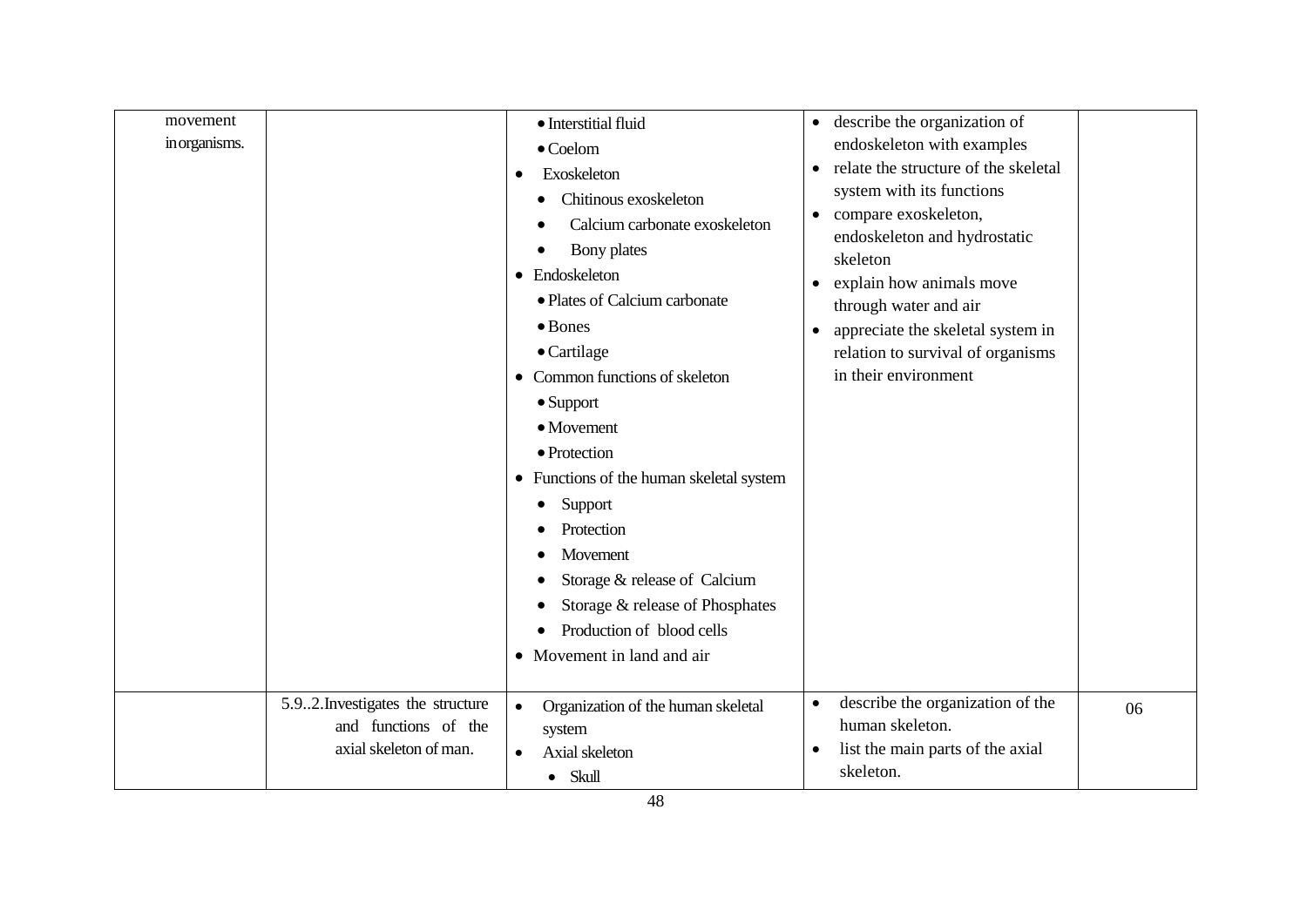|                                                                                               | Cranium<br>Vertebral column<br>Four curvatures & main areas<br>Types of vertebrae (Types and<br>number)<br>Intervertebral discs<br><b>Ribs</b><br>Sternum<br>Study the gross structure of<br>human skull and vertebral<br>column in relation to<br>functions of various parts<br>using specimens/models/<br>diagrams     | • describe significant parts and<br>functions of skull<br>explain curvatures of vertebral<br>column<br>• describe the structure of typical<br>vertebra<br>compare different types of<br>$\bullet$<br>vertebrae<br>identify the gross structure of<br>٠<br>human skull & vertebral column<br>with reference to their functions<br>relate the structure of axial<br>skeleton to maintain upright<br>posture<br>discuss the organization of<br>human axial skeleton to<br>maintain upright posture |    |
|-----------------------------------------------------------------------------------------------|--------------------------------------------------------------------------------------------------------------------------------------------------------------------------------------------------------------------------------------------------------------------------------------------------------------------------|-------------------------------------------------------------------------------------------------------------------------------------------------------------------------------------------------------------------------------------------------------------------------------------------------------------------------------------------------------------------------------------------------------------------------------------------------------------------------------------------------|----|
| 5.9.3. Investigates the structure<br>and functions of the<br>appendicular skeleton<br>of man. | Appendicular skeleton<br>$\bullet$<br>General structure of appendicular<br>$\bullet$<br>skeleton and its functions<br>General structure of the<br>pectoral girdle in relation to<br>its functions<br>General structure of the pelvic girdle<br>in relation to its functions.<br>Pelvis of the male & female<br>$\bullet$ | describe the organization of<br>$\bullet$<br>human appendicular skeleton<br>relate the structure of pectoral<br>$\bullet$<br>and pelvic girdles to their<br>functions<br>describe how upper limb is<br>$\bullet$<br>adapted for a range of<br>movements-including grasping<br>and manipulation<br>explain the differences between                                                                                                                                                               | 06 |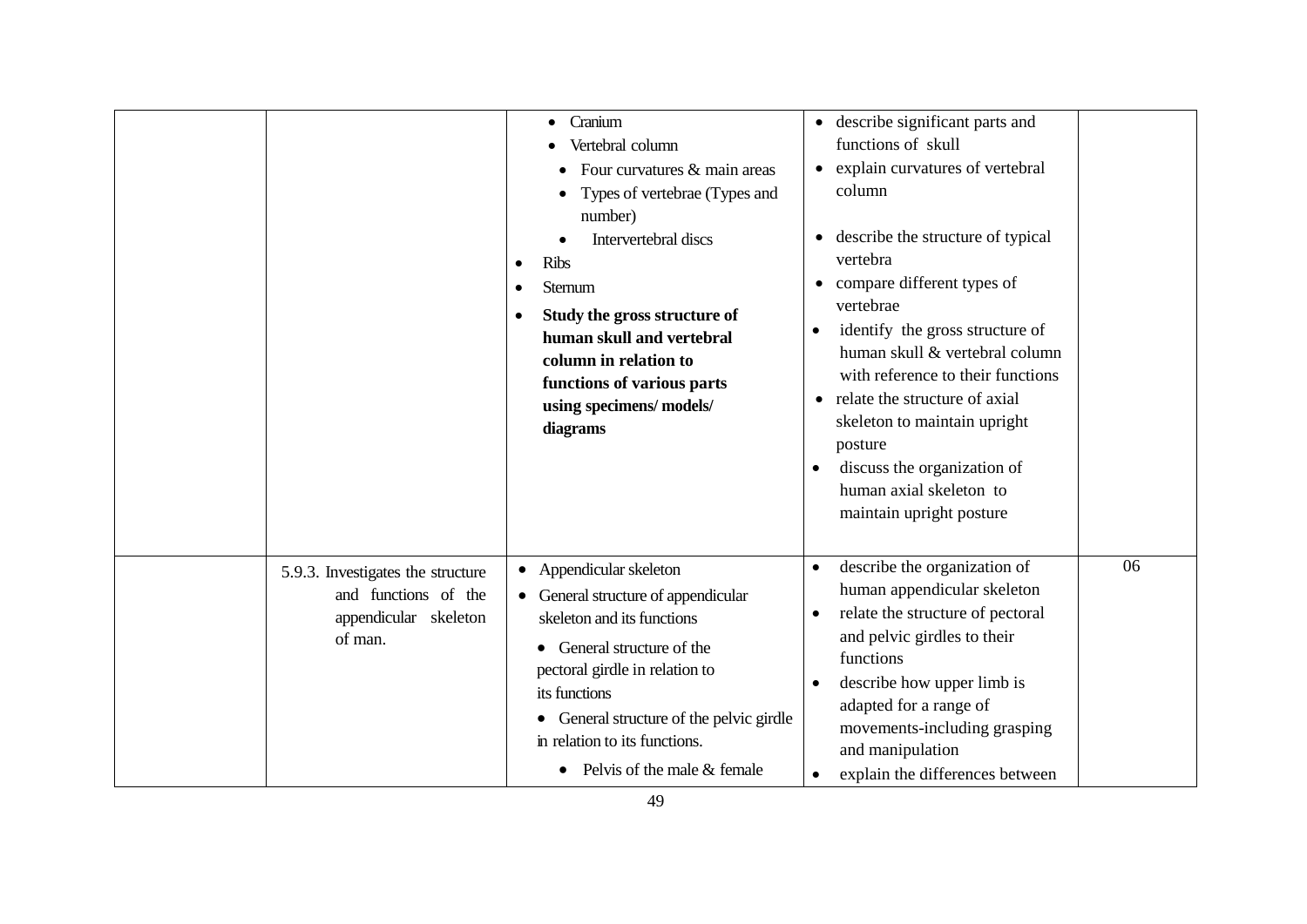|                                                                                                         | • General structure of the upper limb in<br>relation to wide range of movements<br>General structure of the lower limb<br>in relation to strength, erect body<br>position (posture), bearing of body<br>weight and walking.<br>Arches of foot<br>Disorders and abnormalities<br>· Osteoarthritis.<br>$\bullet$ Osteoporosis<br>$\bullet$ Slipped disc<br>Study of the human pectoral<br>and pelvic girdles and<br>appendicular skeleton using<br>specimens/models/diagrams. | male and female pelvises<br>describe how lower limb is<br>$\bullet$<br>adapted for posture, bearing of<br>body weight and walking<br>explain osteoporosis and<br>osteoarthritis<br>list the components of the<br>$\bullet$<br>appendicular skeleton and state<br>the function of each of them<br>identify the importance of correct<br>$\bullet$<br>posture for healthy maintenance<br>of skeletal system                             |    |
|---------------------------------------------------------------------------------------------------------|-----------------------------------------------------------------------------------------------------------------------------------------------------------------------------------------------------------------------------------------------------------------------------------------------------------------------------------------------------------------------------------------------------------------------------------------------------------------------------|---------------------------------------------------------------------------------------------------------------------------------------------------------------------------------------------------------------------------------------------------------------------------------------------------------------------------------------------------------------------------------------------------------------------------------------|----|
| 5.9.4 Investigates on<br>the main types of<br>joints and<br>mechanism of<br>skeletal muscle<br>movement | • Main types of joints<br>• Ball and socket<br>$\bullet$ Hinge<br>$\bullet$ Pivot<br>Features of muscle tissue<br>$\bullet$<br>Structure of the sarcomere and<br>$\bullet$<br>basic mechanism of skeletal<br>muscle movement<br>• Basic concept of the sliding<br>filament theory                                                                                                                                                                                           | describe functioning of<br>main<br>$\bullet$<br>of<br>joints<br>and<br>their<br>types<br>importance<br>state features of muscle tissue<br>$\bullet$<br>explain the structure of the<br>$\bullet$<br>sarcomere & basic mechanism of<br>skeletal muscle movement.<br>explain the basic concepts of the<br>$\bullet$<br>sliding filament theory.<br>appreciate the way muscles are<br>$\bullet$<br>adapted to perform their<br>functions | 04 |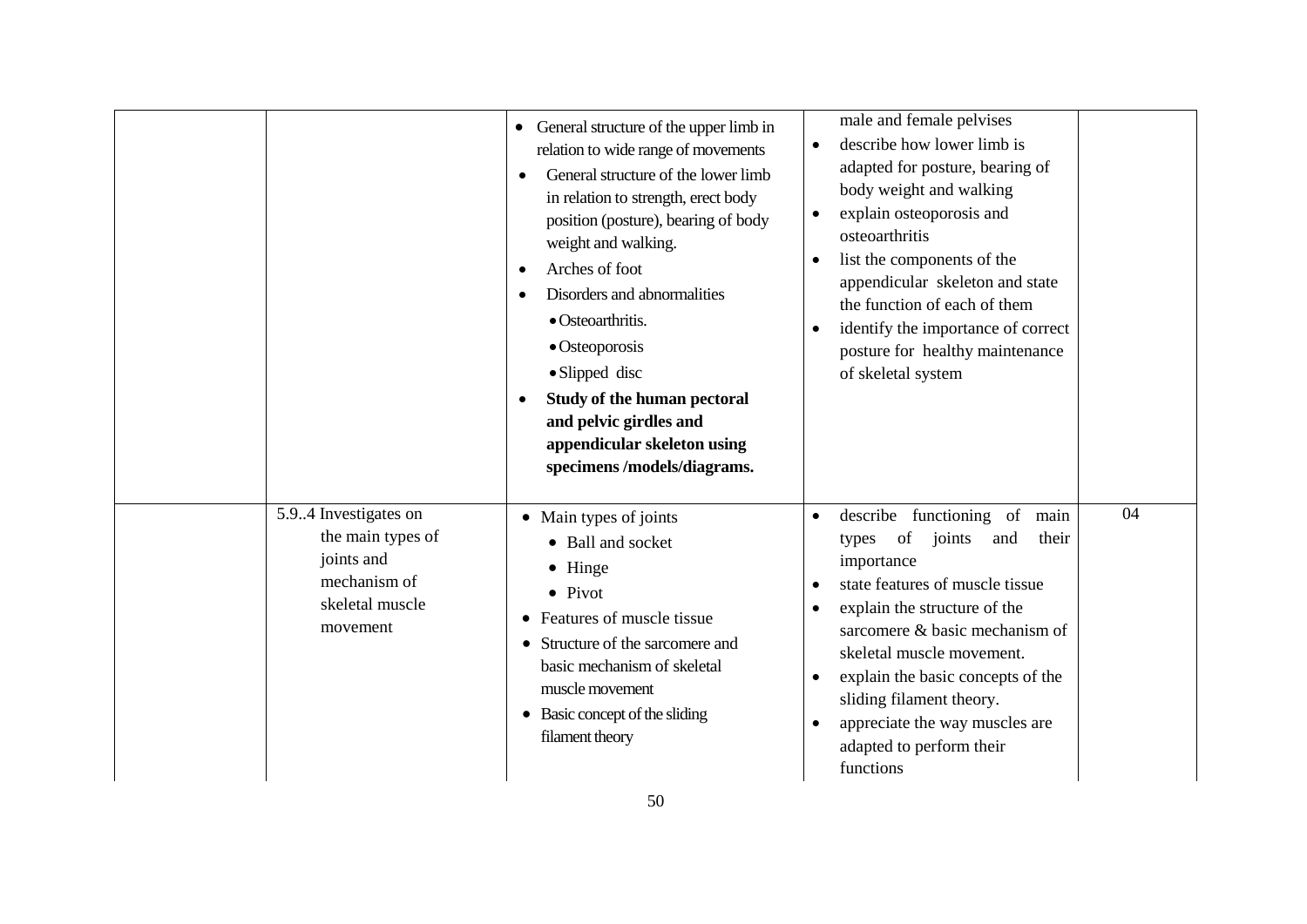# **Unit 06- Genetics (22 Periods)**

| Competency                                                                   | <b>Competency level</b>                                       | <b>Content</b>                                                                                                                                                                                                                                                                                   | <b>Learning outcomes</b>                                                                                                                                                                                                                                                                                                                                                                                                                                                                                                                                                                                                                                               | <b>Number of</b> |
|------------------------------------------------------------------------------|---------------------------------------------------------------|--------------------------------------------------------------------------------------------------------------------------------------------------------------------------------------------------------------------------------------------------------------------------------------------------|------------------------------------------------------------------------------------------------------------------------------------------------------------------------------------------------------------------------------------------------------------------------------------------------------------------------------------------------------------------------------------------------------------------------------------------------------------------------------------------------------------------------------------------------------------------------------------------------------------------------------------------------------------------------|------------------|
|                                                                              |                                                               |                                                                                                                                                                                                                                                                                                  |                                                                                                                                                                                                                                                                                                                                                                                                                                                                                                                                                                                                                                                                        | periods          |
| 6.1.0 Explores the<br>basic<br>principles of<br>genetics for<br>applications | 6.1.1Inquires the Scientific basis<br>of Mendel's Experiments | Mendelian Heredity (Mendelism)<br>$\bullet$<br>Mendel's Experiments<br>$\bullet$<br>Monohybrids<br>$\bullet$<br>Monohybrid test crosses<br>Mendel's first law<br>Dihybrids<br>Dihybrid test crosses<br>Mendel's second law<br>Multiple factor crosses<br>Success of Mendel's<br>٠<br>experiments | • explain the terms, $F1$ and $F2$<br>generations, contrasting<br>characters, gene, allele, genotype,<br>phenotype, recessive, dominant,<br>pure breeding, pure line,<br>homozygous, heterozygous,<br>monohybrid, monohybrid test<br>cross, dihybrids, dihybrid test<br>cross, multiple test cross<br>state Mendel's first law and<br>second law.<br>describe mono hybrid cross and<br>dihybrid cross<br>• predict ratios of genotypes and<br>phenotypes of multiple factor<br>crosses<br>describe<br>the reasons for the<br>success of Mendel's experiments<br>that<br>appreciate<br>patterns<br>of<br>inheritance could be predicted by<br>using mathematical ratios | 07               |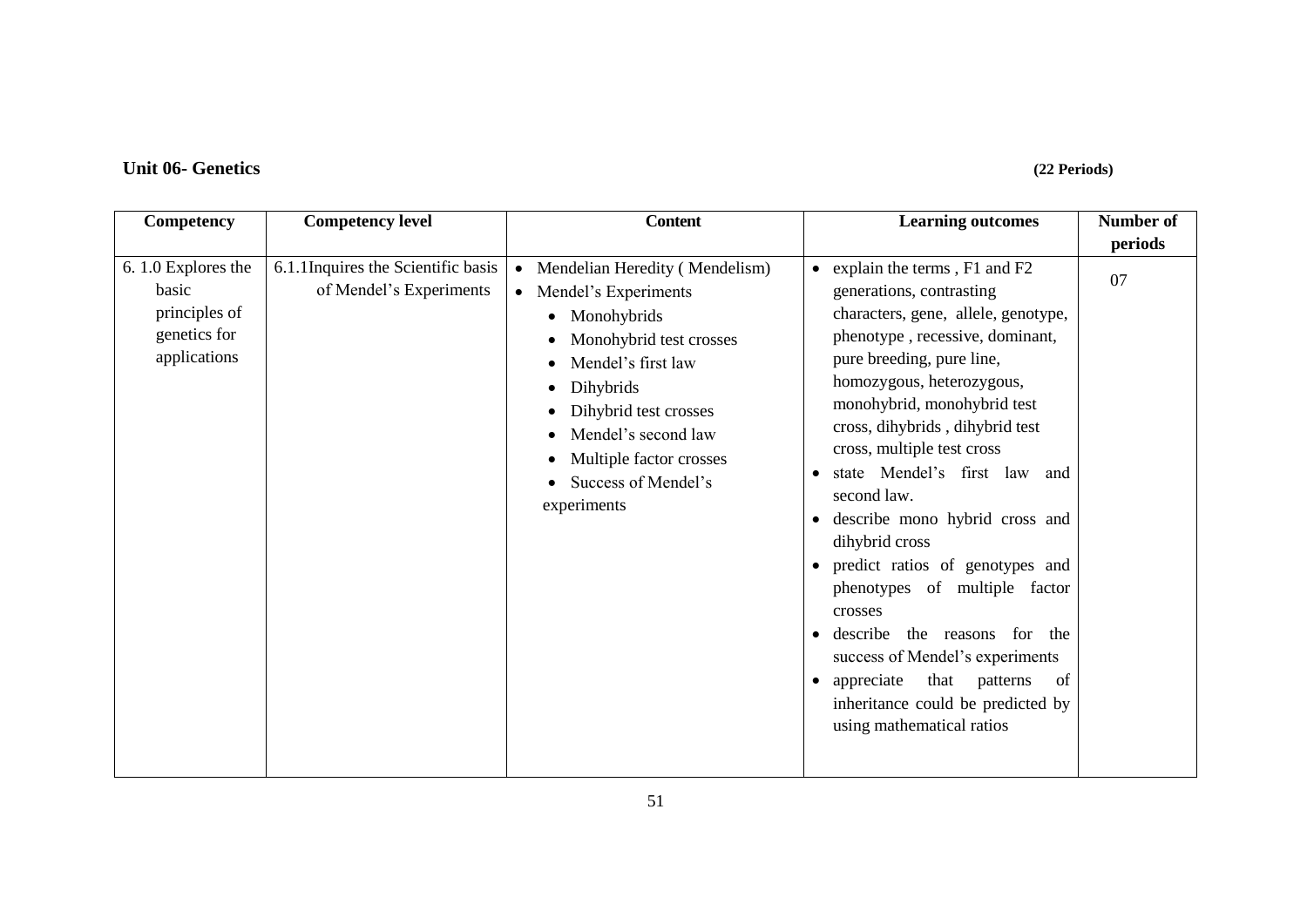| 6.1.2 Examines the patterns of<br>inheritance of Mendelian<br>characters in human.                          | Common human Mendelian<br>characteristics<br>Pedigree charts<br>$\bullet$                                                                                                                                                                                                                                                                                                                    | state common Mendelian<br>$\bullet$<br>characters in human<br>analyze and predict results of<br>$\bullet$<br>Mendelian inheritance in human<br>families by using pedigree<br>charts<br>appreciate that inheritance of<br>$\bullet$<br>Mendelian characters can be<br>predicted by using pedigree<br>charts                                                                                                                                                                             | 04 |
|-------------------------------------------------------------------------------------------------------------|----------------------------------------------------------------------------------------------------------------------------------------------------------------------------------------------------------------------------------------------------------------------------------------------------------------------------------------------------------------------------------------------|----------------------------------------------------------------------------------------------------------------------------------------------------------------------------------------------------------------------------------------------------------------------------------------------------------------------------------------------------------------------------------------------------------------------------------------------------------------------------------------|----|
| 6.1.3 Uses concepts and<br>principles to explain<br>genetic patterns that<br>deviate from Mendel's<br>laws. | • Non Mendelian inheritance<br>Incomplete dominance<br>$\bullet$<br>Co dominance<br>$\bullet$<br>Polyallelism<br>$\bullet$<br>Gene interaction<br>$\bullet$<br>· Epistasis (dominant and<br>recessive)<br>Polygenic Inheritance<br>$\bullet$<br>Gene linkage<br>$\bullet$<br>Human sex determination<br>$\bullet$<br>Human sex linked characteristics<br>$\bullet$<br>Concept of epigenetics | describe non-Mendelian<br>$\bullet$<br>inheritance<br>describe some non-Mendelian<br>$\bullet$<br>inheritance such as incomplete<br>dominance, co-dominance,<br>polyallelism, gene interaction,<br>polygenic inheritance and gene<br>linkage<br>analyze the F2 phenotype ratios<br>$\bullet$<br>with non-Mendelian patterns<br>explain human sex<br>$\bullet$<br>determination<br>state human sex linked<br>$\bullet$<br>characteristics<br>appreciate the way incomplete<br>$\bullet$ | 04 |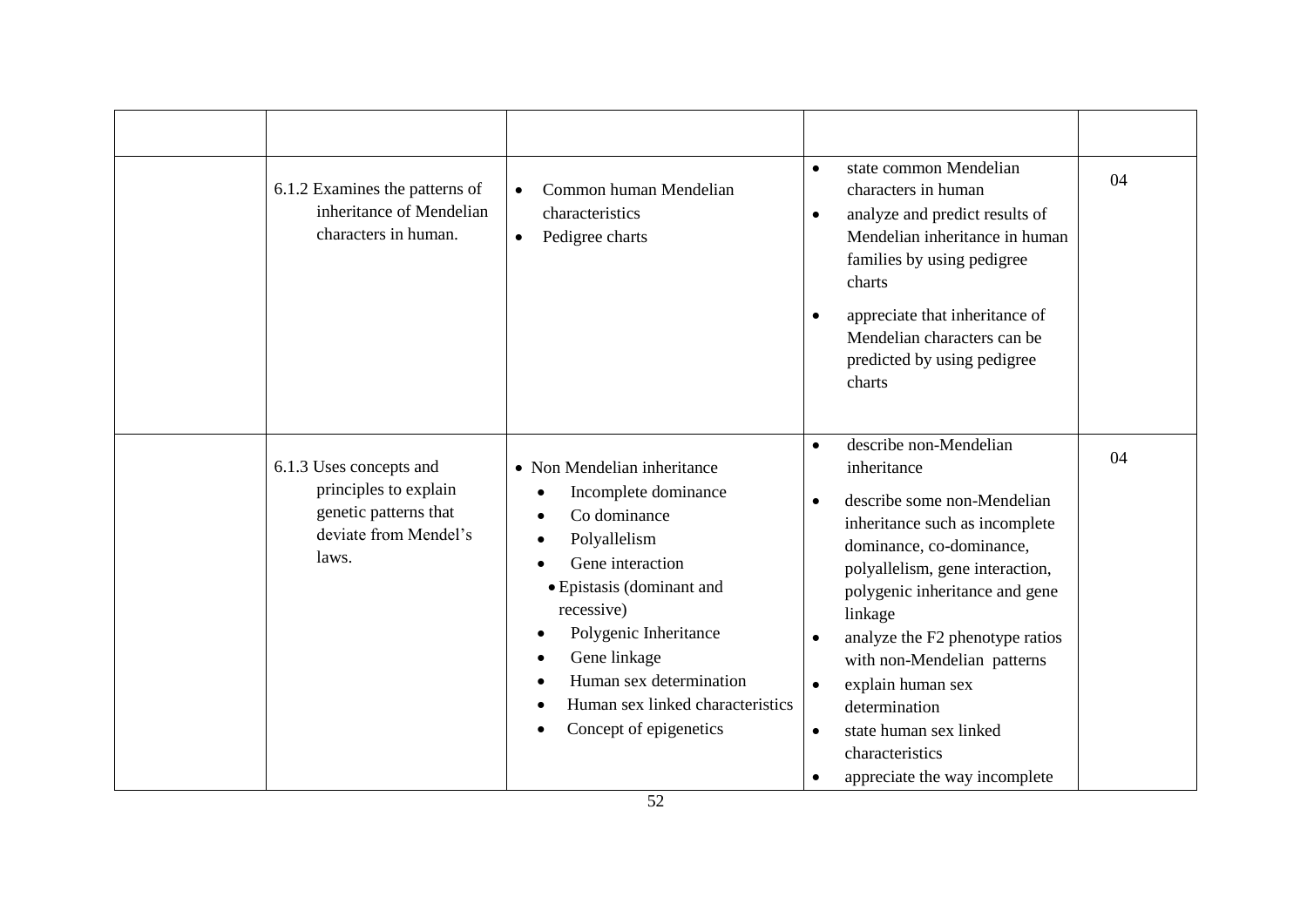|                                                                                  |                                                                                                                                                                                                                | dominance, co dominance,<br>polyallelism, gene interaction,<br>polygenetic inheritance<br>contribute to variations<br>analyze the sex-linked<br>$\bullet$<br>characteristics in inheritance in<br>human families using pedigree<br>charts<br>Outline the concept of<br>$\bullet$<br>epigenetics                                                                                                                                                    |    |
|----------------------------------------------------------------------------------|----------------------------------------------------------------------------------------------------------------------------------------------------------------------------------------------------------------|----------------------------------------------------------------------------------------------------------------------------------------------------------------------------------------------------------------------------------------------------------------------------------------------------------------------------------------------------------------------------------------------------------------------------------------------------|----|
| 6.1.4 Investigates evolution of<br>life by using changes in<br>gene frequencies. | Population genetics<br>$\bullet$<br>• Hardy -Weinberg equilibrium                                                                                                                                              | explain Hardy-Weinberg<br>$\bullet$<br>equilibrium<br>explain how changes in gene<br>$\bullet$<br>frequency leads to evolution                                                                                                                                                                                                                                                                                                                     | 04 |
| $6.1.5$ Explore the basic concepts<br>in plant and animal<br>breeding            | Plant and animal breeding<br>$\bullet$<br>• Artificial selection<br>• In breeding and Out breeding<br>$\bullet$ Hybrids<br>• Interspecific breeding<br>· Polyploidy<br>• Mutagenesis<br>• Genetic modification | explain the importance of plant<br>$\bullet$<br>and animal breeding with<br>examples<br>state some breeding techniques<br>$\bullet$<br>in plants and animals<br>explain the genetic principles of<br>$\bullet$<br>breeding techniques<br>compare advantages and<br>$\bullet$<br>disadvantages of natural and<br>artificial breeding methods<br>appreciate the plant and animal<br>$\bullet$<br>breeding techniques to obtain<br>improved varieties | 03 |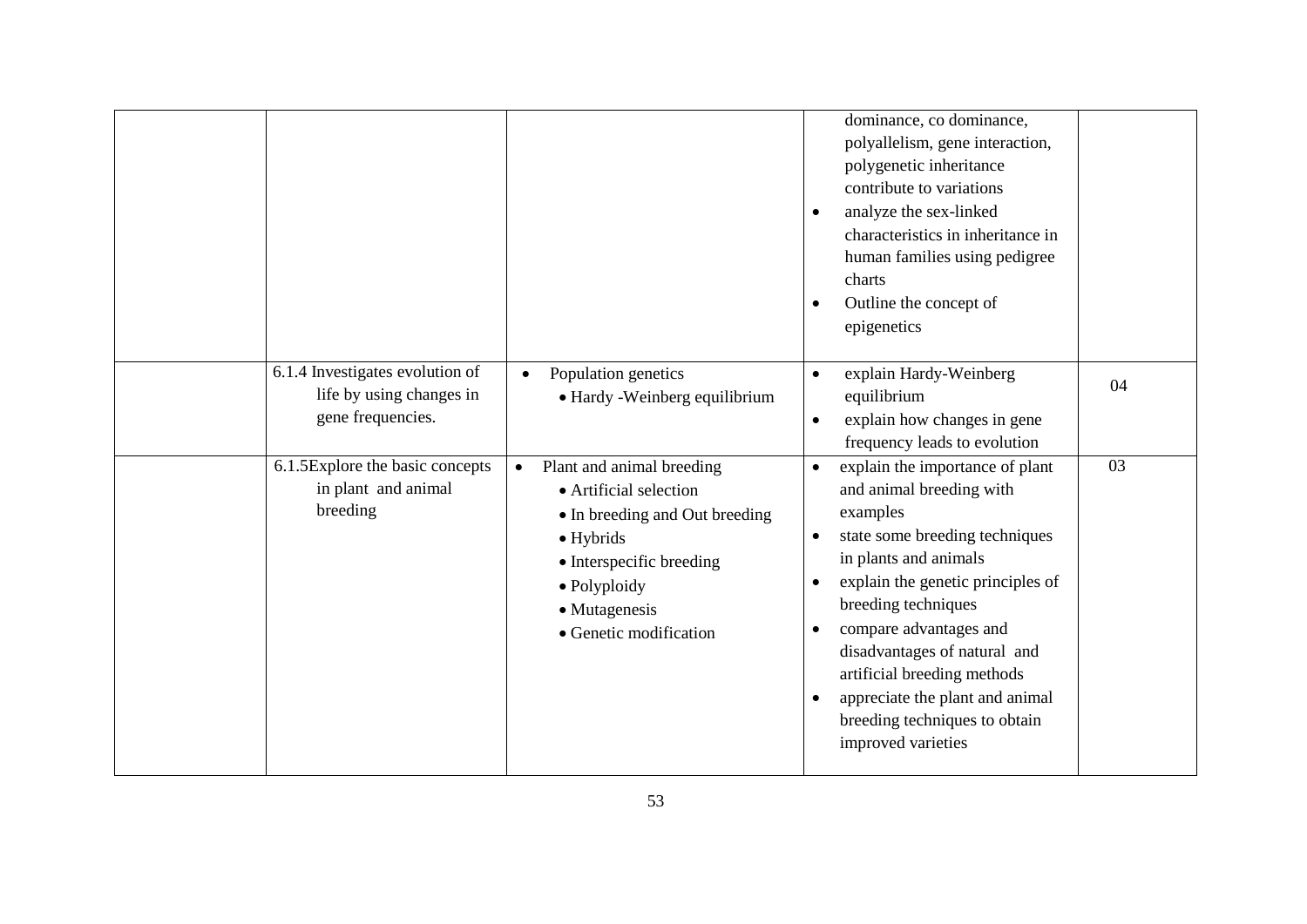| Unit 7- Molecular Biology & Recombinant DNA Technology                    |                                                                                     |                                                                                                                                                                  | (42 Periods)                                                                                                                                                                                                                                                                                                                                                                                                                                                                                                                     |                          |
|---------------------------------------------------------------------------|-------------------------------------------------------------------------------------|------------------------------------------------------------------------------------------------------------------------------------------------------------------|----------------------------------------------------------------------------------------------------------------------------------------------------------------------------------------------------------------------------------------------------------------------------------------------------------------------------------------------------------------------------------------------------------------------------------------------------------------------------------------------------------------------------------|--------------------------|
| Competency                                                                | <b>Competency Level</b>                                                             | <b>Content</b>                                                                                                                                                   | <b>Learning outcomes</b>                                                                                                                                                                                                                                                                                                                                                                                                                                                                                                         | No. of<br><b>Periods</b> |
| 7.1.0 Investigate<br>the<br>molecular<br>basis of<br>genetic<br>materials | $\overline{7.1.1}$ Examines the structures<br>and functions of genetic<br>materials | • Structure of DNA and RNA<br>• Architecture of chromosomes<br>• Basic characteristics of DNA<br>replication mechanism<br>• Overview of DNA repair<br>mechanisms | • explain the basic structure of<br>DNA and RNA molecules<br>explain the properties of DNA<br>describe the architecture of<br>chromosomes<br>distinguish prokaryotic<br>$\bullet$<br>chromosome from eukaryotic<br>chromosome<br>explain the mechanism of DNA<br>replication and its importance<br>distinguish the differences<br>between eukaryotic and<br>prokaryotic replications<br>state the significance of DNA<br>repairing<br>explain the characteristics of<br>$\bullet$<br>DNA as a hereditary molecule<br>of the cell | 06                       |
|                                                                           | 7.1.2 Examine genes and how<br>they work                                            | The nature of genes<br>$\bullet$<br>Chromosomal theory<br>$\bullet$<br>The genetic code and codon                                                                | Explain the basic structure of<br>prokaryotic and eukaryotic<br>genes                                                                                                                                                                                                                                                                                                                                                                                                                                                            | 09                       |
|                                                                           |                                                                                     | Exons, introns and other non-coding<br>areas of chromosomes                                                                                                      | list their differences<br>explain the relationship of gene<br>$\bullet$                                                                                                                                                                                                                                                                                                                                                                                                                                                          |                          |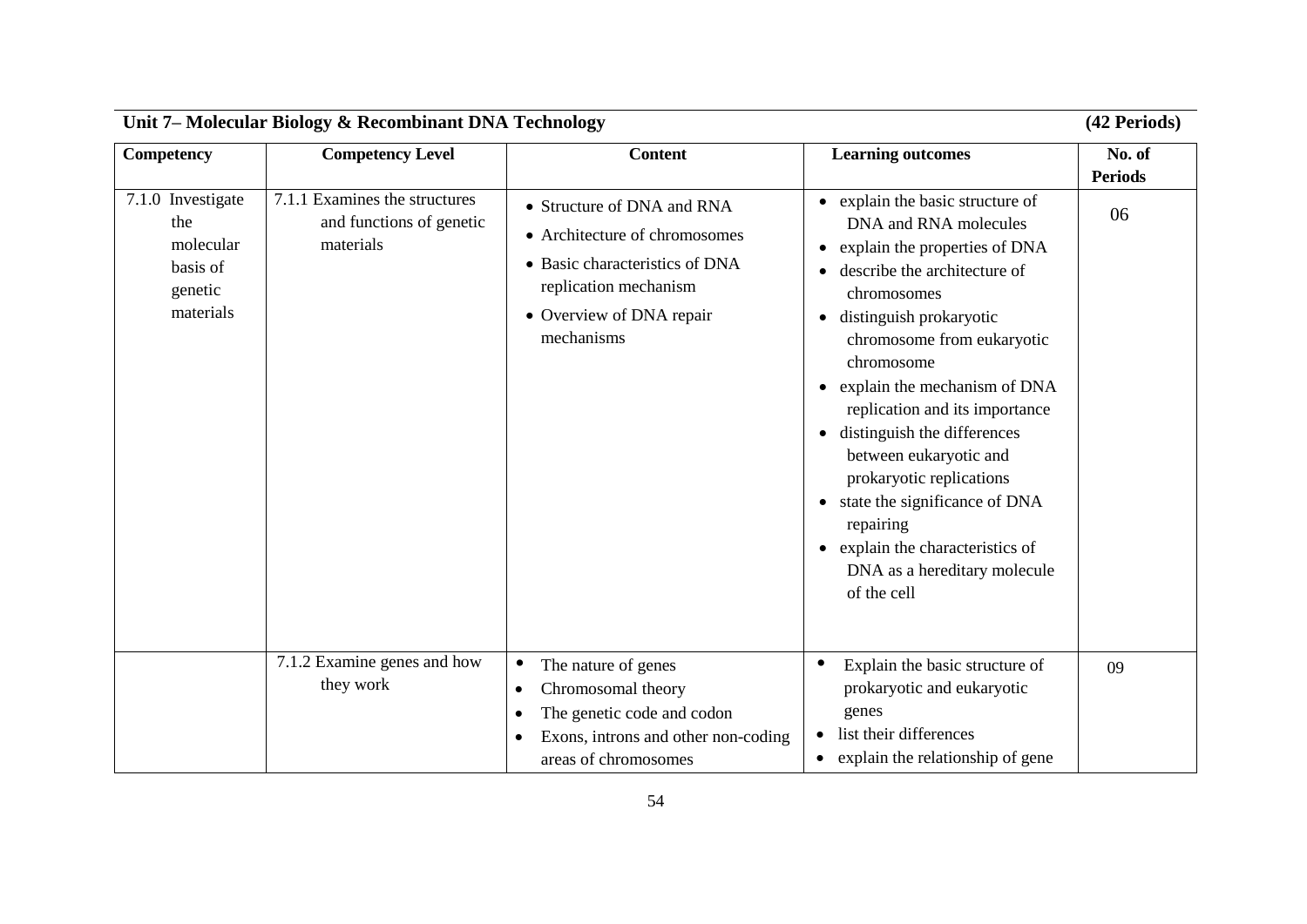|                                                   | Overview of gene expression<br>Role of DNA and RNA and enzymes<br>$\bullet$<br>involved in protein synthesis<br>One-gene/one-polypeptide<br>hypothesis<br>Mechanism of protein synthesis<br>Control of gene expression<br>Fate of proteins (trafficking and<br>degradation) | with chromosomes<br>explain the characteristics of<br>$\bullet$<br>genetic code<br>• discuss the role of DNA, RNAs<br>and enzymes involved in protein<br>synthesis<br>name the steps found in protein<br>synthesis (process of<br>transcription and translation)<br>• explain the role of regulatory<br>proteins in gene expression<br>• discuss the negative (repressive)<br>and positive (activator) control of<br>transcription<br>appreciate the value of<br>$\bullet$<br>chromosomal theory<br>Appreciate the central dogma of<br>molecular biology<br>appreciate the trafficking and<br>$\bullet$<br>degradation of proteins within the<br>cell |    |
|---------------------------------------------------|-----------------------------------------------------------------------------------------------------------------------------------------------------------------------------------------------------------------------------------------------------------------------------|-------------------------------------------------------------------------------------------------------------------------------------------------------------------------------------------------------------------------------------------------------------------------------------------------------------------------------------------------------------------------------------------------------------------------------------------------------------------------------------------------------------------------------------------------------------------------------------------------------------------------------------------------------|----|
| 7.1.3 Examine the molecular<br>basis of mutations | Causes of mutation and<br><b>Mutagens</b><br>Types of mutations;<br>Gene mutations<br>Chromosomal mutations<br>Human genetic disorders                                                                                                                                      | Explain the term mutation<br>$\bullet$<br>explain the causative factors of<br>mutations<br>state the types of mutations with<br>$\bullet$<br>examples<br>explain the<br>significance<br>of<br>$\bullet$<br>mutation in evolution                                                                                                                                                                                                                                                                                                                                                                                                                      | 07 |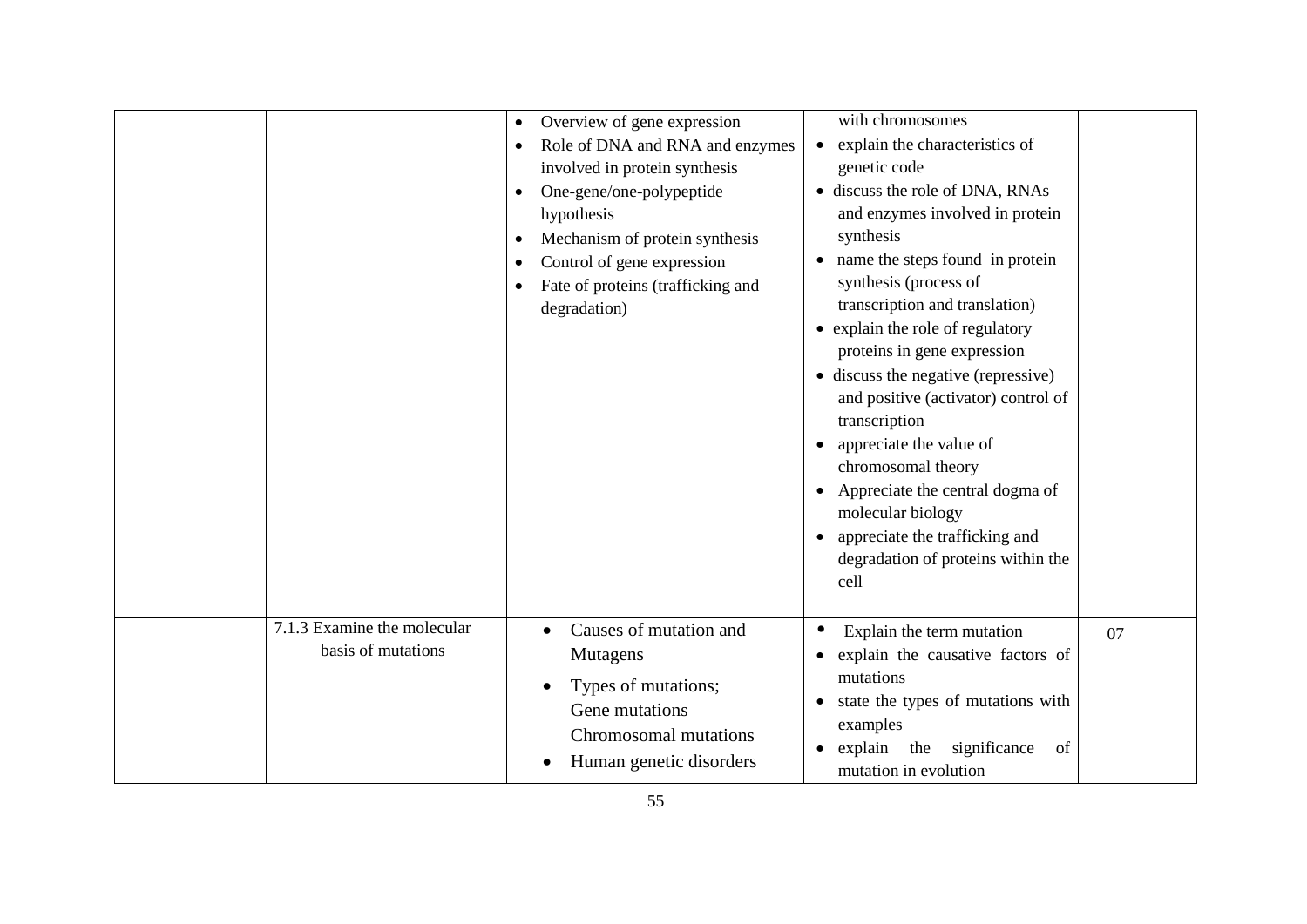| 7.2.0 Gets updated<br>on gene<br>technology | 7.2.1 Gets updated on tools,<br>techniques and methods<br>of gene technology | created by mutations<br>Genetic counseling in solving<br>of some genetic disorders<br>Role of mutations in<br>evolution<br>DNA manipulation and in vitro<br>$\bullet$<br>experiments<br>Principles of DNA isolation<br>$\bullet$<br>Enzymes reacting with DNA<br>$\bullet$<br>(nucleases, ligases, polymerases)<br>• Agarose Gel Electrophoresis<br>DNA probes, hybridization<br>$\bullet$<br>Recombinant DNA technology &<br>cloning of genes<br>• Vectors<br>(Bacterial plasmids/Phage/yeast<br>artificial)<br><b>DNA</b> libraries<br>$\bullet$<br>Use of Reverse transcriptase<br>$\bullet$<br>Use of Marker genes<br>$\bullet$<br>DNA delivery systems and<br>methods<br>(Transformation/Transduction/<br>Agrobacterium/ Gene guns) | · discuss human genetic disorders<br>created by mutations<br>discuss significance of genetic<br>counseling in avoiding some<br>human genetic problems<br>discuss the major steps in DNA<br>$\bullet$<br>isolation<br>discuss the role of enzymes used<br>$\bullet$<br>in gene technology<br>explain the principle of agarose<br>$\bullet$<br>gel electrophoresis<br>explain the principle of nucleic<br>$\bullet$<br>acid hybridization and use of<br>probes<br>outline the steps in gene/DNA<br>$\bullet$<br>fragment cloning<br>explain the methods used in gene<br>transfer technology | 09 |
|---------------------------------------------|------------------------------------------------------------------------------|------------------------------------------------------------------------------------------------------------------------------------------------------------------------------------------------------------------------------------------------------------------------------------------------------------------------------------------------------------------------------------------------------------------------------------------------------------------------------------------------------------------------------------------------------------------------------------------------------------------------------------------------------------------------------------------------------------------------------------------|-------------------------------------------------------------------------------------------------------------------------------------------------------------------------------------------------------------------------------------------------------------------------------------------------------------------------------------------------------------------------------------------------------------------------------------------------------------------------------------------------------------------------------------------------------------------------------------------|----|
|---------------------------------------------|------------------------------------------------------------------------------|------------------------------------------------------------------------------------------------------------------------------------------------------------------------------------------------------------------------------------------------------------------------------------------------------------------------------------------------------------------------------------------------------------------------------------------------------------------------------------------------------------------------------------------------------------------------------------------------------------------------------------------------------------------------------------------------------------------------------------------|-------------------------------------------------------------------------------------------------------------------------------------------------------------------------------------------------------------------------------------------------------------------------------------------------------------------------------------------------------------------------------------------------------------------------------------------------------------------------------------------------------------------------------------------------------------------------------------------|----|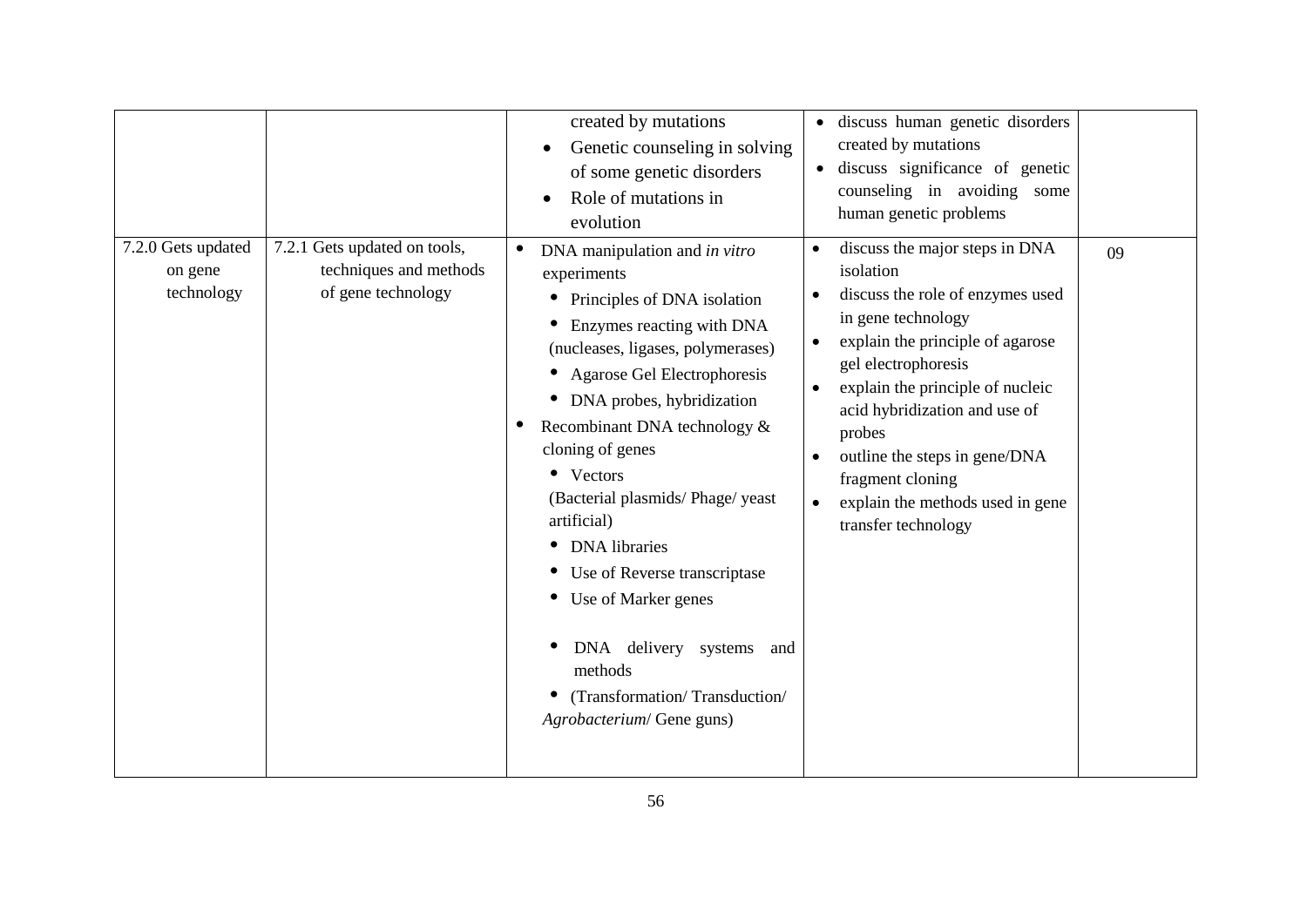| 7.2.2 Gets updated on DNA<br>analysis                      | Various techniques used in DNA<br>$\bullet$<br>analysis (methods are not expected)<br>Restriction maps<br>DNA sequencing<br>DNA fingerprints<br><b>PCR</b>                                                                                                 | explain a restriction map and<br>their applications<br>state the importance of having<br>$\bullet$<br>the information of sequence of a<br>DNA fragment/gene<br>applications of DNA fingerprints<br>$\bullet$<br>explain the steps in a PCR cycle<br>$\bullet$<br>appreciate PCR as an<br>$\bullet$<br>accelerated process of DNA<br>analysis                                                                                                                                                                                                                                  | 07 |
|------------------------------------------------------------|------------------------------------------------------------------------------------------------------------------------------------------------------------------------------------------------------------------------------------------------------------|-------------------------------------------------------------------------------------------------------------------------------------------------------------------------------------------------------------------------------------------------------------------------------------------------------------------------------------------------------------------------------------------------------------------------------------------------------------------------------------------------------------------------------------------------------------------------------|----|
| 7.2.3 Updates on the<br>applications of gene<br>technology | Genetically modified organisms and<br>٠<br>their uses in;<br>Agriculture<br>Medicine<br>Industry<br>Health, environmental and socio<br>economic concerns of using<br>genetically modified organisms<br>Cartagena protocol, national<br>biosafety framework | define a genetically modified<br>$\bullet$<br>(GM) organism<br>explain the use of genetically<br>$\bullet$<br>modified organisms in medicine,<br>agriculture and industry<br>discuss possible socio economic<br>$\bullet$<br>problems concerning the use of<br>GM organisms<br>appreciate the significance of<br>$\bullet$<br>international protocols and bio<br>safety framework in the safety of<br>mankind.<br>appreciate as gene technology as<br>a field of excitements and<br>controversies<br>appreciate the applications of<br>gene technology in different<br>fields | 04 |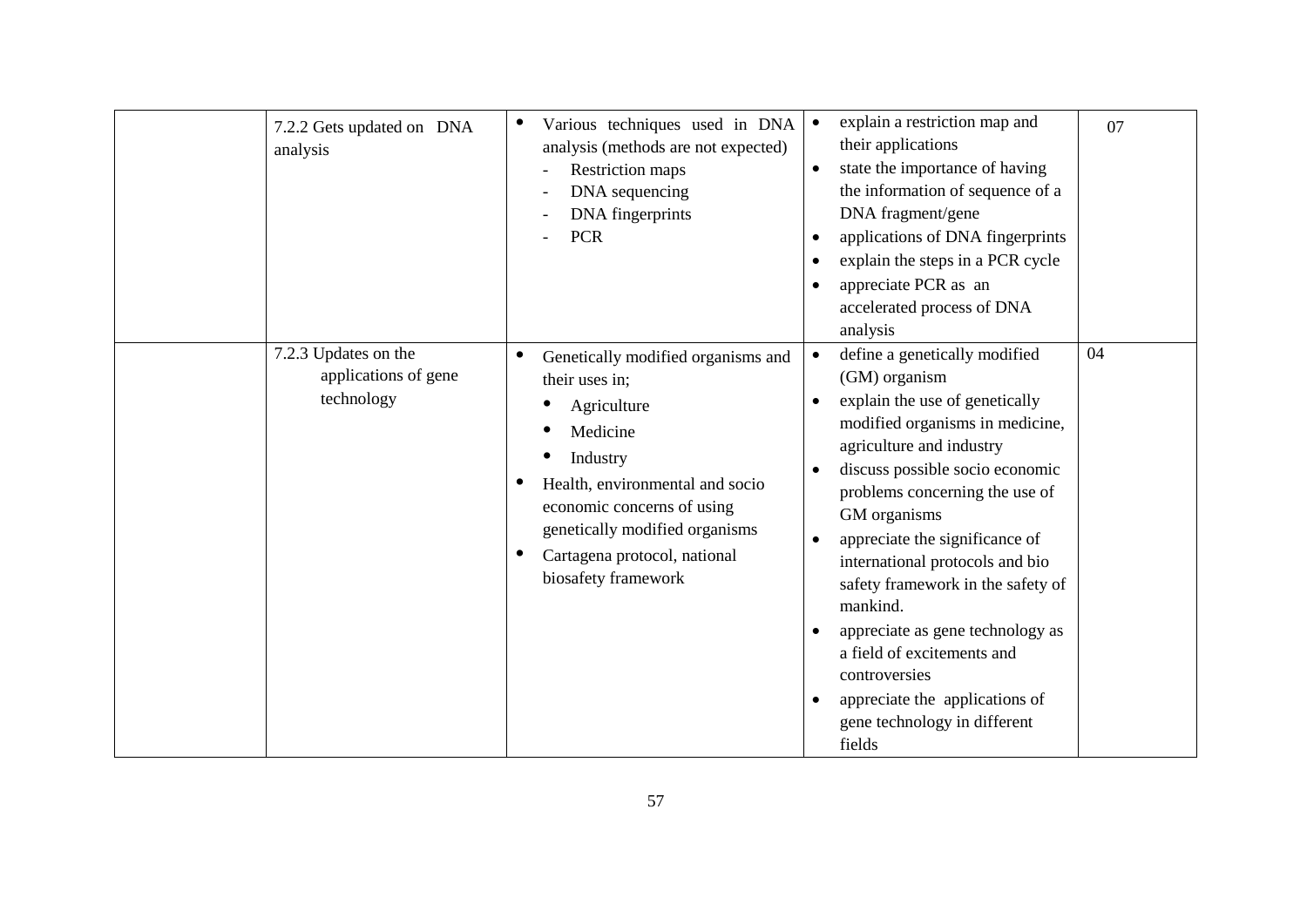## **Unit 8-Environmental Biology (44 periods)**

| Competency                                                                                                            | <b>Competency Level</b>                                  | <b>Content</b>                                                                                                                                                              | <b>Learning outcomes</b>                                                                                                                                                                                                                                    | No. of         |
|-----------------------------------------------------------------------------------------------------------------------|----------------------------------------------------------|-----------------------------------------------------------------------------------------------------------------------------------------------------------------------------|-------------------------------------------------------------------------------------------------------------------------------------------------------------------------------------------------------------------------------------------------------------|----------------|
|                                                                                                                       |                                                          |                                                                                                                                                                             |                                                                                                                                                                                                                                                             | <b>Periods</b> |
| 8.1.0 Engages in a<br>biological<br>analysis on<br>relationships<br>between<br>organisms and<br>their<br>environment. | 8.1.1<br>Investigates components<br>of an ecosystem      | Introduction to Environmental Biology:<br>Importance<br>$\bullet$<br>Organizational levels of the<br>$\bullet$<br>environment<br>abiotic and biotic components<br>$\bullet$ | • explain the importance of<br>studying environmental biology<br>define levels of organization of<br>the environment<br>list the major biotic and abiotic<br>components and state their<br>importance                                                       | 02             |
|                                                                                                                       | 8.1.2 Investigates major<br>processes of an<br>ecosystem | Structure and function of ecosystems:<br>Concept of niche and<br>$\bullet$<br>habitat<br>Food webs<br>$\bullet$<br>biotic interactions<br>Material and Energy flow<br>٠     | identify relationships<br>among<br>$\bullet$<br>abiotic and biotic components<br>(biotic- biotic, biotic-<br>abiotic<br>components)<br>construct food chains and food<br>webs in a given ecosystem<br>describe flow of energy and<br>$\bullet$<br>materials | 03             |
| 8.2.0 Explores the<br>heterogeneous<br>nature of the<br>biotic<br>component of<br>global and<br>local<br>environment  | 8.2.1 Investigates main<br>biomes of, the world          | <b>Biomes</b><br>$\bullet$<br>Main terrestrial biomes of the<br>world<br>Distribution<br>٠<br>Characteristics<br>$\bullet$                                                  | biomes in<br>list major terrestrial<br>the world<br>describe their distribution in the<br>world<br>different<br>distinguish<br>biomes<br>using their major characteristic<br>features                                                                       | 06             |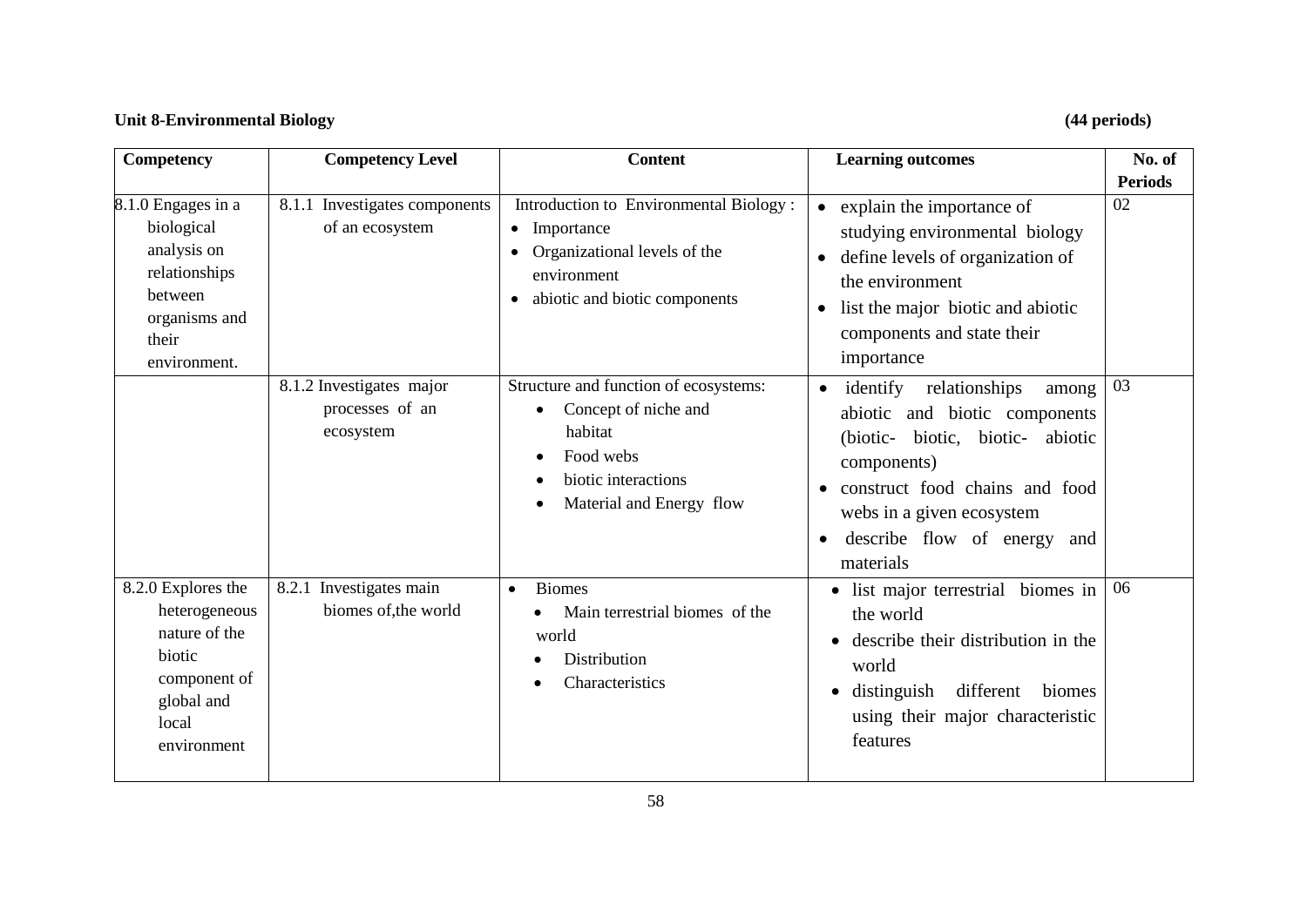| 8.2.2 Investigates ecosystems<br>of Sri Lanka | Major ecosystems in Sri Lanka<br>$\bullet$<br>Terrestrial<br>$\bullet$ Forests<br>Lowland rain forests<br>Dry monsoon forests<br>Montane forests                                                                                                                                                                         | • state different types of<br>ecosystems in Sri Lanka<br>list characteristic features of<br>$\bullet$<br>ecosystems in Sri Lanka<br>identify locations of each type of<br>$\bullet$<br>ecosystem. | 12 |
|-----------------------------------------------|--------------------------------------------------------------------------------------------------------------------------------------------------------------------------------------------------------------------------------------------------------------------------------------------------------------------------|---------------------------------------------------------------------------------------------------------------------------------------------------------------------------------------------------|----|
|                                               | $\bullet$ Grasslands<br>• Savanna<br>• Patana<br>• Inland wetland ecosystems<br>• Rivers and streams<br>• Reservoirs<br>• Marshes and swamps<br>• Villus<br>• Coastal ecosystems<br>• Lagoons and estuaries<br>• Mangroves<br>• Coral reefs<br>• Sea shore<br>• Sand dunes<br>$\bullet$ Sea grass beds<br>• Salt marshes | the given ecosystems<br>appreciate diversity of<br>$\bullet$<br>ecosystems in Sri Lanka                                                                                                           |    |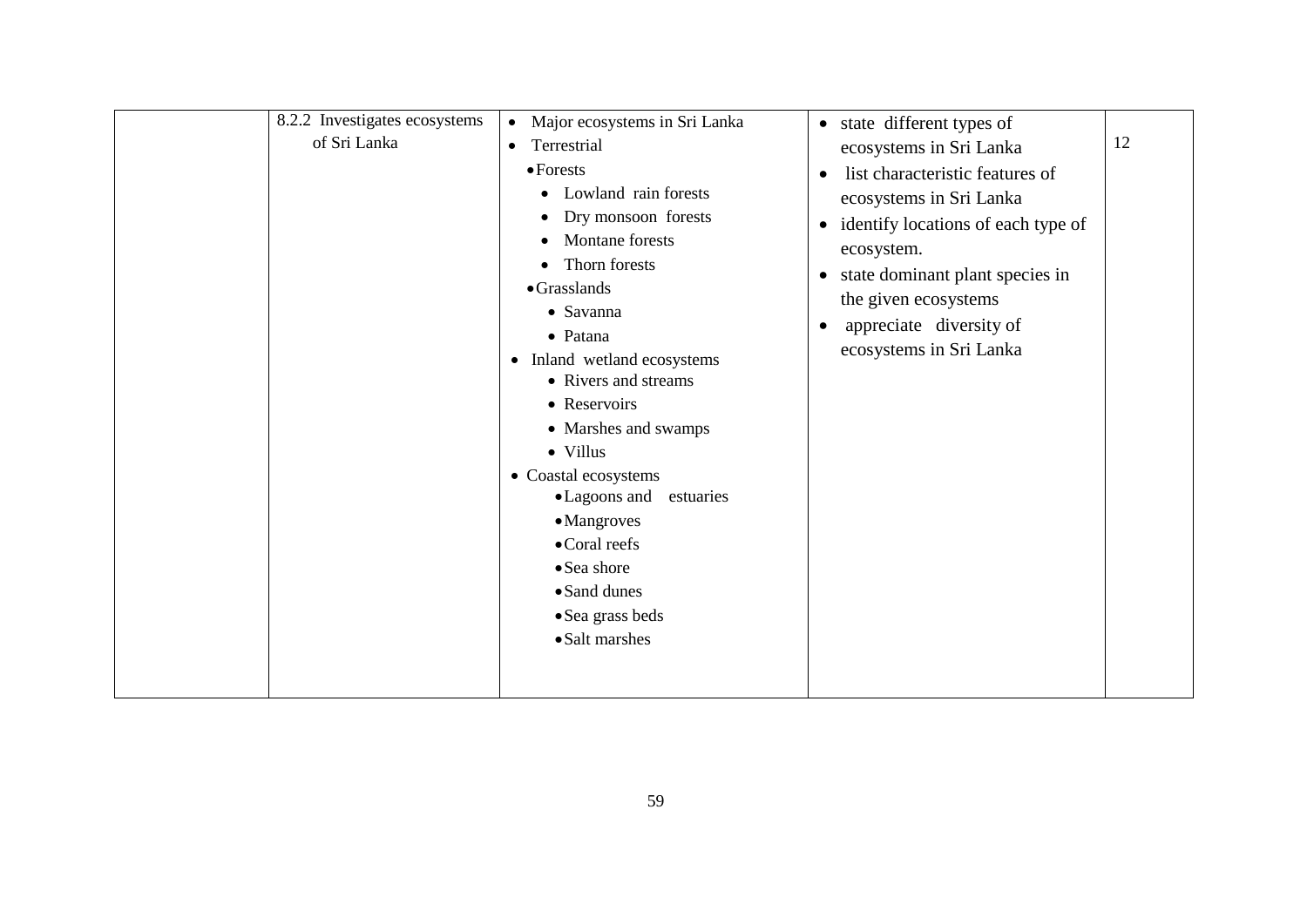| 8.3.0 Explore | 8.3.1 Explores biodiversity | Biodiversity                                       | • define biodiversity, ecosystem                   |    |
|---------------|-----------------------------|----------------------------------------------------|----------------------------------------------------|----|
| biodiversity  | and threats due to          | Defining three levels of biodiversity<br>$\bullet$ | diversity, species diversity and                   | 07 |
| as a          | human actions               | Values of biodiversity Commercial and<br>$\bullet$ | genetic diversity.                                 |    |
| component     |                             | non commercial goods, environment,                 | • explain what biodiversity hotspots               |    |
| of the        |                             | recreational, ethical, services etc with           | are                                                |    |
| environment   |                             | examples                                           | • describe goods and services                      |    |
|               |                             | Threats to biodiversity and species                | provided by biodiversity                           |    |
|               |                             | extinctions                                        | define the main<br>five ways that<br>$\bullet$     |    |
|               |                             | • Main mechanisms of biodiversity loss             | biodiversity is lost giving examples in            |    |
|               |                             | • Different categories of threatened               | Lanka:<br>Sri<br>habitat<br>loss<br>and            |    |
|               |                             | organisms                                          | overexploitation,<br>fragmentation,                |    |
|               |                             | <b>Biodiversity Hotspots</b><br>$\bullet$          | pollution, introduction of invasive                |    |
|               |                             | • Following categories with suitable               | alien species, climate change                      |    |
|               |                             | examples from Sri Lanka                            | discuss extinction as<br>a<br>natural<br>$\bullet$ |    |
|               |                             | Endemic species                                    | process, but the rate been greatly                 |    |
|               |                             | Indigenous species                                 | increased by human activity                        |    |
|               |                             | Exotic species                                     | define threatened species according<br>$\bullet$   |    |
|               |                             | Migratory species                                  | to the Red Data Book (only the                     |    |
|               |                             | Relict species                                     | vulnerable, endangered and critically              |    |
|               |                             | Flagship species                                   | endangered and extinct in the wild                 |    |
|               |                             | Keystone species                                   | categories with an example for plant               |    |
|               |                             | Invasive species                                   | and animal each)                                   |    |
|               |                             |                                                    |                                                    |    |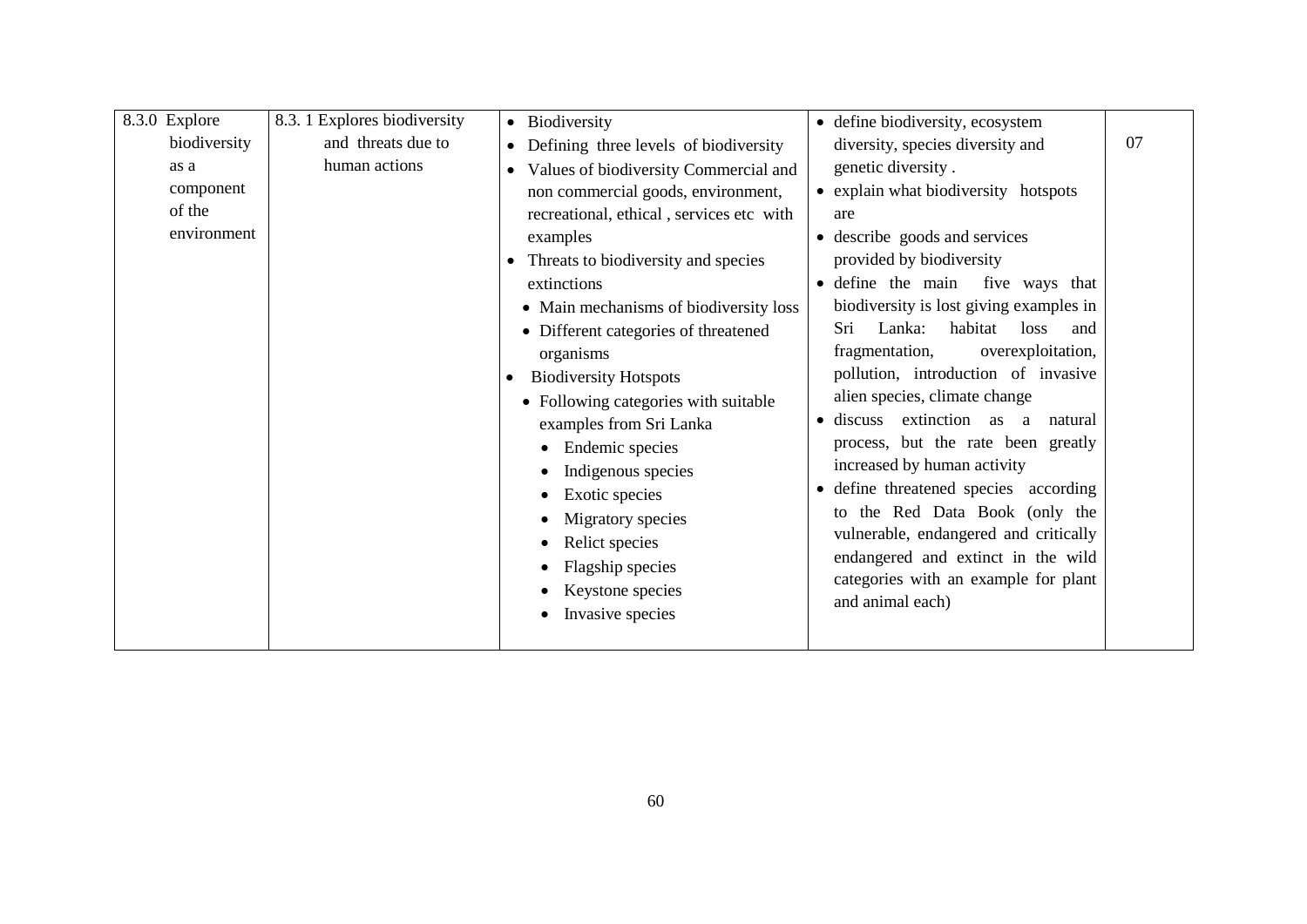| 8.4.0 explores<br>global issues<br>related to<br>environment                               | 8.3.2 Gets updated on the<br>global environmental<br>problems                                                 | Contributory factors and Impacts of<br>Global environmental problems<br>Global warming and climate<br>change<br>Depletion of the Ozone layer<br>Desertification<br>Acid rain                                                                                                                                                                                                                                                                                                                                | · list major global environmental<br>issues<br>describe the contributory factors<br>$\bullet$<br>for global warming, depletion of<br>the Ozone layer, acid rains,<br>desertification, climatic change<br>and their impacts                  | 06 |
|--------------------------------------------------------------------------------------------|---------------------------------------------------------------------------------------------------------------|-------------------------------------------------------------------------------------------------------------------------------------------------------------------------------------------------------------------------------------------------------------------------------------------------------------------------------------------------------------------------------------------------------------------------------------------------------------------------------------------------------------|---------------------------------------------------------------------------------------------------------------------------------------------------------------------------------------------------------------------------------------------|----|
| 8.4.0 Explores<br>methods of<br>Biodiversity<br>and<br>environmen-<br>-tal<br>conservation | 8.4.1 Investigates how<br>biodiversity and<br>environment can be<br>conserved at global and<br>national level | Two basic ways of biodiversity<br>$\bullet$<br>conservation (In situ and ex-situ<br>conservation) practices with examples<br>Main outcomes of the following<br>$\bullet$<br>international agreements<br><b>CITES</b><br>Convention of biological diversity<br>(CBD)<br><b>Ramsar Convention</b><br>Marpol convention<br>Montreal protocol<br>Kyoto protocol<br><b>Basel</b> convention<br>Key National Legislations<br>$\bullet$<br>• Fauna and flora protection<br>Ordinance<br>• National Environment Act | describe $In-situ$ and $Ex-situ$<br>$\bullet$<br>conservation practices with example<br>demonstrate the knowledge and<br>$\bullet$<br>understanding<br>of<br>global<br>key national<br>agreements and<br>legislations, their administration | 05 |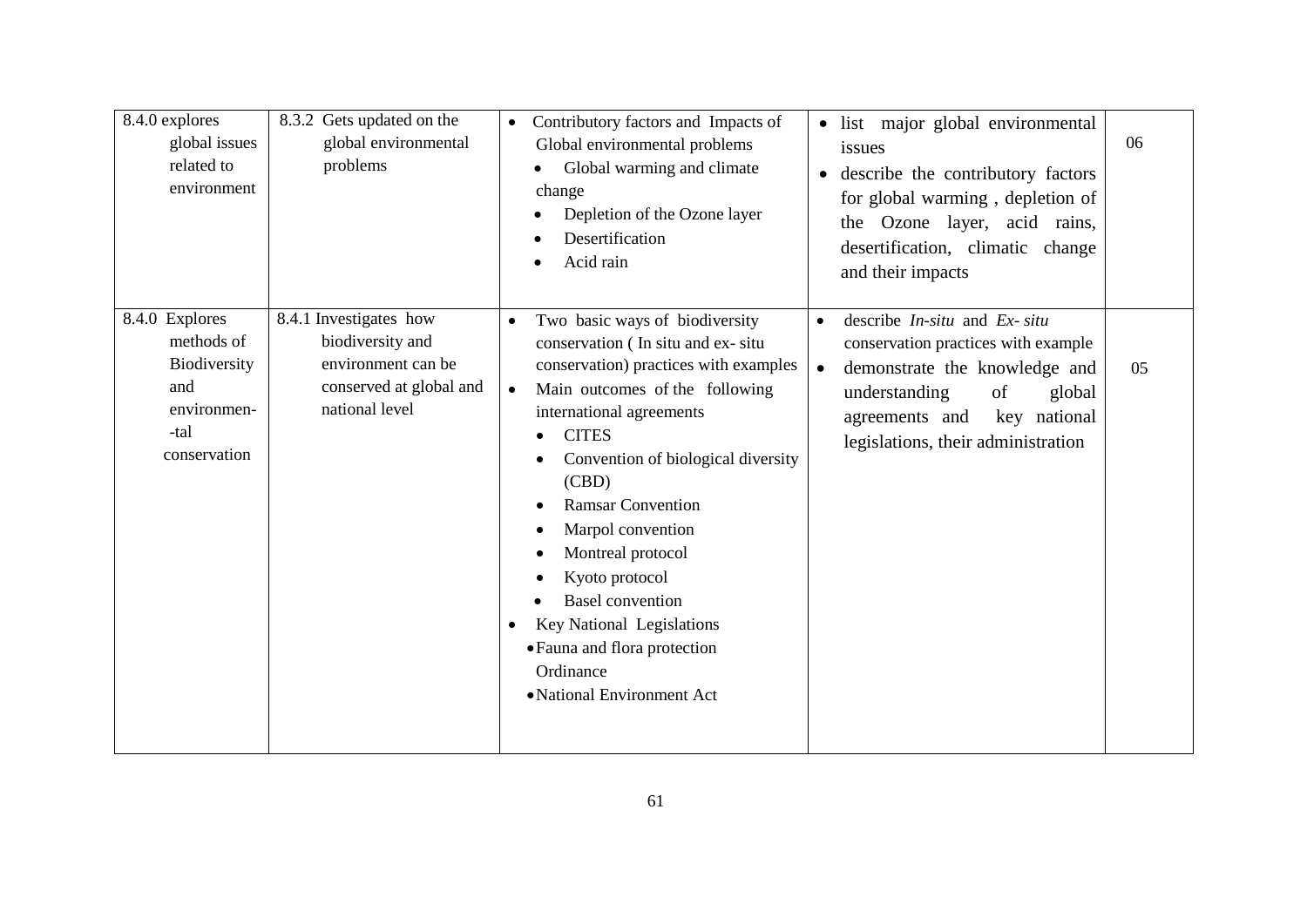## **Unit 9-Microbiology (50 periods)**

| Competency         | <b>Competency Level</b>         | <b>Content</b>                                   | <b>Learning outcomes</b>                             | No. of         |
|--------------------|---------------------------------|--------------------------------------------------|------------------------------------------------------|----------------|
|                    |                                 |                                                  |                                                      | <b>Periods</b> |
| 9.1.0 Investigate  | 9.1.1 Explores the<br>$\bullet$ | Definition of micro-organisms<br>$\bullet$       | describe the nature of microbial world.<br>$\bullet$ |                |
| diversity and      | diversity and                   | Types of microorganisms<br>$\bullet$             | the<br>taxonomic<br>diversity<br>of<br>state<br>٠    | 10             |
| handling of micro- | nature of micro-                | Bacteria ,Archaea and<br>$\bullet$               | microorganisms.                                      |                |
| organisms          | organisms                       | Cyanobacteria                                    | describe the morphological, nutritional<br>$\bullet$ |                |
|                    |                                 | Unicellular protista<br>$\bullet$                | physiological<br>diversity<br>&<br>of                |                |
|                    |                                 | Fungi<br>$\bullet$                               | microorganisms.                                      |                |
|                    |                                 | Other agents studied under                       |                                                      |                |
|                    |                                 | microbiology                                     |                                                      |                |
|                    |                                 | • Mollicutes (mycoplasmas and                    |                                                      |                |
|                    |                                 | phytoplasmas)                                    |                                                      |                |
|                    |                                 | $\bullet$ Viruses                                |                                                      |                |
|                    |                                 | $\bullet$ viroids                                |                                                      |                |
|                    |                                 | $\bullet$ Prions                                 |                                                      |                |
|                    |                                 | Microscopic nature of micro-<br>$\bullet$        |                                                      |                |
|                    |                                 | organisms in terms of their relative             |                                                      |                |
|                    |                                 | size and units of measurements.                  |                                                      |                |
|                    |                                 | Ubiquitous nature of micro-<br>$\bullet$         |                                                      |                |
|                    |                                 | organisms                                        |                                                      |                |
|                    |                                 | High growth rate of micro-<br>$\bullet$          |                                                      |                |
|                    |                                 | organisms                                        |                                                      |                |
|                    |                                 | Morphological, nutritional and<br>$\bullet$      |                                                      |                |
|                    |                                 | physiological diversity of                       |                                                      |                |
|                    |                                 | microorganisms                                   |                                                      |                |
|                    |                                 | Nature of virus, viroids and prions<br>$\bullet$ |                                                      |                |
|                    |                                 |                                                  |                                                      |                |
|                    |                                 | as disease causing agents                        |                                                      |                |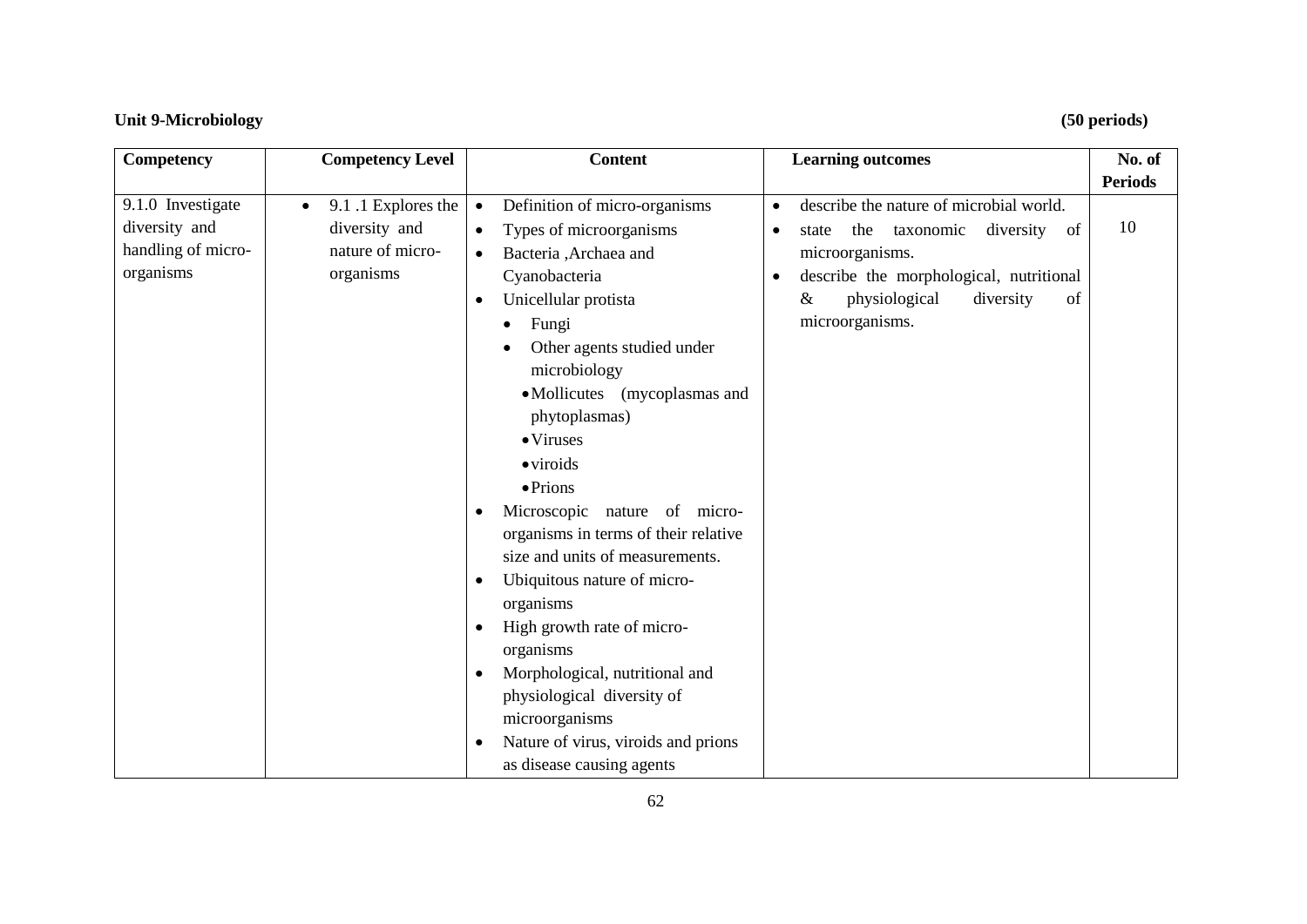|                                                                    | 9.1.2 explores some basic<br>laboratory techniques in<br>microbiology            | Methods of sterilization<br>$\bullet$<br>Preparation of culture media<br>$\bullet$<br>Preparation of culture media (NA<br>$\bullet$<br>and PDA ) and inoculation with a<br>sample of toddy/yoghurt/root<br>nodule<br>Staining of bacteria found in<br>$\bullet$<br>toddy or yoghurt using a<br>simple stain<br>Methods of sterilization of water,<br>$\bullet$<br>culture media, glassware, heat<br>labile substances and inoculating<br><b>Needles</b><br>Use of alcohol and other<br>$\bullet$<br>disinfectants to control microbial<br>populations | prepare culture media (NA/PDA),<br>$\bullet$<br>inoculate with a sample of toddy /<br>yoghurt and stain microorganisms found<br>in toddy / yoghurt/root nodule<br>apply techniques in sterilization of<br>$\bullet$<br>different materials<br>develop the skills of techniques related<br>$\bullet$<br>in handling, observing and controlling<br>microorganisms<br>laboratory<br>under<br>conditions                                                                                                 |
|--------------------------------------------------------------------|----------------------------------------------------------------------------------|-------------------------------------------------------------------------------------------------------------------------------------------------------------------------------------------------------------------------------------------------------------------------------------------------------------------------------------------------------------------------------------------------------------------------------------------------------------------------------------------------------------------------------------------------------|------------------------------------------------------------------------------------------------------------------------------------------------------------------------------------------------------------------------------------------------------------------------------------------------------------------------------------------------------------------------------------------------------------------------------------------------------------------------------------------------------|
| 9.2.0 Investigates<br>microorganis<br>-ms as<br>human<br>pathogens | 9.2.1 Explores the<br>concepts,<br>principles relevant to<br>infectious diseases | Microorganisms and diseases<br>$\bullet$<br>The nature, distribution and<br>$\bullet$<br>functions of the normal micro biota<br>living in human body<br>Following terms in relation to<br>$\bullet$<br>infectious diseases<br>Pathogenecity<br>Pathogen<br>Host<br>Parasite<br>Relationship between the host and                                                                                                                                                                                                                                      | discuss the nature, distribution and role<br>09<br>$\bullet$<br>of normal micro biota in human body<br>explain the terms in relation to<br>$\bullet$<br>infectious diseases<br>describe important characteristics of a<br>$\bullet$<br>microorganisms in causing a disease<br>explain virulence factors.<br>$\bullet$<br>degree<br>discuss<br>of<br>virulence<br>$\bullet$<br><sub>on</sub><br>invasiveness and toxigenecity<br>state the role of enzymes and toxins on<br>$\bullet$<br>invasiveness |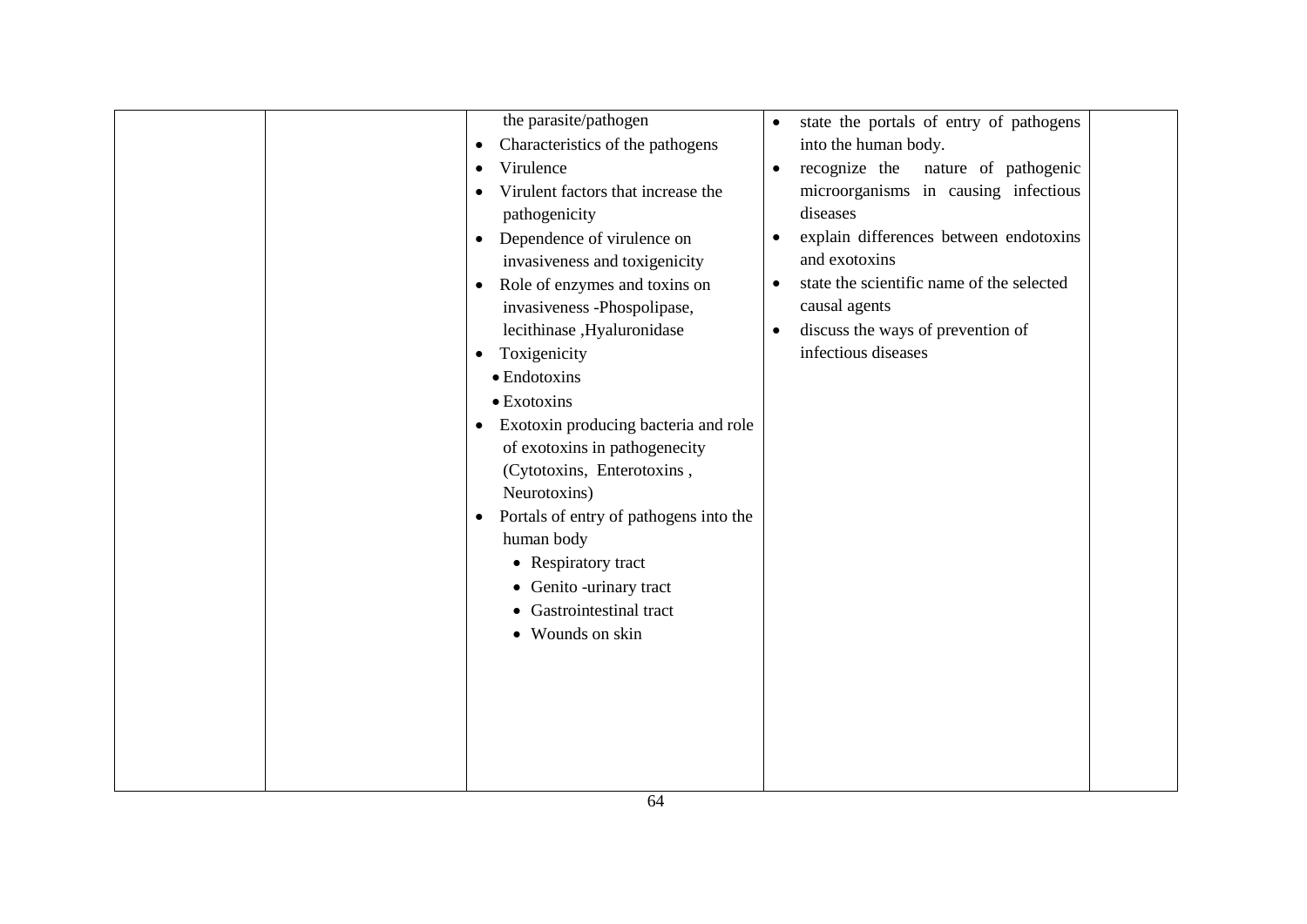| Diseases of the important organs<br>$\bullet$<br>(only the following causal agents,<br>symptoms are not required)<br>Skin<br>$\bullet$<br>Chickenpox<br>$\bullet$<br>Rubella<br>Measles<br>Eye<br>$\bullet$<br>Conjunctivitis (bacteria/virus)<br>$\bullet$<br>Nervous system<br>$\bullet$<br>Bacterial meningitis<br>$\bullet$<br><b>Tetanus</b><br>$\bullet$<br>Rabies<br>$\bullet$<br>Cardiovascular system<br>$\bullet$<br>Rheumatic fever<br>$\bullet$<br>Respiratory system<br>$\bullet$<br>Tuberculosis<br>$\bullet$<br>Pneumonia<br>Influenza<br>٠<br>Digestive system<br>$\bullet$<br>Hepatitis<br>$\bullet$<br>Food poisoning<br>٠<br>Cholera<br>Typhoid<br>$\bullet$ |  |
|---------------------------------------------------------------------------------------------------------------------------------------------------------------------------------------------------------------------------------------------------------------------------------------------------------------------------------------------------------------------------------------------------------------------------------------------------------------------------------------------------------------------------------------------------------------------------------------------------------------------------------------------------------------------------------|--|
| Urinary system<br>$\bullet$                                                                                                                                                                                                                                                                                                                                                                                                                                                                                                                                                                                                                                                     |  |
| Leptospirosis<br>$\bullet$                                                                                                                                                                                                                                                                                                                                                                                                                                                                                                                                                                                                                                                      |  |
| Reproductive system<br>$\bullet$                                                                                                                                                                                                                                                                                                                                                                                                                                                                                                                                                                                                                                                |  |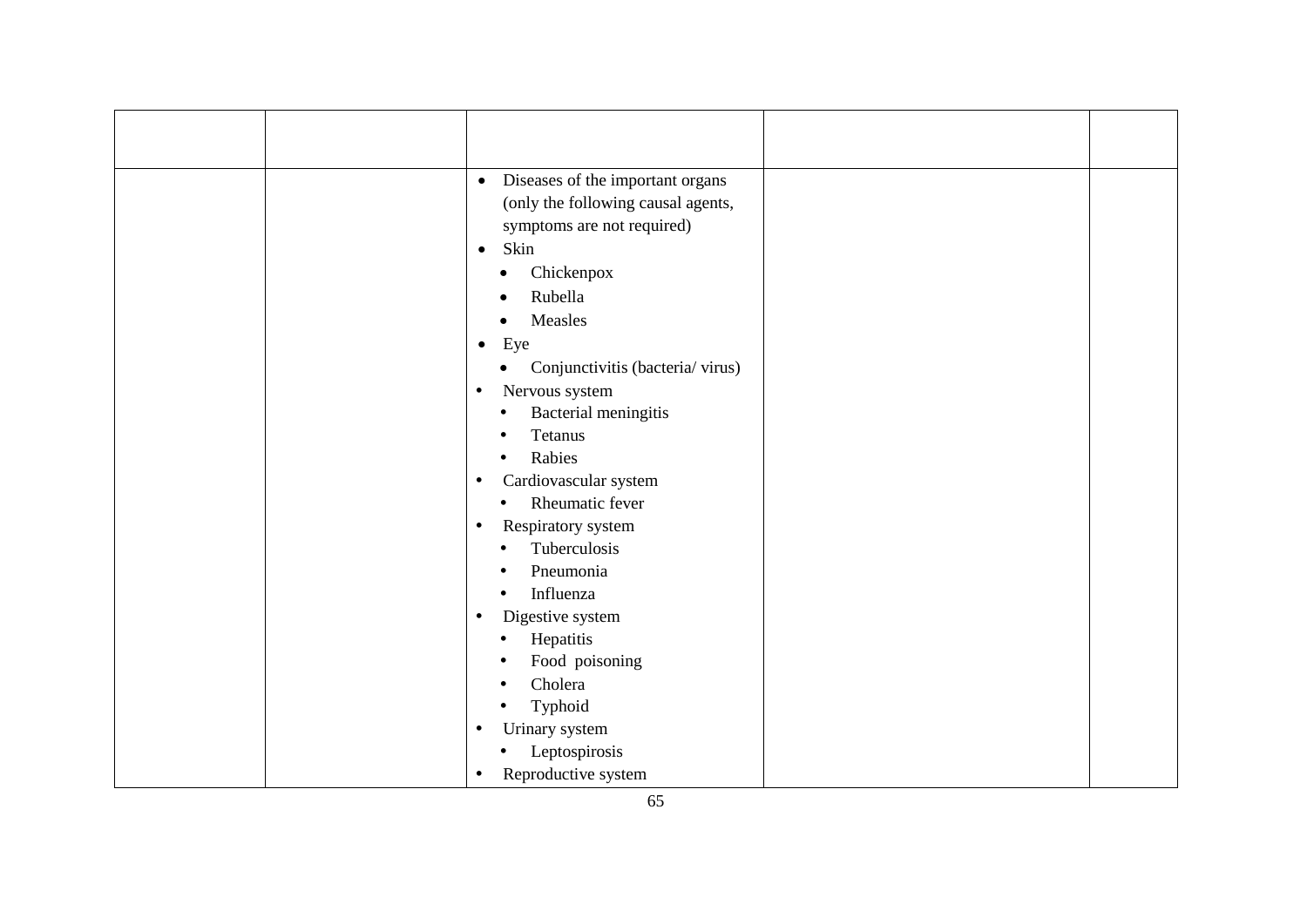|                                                                                                                                  |                                                                                                                                          | Gonorrhea<br>$\bullet$<br>Genital herpes<br>Immune system<br><b>AIDS</b>                                                                                                                                                                                                                 |                                                                                                                                                                                                                                                                                                                                                                                                                                                                                              |    |
|----------------------------------------------------------------------------------------------------------------------------------|------------------------------------------------------------------------------------------------------------------------------------------|------------------------------------------------------------------------------------------------------------------------------------------------------------------------------------------------------------------------------------------------------------------------------------------|----------------------------------------------------------------------------------------------------------------------------------------------------------------------------------------------------------------------------------------------------------------------------------------------------------------------------------------------------------------------------------------------------------------------------------------------------------------------------------------------|----|
|                                                                                                                                  | 9.2.2Explores the<br>methods of<br>$\bullet$<br>controlling<br>microbial<br>population<br>$\bullet$                                      | Methods of controlling microbial<br>diseases.<br>Use of disinfectants<br>Use of antiseptics<br>٠<br>Immunization<br>Curative methods of microbial<br>diseases<br>Antibiotics<br>Other chemotherapeutics                                                                                  | describe the role of disinfectants and<br>$\bullet$<br>antiseptics in controlling microbial<br>diseases.<br>differentiate between disinfectants and<br>$\bullet$<br>antiseptics<br>state the role of antibiotics in controlling<br>microbial diseases.<br>appreciate the importance of hygiene<br>$\bullet$<br>practices in day to day life in controlling<br>infectious diseases<br>appreciate the artificial methods of<br>$\bullet$<br>immunization in controlling infectious<br>diseases | 05 |
| 9.3.0 Investigates<br>the use of<br>$micro-$<br>organisms<br>in industry,<br>agriculture,<br>Environmen<br>t and<br>contribution | 9.3.1 Investigates and<br>explores the use of<br>microorganisms in<br>$\bullet$<br>industry, agriculture<br>and Environment<br>$\bullet$ | Use of microorganisms in industry,<br>agriculture and environment<br>Use of microorganisms in<br>commercial products that are<br>useful for humans<br>Advantages of using microbial<br>processes over chemical processes<br>Basic principles of metabolic<br>processes of microorganisms | explain the advantages of employing<br>$\bullet$<br>microbes in commercial products<br>explain the basic principles of metabolic<br>$\bullet$<br>processes of microorganisms for product<br>formation<br>state the industrial applications<br>of<br>$\bullet$<br>microorganisms<br>distinguish industries based on<br>$\bullet$<br>microbes, microbial products and                                                                                                                          | 06 |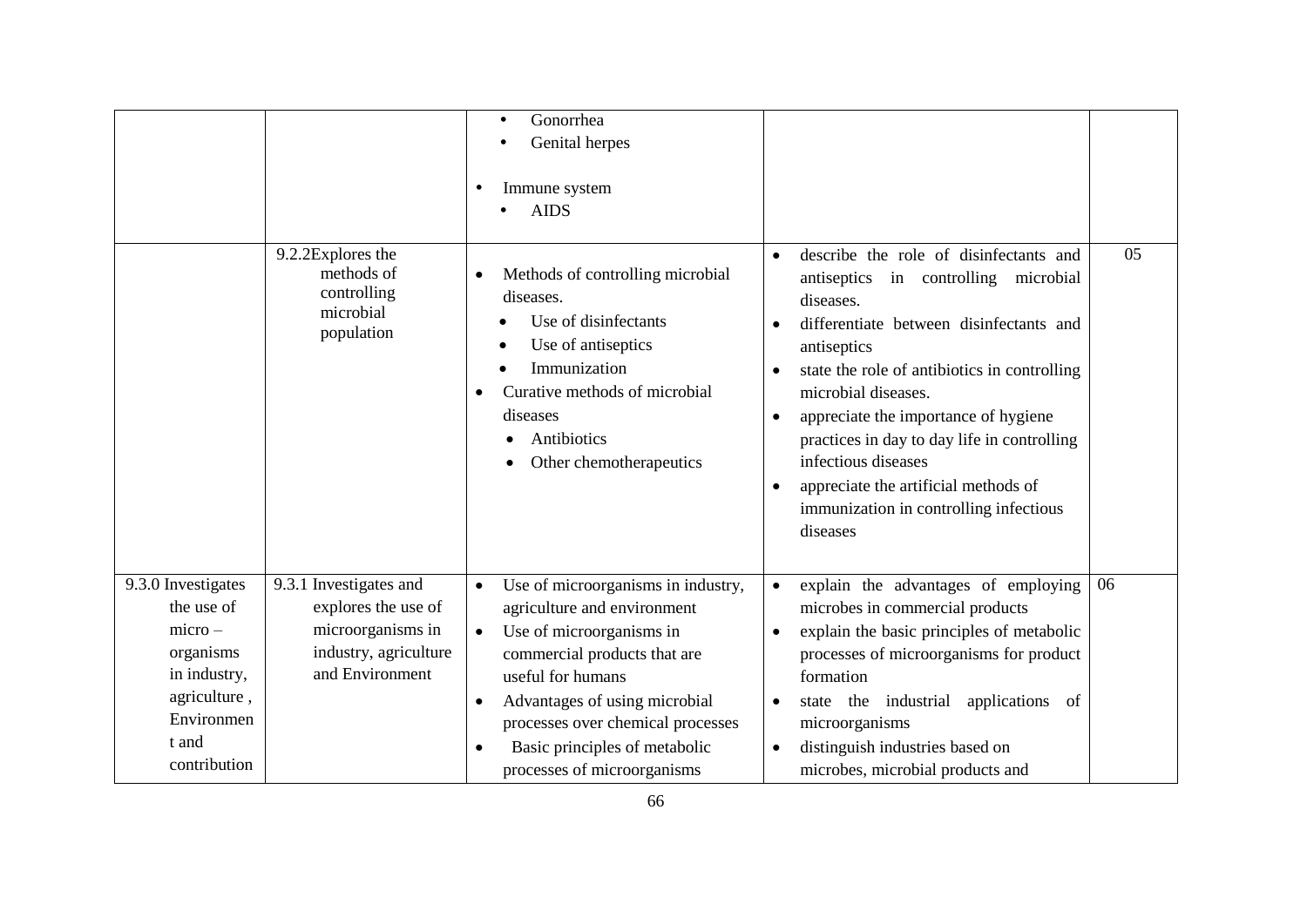| of soil     |                             | for product formation                               |           | processes                                  |    |
|-------------|-----------------------------|-----------------------------------------------------|-----------|--------------------------------------------|----|
| micro-      |                             | Microorganisms used in industry<br>$\bullet$        | $\bullet$ | state the applications of microorganisms   |    |
| organisms   |                             | Applications of microorganisms in                   |           | in environmental management                |    |
| for         |                             | industry                                            | $\bullet$ | state the applications of microorganisms   |    |
| agriculture |                             | Single cell proteins, alcohol and                   |           | in agriculture                             |    |
|             |                             | alcoholic beverages, vinegar, dairy                 | $\bullet$ | appreciate the microbial processes over    |    |
|             |                             | products, organic acids, metal                      |           | chemical processes in industry             |    |
|             |                             | extractions, vitamins, vaccines,                    |           |                                            |    |
|             |                             | enzymes, antibiotics, insulin, human                |           |                                            |    |
|             |                             | growth hormones, retting, bio-gas                   |           |                                            |    |
|             |                             | production, biofuel, bakery products                |           |                                            |    |
|             |                             | Applications of microorganisms in<br>$\bullet$      |           |                                            |    |
|             |                             | environment                                         |           |                                            |    |
|             |                             | Bio-remediation, waste treatment                    |           |                                            |    |
|             |                             | Applications of microorganisms in                   |           |                                            |    |
|             |                             | Agriculture                                         |           |                                            |    |
|             |                             | Biofertilizers (mycorrhiza phosphate)               |           |                                            |    |
|             |                             | solubilization, rhizobium                           |           |                                            |    |
|             |                             | inoculation, plant growth                           |           |                                            |    |
|             |                             | substances),                                        |           |                                            |    |
|             |                             | Biopesticides/bio control agents                    |           |                                            |    |
|             |                             | composting                                          |           |                                            |    |
|             | 9.3.2 Uses the functions of | Nature, distribution and roles of soil<br>$\bullet$ | $\bullet$ | describe the nature, distribution and      | 06 |
|             | soil micro-                 | microbes                                            |           | roles of soil microbes.                    |    |
|             | organisms to                | Chemical and Physical environment                   | $\bullet$ | explain<br>the<br>role<br>natural<br>of    |    |
|             | maintain soil               | of soil as a healthy media for growth               |           | microorganisms<br>as decomposers<br>in     |    |
|             | health                      | of microorganisms                                   |           | recycling of minerals                      |    |
|             |                             | Role of microorganisms in cyclic                    | $\bullet$ | elaborate<br>the<br>specific<br>role<br>of |    |
|             |                             | process of minerals                                 |           | microorganisms in Nitrogen cycle and       |    |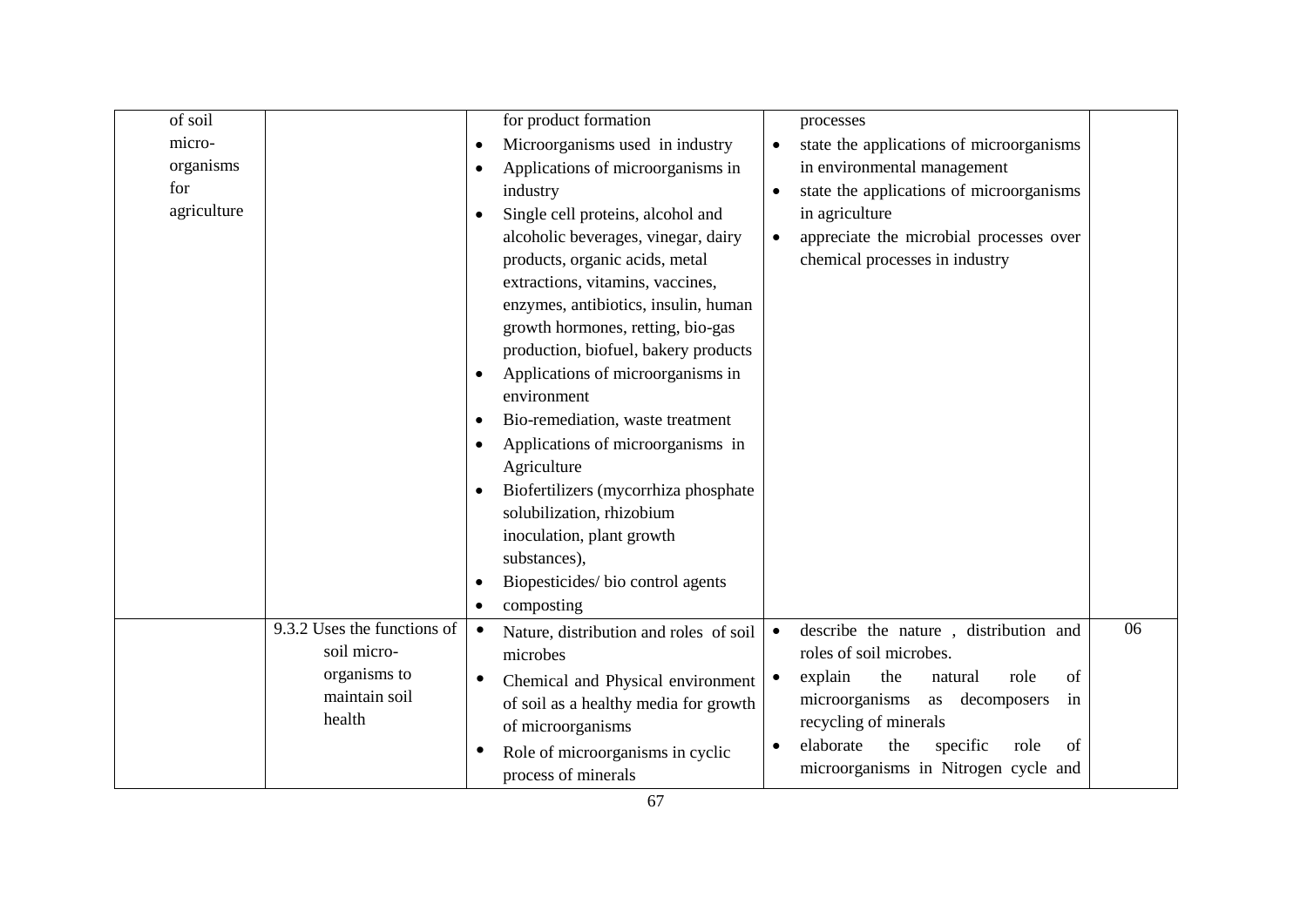|                                                                                                                |                                                                                                                   | Mineralization<br>Carbon cycle<br>Nitrogen cycle<br>Soil microbes relevant to plant<br>growth<br>Microbial function in Rhizosphere<br>$\bullet$<br>Interactions of soil microorganisms<br>associated with roots                                                                                                                                                                                                                                                                                                                                | Carbon cycle, mineralization<br>describe<br>interactions<br>the<br>of<br>soil<br>microorganisms relevant to plant growth<br>describe the role of microorganisms in<br>improving of soil quality<br>appreciate the decomposition role in<br>$\bullet$<br>microorganisms                                                                                                                                                                                                                                                                                                                                               |  |
|----------------------------------------------------------------------------------------------------------------|-------------------------------------------------------------------------------------------------------------------|------------------------------------------------------------------------------------------------------------------------------------------------------------------------------------------------------------------------------------------------------------------------------------------------------------------------------------------------------------------------------------------------------------------------------------------------------------------------------------------------------------------------------------------------|----------------------------------------------------------------------------------------------------------------------------------------------------------------------------------------------------------------------------------------------------------------------------------------------------------------------------------------------------------------------------------------------------------------------------------------------------------------------------------------------------------------------------------------------------------------------------------------------------------------------|--|
| 9.4.0 Utilizes the<br>microbiologic<br>al concepts<br>and principles<br>to maintain<br>the quality of<br>water | 9.4.1 Uses the<br>microbiological<br>concepts and<br>principles in potable<br>water and waste<br>water management | Microbiology of potable water, and<br>waste water.<br>Natural sources of drinking water<br>and possible contamination<br>methods.<br>Diseases that are transmitted by<br>$\bullet$<br>water.<br>microbes as indicators of fecal<br>contamination.<br>Steps in water treatment in urban<br>water treatment plant<br>Waste water-domestic and<br>industrial waste water<br>Adverse effects of discharging large<br>amounts of waste water<br>into natural water resources<br>Principles and main steps in<br>treatment of industrial waste water | 06<br>discuss the natural sources and possible<br>contamination methods of drinking water<br>list main contaminants of water<br>list the diseases transmitted by water<br>state the importance of coliform as an<br>indicator of fecal contamination<br>outline the steps in water treatment in an<br>urban water treatment plant<br>explain the effects of discharging waste<br>water into natural water resources<br>outline the principles and main steps in<br>treatment of industrial waste water<br>appreciate the importance of waste water<br>treatment methods to avoid water<br>pollution and their impact |  |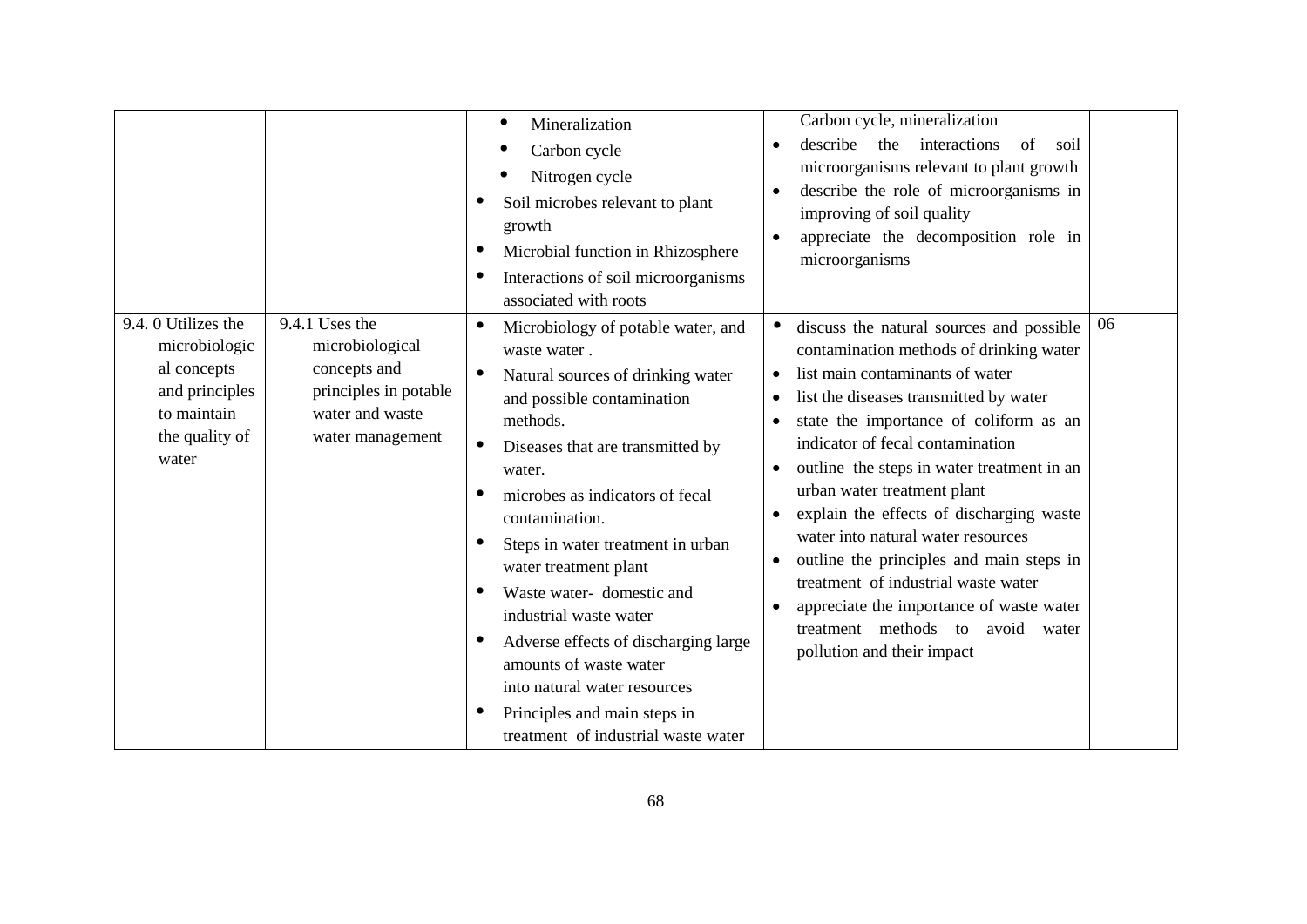| 9.5.0 Explores the<br>impact of<br>microbes on<br>food | 9.5.1 Contributes to the<br>prevention of<br>diseases that are<br>caused by spoiled<br>food | Microorganisms and food<br>Food spoilage by microorganisms<br>$\bullet$<br>Presence of nutritious matter and<br>water in foods help microbial<br>growth<br>Physical, chemical and biological<br>changes taking place in food<br>by the growth of heterotrophic<br>microorganisms<br>External factors affecting food<br>spoilage (temperature, oxygen<br>supply, humidity)<br>Internal factors affecting food<br>$\bullet$<br>spoilage -pH value, moisture<br>content, amount of nutrients,<br>biological structure of food<br>Food borne diseases by bacteria<br>• Food borne infections<br>• Food intoxication<br>Infections caused by food<br>Typhoid - Salmonella typhi<br>Dysentery -Shigella<br>Cholera - Vibrio cholera<br>Food intoxication<br>Intoxication by Staphylococcus<br>aureus Intoxication by Clostridium<br>botulinum<br>By Fungi-<br>Aflatoxin-Aspergillus flavus | explain why food is easily spoiled by<br>$\bullet$<br>microorganisms<br>explain the physical and chemical<br>$\bullet$<br>changes in food spoilage<br>describe the effects of food spoilage<br>$\bullet$<br>on human health<br>appreciate the importance of food<br>$\bullet$<br>preservation methods | 08 |
|--------------------------------------------------------|---------------------------------------------------------------------------------------------|--------------------------------------------------------------------------------------------------------------------------------------------------------------------------------------------------------------------------------------------------------------------------------------------------------------------------------------------------------------------------------------------------------------------------------------------------------------------------------------------------------------------------------------------------------------------------------------------------------------------------------------------------------------------------------------------------------------------------------------------------------------------------------------------------------------------------------------------------------------------------------------|-------------------------------------------------------------------------------------------------------------------------------------------------------------------------------------------------------------------------------------------------------------------------------------------------------|----|
|--------------------------------------------------------|---------------------------------------------------------------------------------------------|--------------------------------------------------------------------------------------------------------------------------------------------------------------------------------------------------------------------------------------------------------------------------------------------------------------------------------------------------------------------------------------------------------------------------------------------------------------------------------------------------------------------------------------------------------------------------------------------------------------------------------------------------------------------------------------------------------------------------------------------------------------------------------------------------------------------------------------------------------------------------------------|-------------------------------------------------------------------------------------------------------------------------------------------------------------------------------------------------------------------------------------------------------------------------------------------------------|----|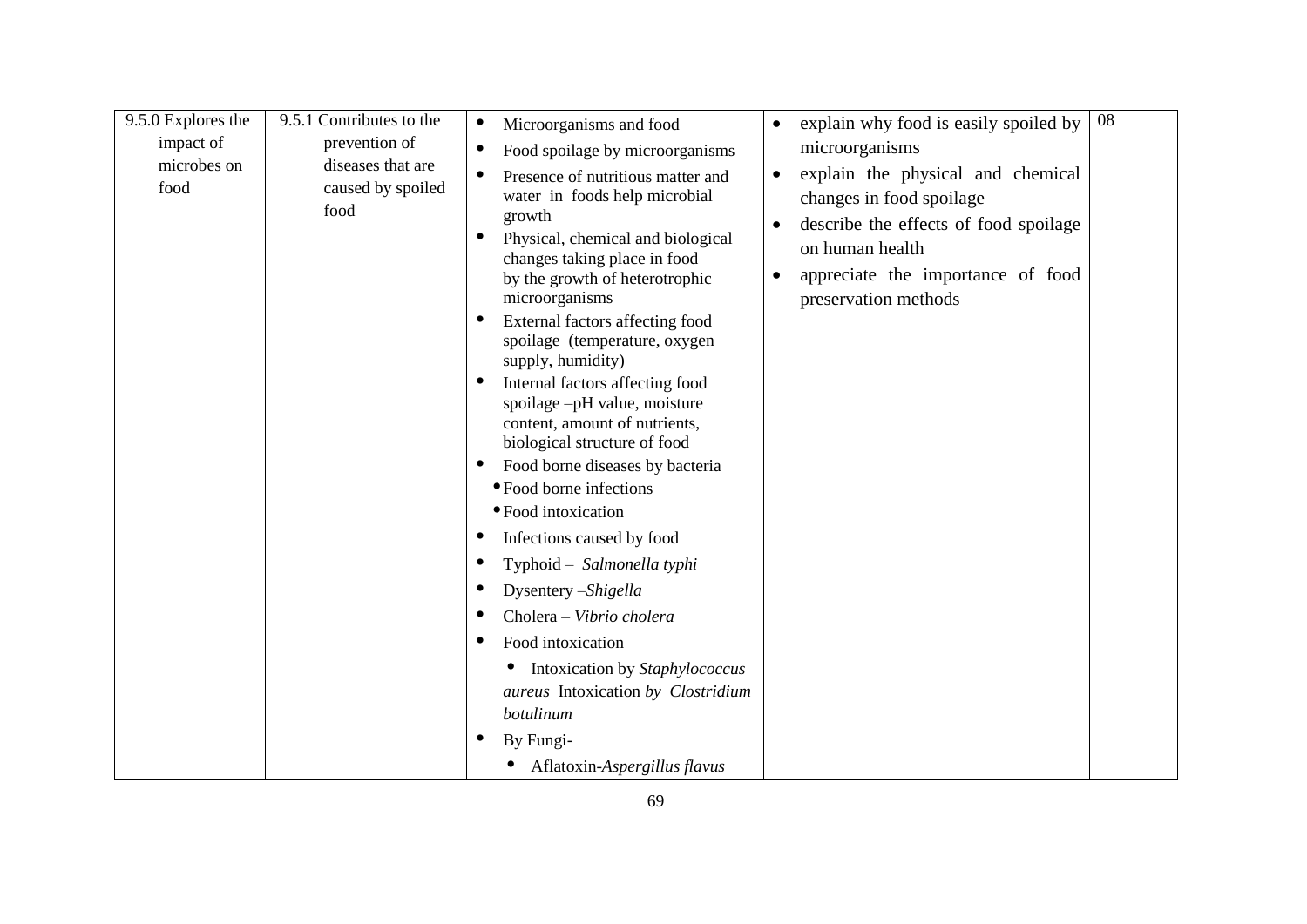## **Unit 10 -Applied Biology (24 periods)**

| <b>Competency</b>                                                                                | <b>Competency Level</b>                                                                                                    | <b>Content</b>                                                                                                                                                                          | <b>Learning outcomes</b>                                                                                                                                                                                                                                                                                                                                                                                           | No. of<br><b>Periods</b> |
|--------------------------------------------------------------------------------------------------|----------------------------------------------------------------------------------------------------------------------------|-----------------------------------------------------------------------------------------------------------------------------------------------------------------------------------------|--------------------------------------------------------------------------------------------------------------------------------------------------------------------------------------------------------------------------------------------------------------------------------------------------------------------------------------------------------------------------------------------------------------------|--------------------------|
| 10.1.0 Uses<br>biological<br>concepts and<br>principles to<br>promote the<br>living<br>standards | 10.1.1 Investigates<br>ornamental fish<br>culture systems                                                                  | $\bullet$<br>Ornamental fish cultivation<br>Species that are used<br>Maintenance of an aquarium<br>• Common diseases<br>Environmental impact of ornamental<br>$\bullet$<br>fish culture | identify the importance of aquaculture<br>$\bullet$<br>describe the methods of aquaculture<br>$\bullet$<br>explain general characters of species that<br>$\bullet$<br>could be cultured<br>list species of fish, prawns and plants used<br>in aquaculture<br>describe the methods of aquaculture<br>develop an interest in preparing<br>$\bullet$<br>an<br>aquarium<br>appreciate the diversity of ornamental fish | 05                       |
|                                                                                                  | 10.1.2 Investigates on<br>opportunities<br>related to<br>horticultural<br>practices                                        | Nursery management<br>Protected agriculture<br>Tissue culture<br>Floriculture                                                                                                           | discuss issues in nursery management<br>$\bullet$<br>describe methods of protected<br>$\bullet$<br>agriculture<br>explain tissue culture<br>$\bullet$<br>explain important methods used in<br>$\bullet$<br>floriculture                                                                                                                                                                                            | 05                       |
|                                                                                                  | 10.1.3 Uses biological<br>knowledge and<br>understanding in<br>minimizing<br>damage caused<br>By vector -borne<br>diseases | • Dengue, filaria<br>identification of vector<br>Breeding sites<br>Symptoms of disease<br>Controlling measures                                                                          | describe the methods of transmission<br>$\bullet$<br>of filaria and dengue<br>describe symptoms of infection<br>$\bullet$<br>appreciate the importance of keeping<br>$\bullet$<br>the environment clean to prevent<br>infection                                                                                                                                                                                    | 05                       |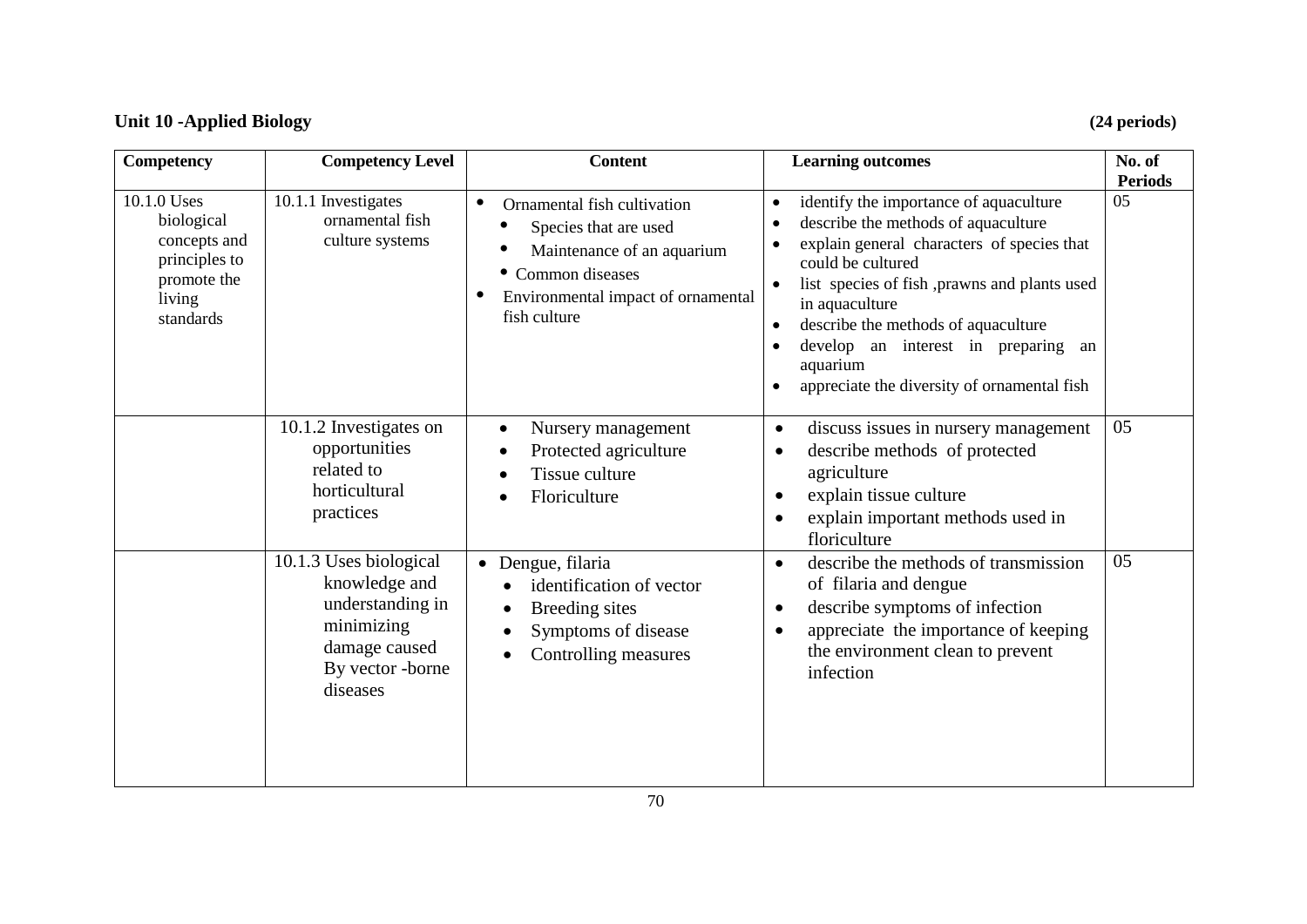| 10.1.4 Utilizes the<br>knowledge on<br>food preservation<br>and postharvest<br>losses for<br>successful<br>applications in<br>day to day life | Food preservation<br>$\bullet$<br>Importance of food<br>preservation<br>Principles of food<br>preservation<br>Postharvest loss<br>$\bullet$<br>Causes for postharvest loss<br>Minimizing postharvest<br>loss(during harvesting,<br>transporting, storing and<br>domestic processing) | explain the concept and importance of<br>food preservation<br>elaborate the principles of methods in<br>preserving food<br>discuss causes for postharvest loss<br>methods<br>describe<br>minimize<br>to<br>postharvest loss                                                     | 05 |
|-----------------------------------------------------------------------------------------------------------------------------------------------|--------------------------------------------------------------------------------------------------------------------------------------------------------------------------------------------------------------------------------------------------------------------------------------|---------------------------------------------------------------------------------------------------------------------------------------------------------------------------------------------------------------------------------------------------------------------------------|----|
| 10.1.5 Gets updated in<br>applications of<br>emerging<br>technologies<br>related to biology                                                   | Applications of modern<br>$\bullet$<br>technology in biology<br>Nano biology<br>$\bullet$<br>Stem cell therapy<br>Human Genome project and<br>genomes of other organisms                                                                                                             | State what nano technology is<br>state the applications of<br>nanotechnology in biology<br>state what stem cells are and list their<br>sources<br>state the outcomes and applications of<br>human genome project<br>state advantages of stem cell therapy<br>and potential uses | 04 |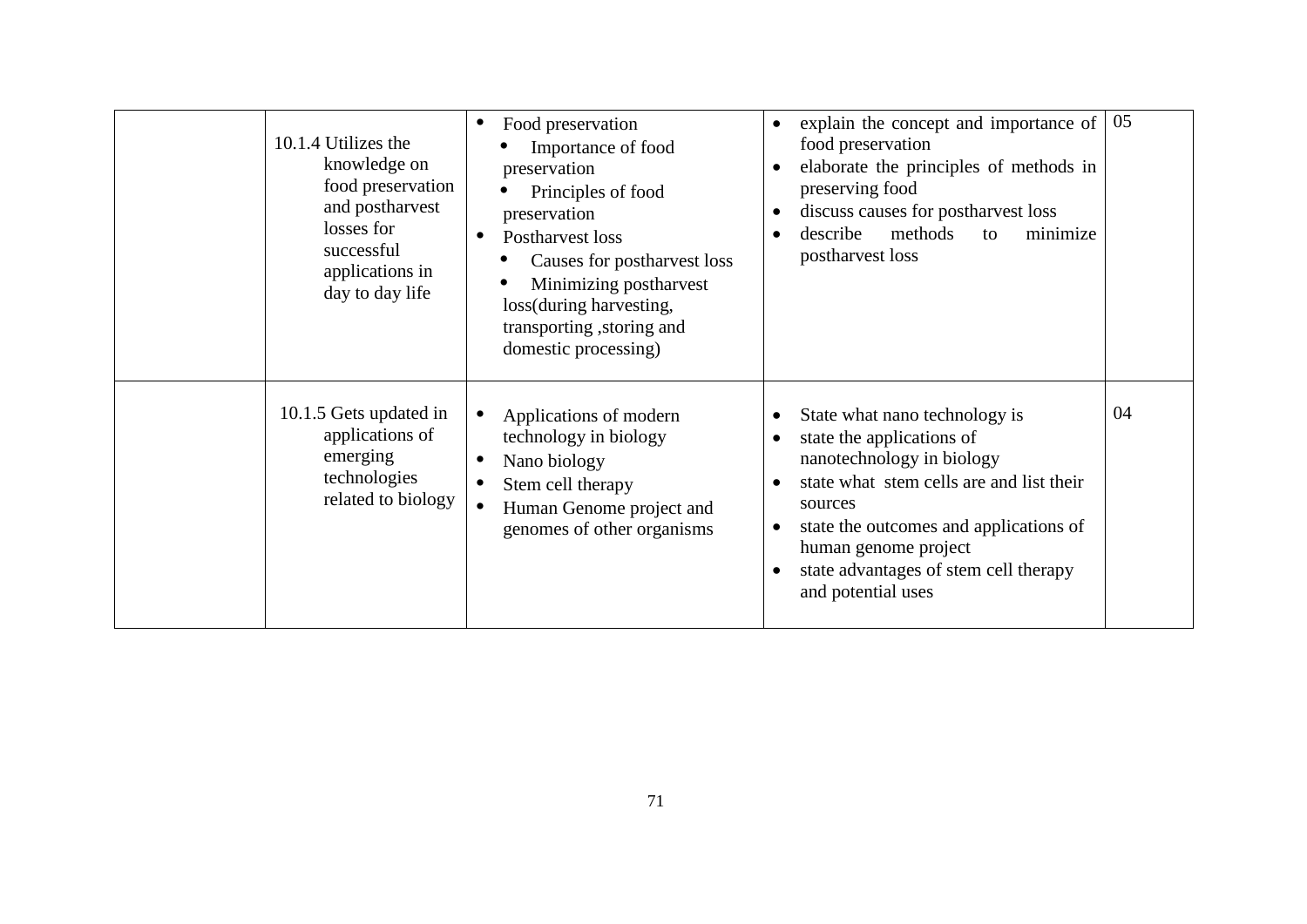## **4.0 Teaching - Learning Strategies**

Global trend in present day education is to introduce competency based curricula which promote collaborative learning

through student-centered activities where learning predominates over teaching. It is intended for the students to actively

participate in activities which enhance the development of individual, social and mental skills. Emphasis is laid on the

following aspects.

- Allow the students to acquire hands on experience.
- Direct students to acquire knowledge and information through reliable sources wherever necessary.

## **5.0 School policy and programmes**

- The teacher has the liberty to follow any suitable teaching learning method to achieve the relevant learning outcomes.
- It is expected that the theoretical components of each unit will be dealt with the relevant practical components, **which are given in italics**.
- Capacity of students should be enhanced through extra-curricular activities, extensive use of supplementary reading materials and learning teaching aids such as Computer Assisted Learning (CAL) software.
- With a view to extending learning beyond the classroom activities and to highlight the students' special abilities, it is expected to involve students in co-curricular activities such as;
	- setting up school societies or clubs to pursue various aspects of chemistry
	- field trips to places where applications of chemistry can be observed and preparation of reports subsequently
	- organizing school exhibitions and competitions
	- organizing guest lectures on relevant topics by resource persons
	- producing school publications
	- organizing events such as debates, science days, etc.
- School management is responsible in providing services such as lab equipments, computer facilities, etc. and assistance within the school and from outside resources.
- In order to develop school policy and programmes it would be desirable to form a committee comprising relevant teachers and students.
- Most importantly, the school should serve as a role model to be followed by the students.